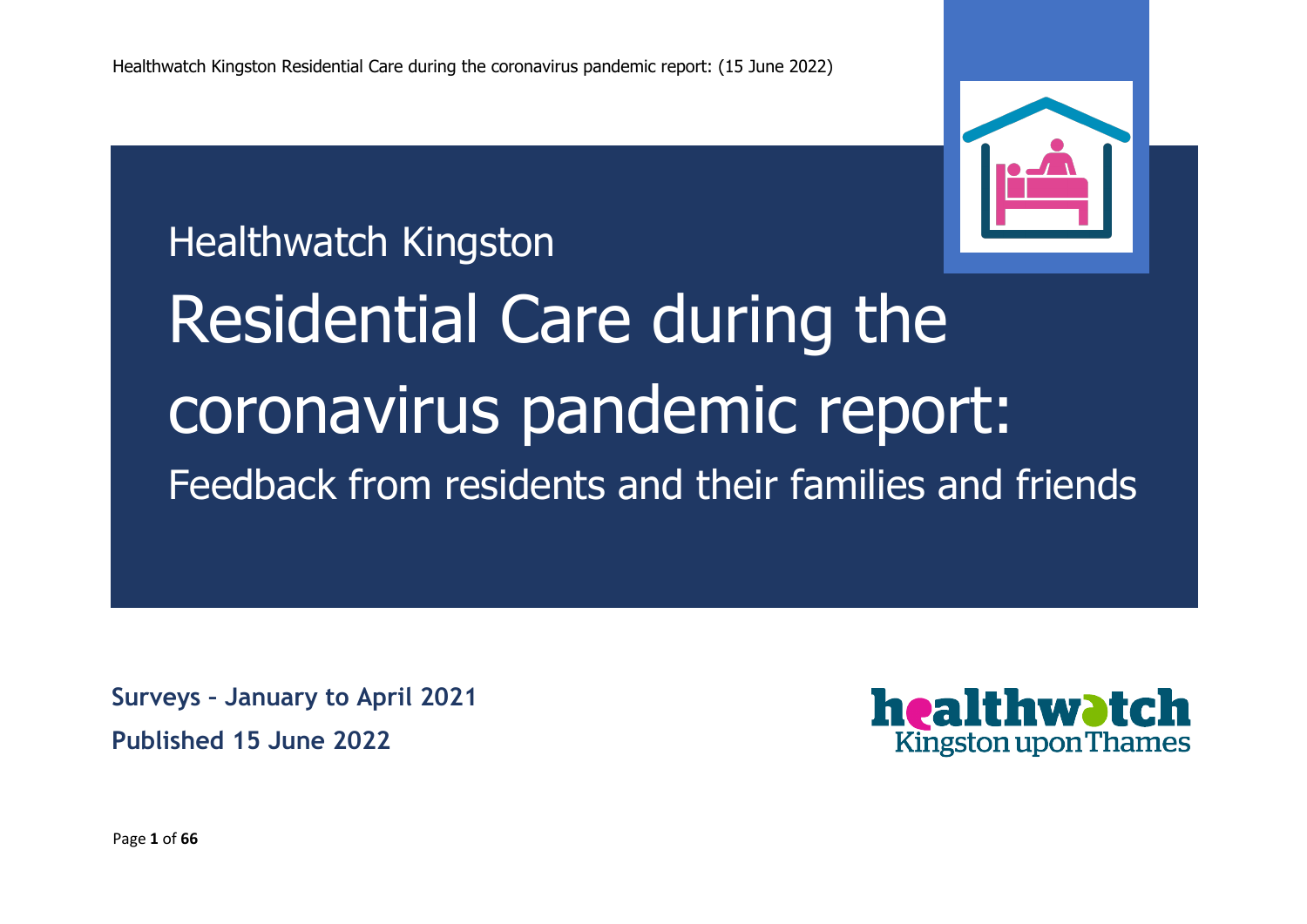# **Contents**

| 1. About Healthwatch Kingston                         | Page 3  |
|-------------------------------------------------------|---------|
| 2. Executive summary and recommendations              | Page 4  |
| 3. Introductions                                      | Page 7  |
| 4. Methodology and limitations                        | Page 9  |
| 5. Summary of demographics of residents               | Page 11 |
| 6. Key findings from residents' responses             | Page 13 |
| 7. Summary of demographics of families and friends    | Page 26 |
| 8. Key findings from families' and friends' responses | Page 28 |
| a. Care of residents with dementia                    | Page 50 |
| 9. Recommendations with commissioners' responses      | Page 60 |
| <b>10. Conclusion</b>                                 | Page 63 |
| 11. Thank you and next steps!                         | Page 65 |

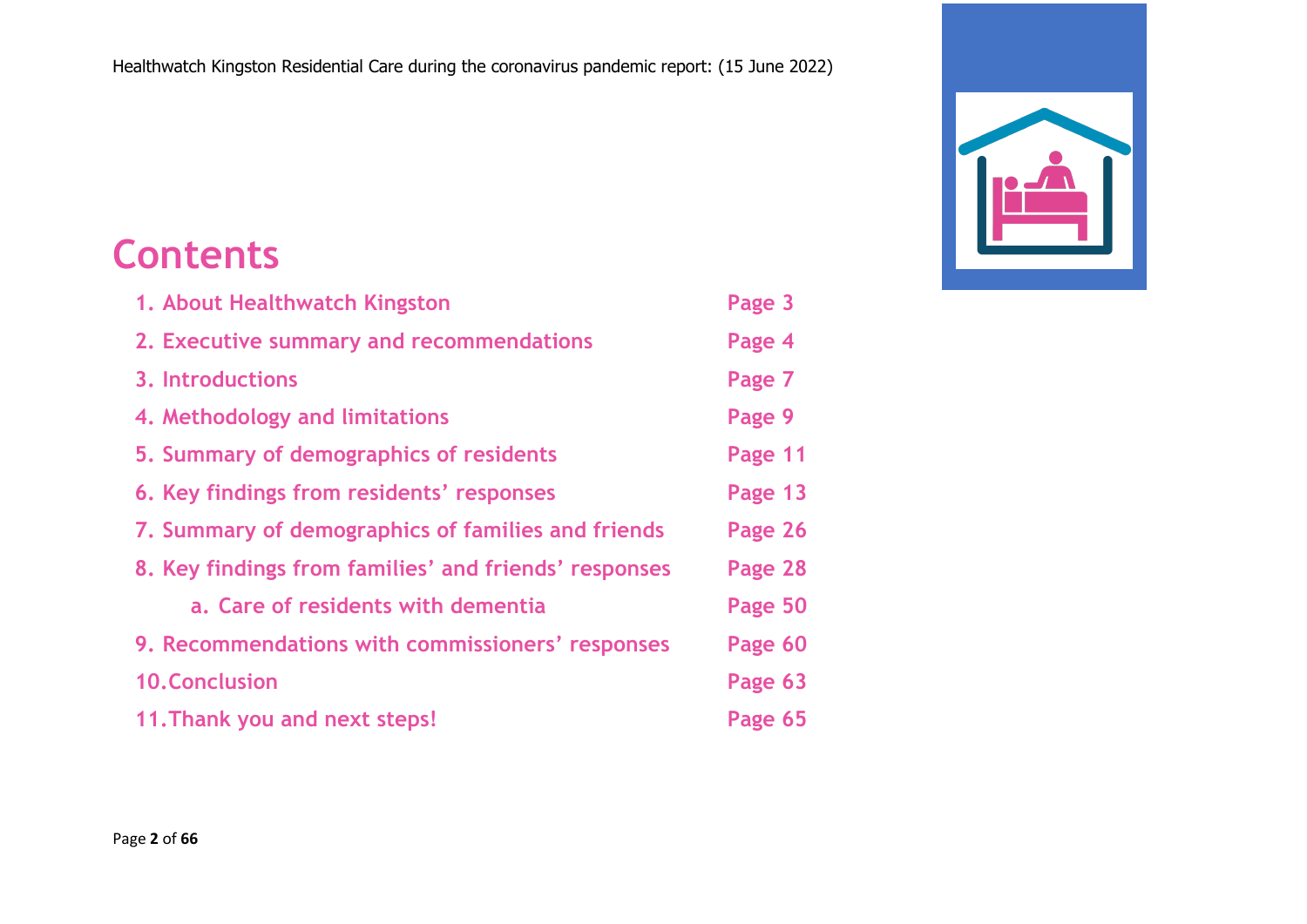### **1. About Healthwatch Kingston**

Healthwatch Kingston upon Thames is your local health and social care champion. If you use GPs and hospitals, dentists, pharmacies, care homes or other support services in your area, we want to hear about your experience. We are independent and have the power to make sure NHS and social care decision makers listen to local feedback and improve standards of care. We can also help you to find reliable and trustworthy information and advice. Healthwatch Kingston upon Thames is part of a network of over 150 Local Healthwatch across the country. Last year, the Healthwatch network helped nearly a million people like you to have your say and get the support you need.

We're here to listen to the issues that really matter to people in the Royal Borough of Kingston upon Thames and to hear about your experiences of using local health and social care services. We're entirely independent and impartial, and anything you share with us is confidential.

Healthwatch uses your feedback to better understand the challenges facing the NHS and social care providers and we make sure your experiences improve health and care for everyone – locally and nationally. We can also help you to get the information and advice you need to make the right decisions for you and to get the support you deserve.

It's really important that you share your experiences – whether good or bad, happy, or sad. If you've had a negative experience, it's easy to think there's no point in complaining, and that 'nothing ever changes.' Or, if you've had a great experience, that you 'wish you could say thank you'. Remember, your feedback is helping to improve people's lives. So, if you need advice, or you're ready to tell your story – we're here to listen.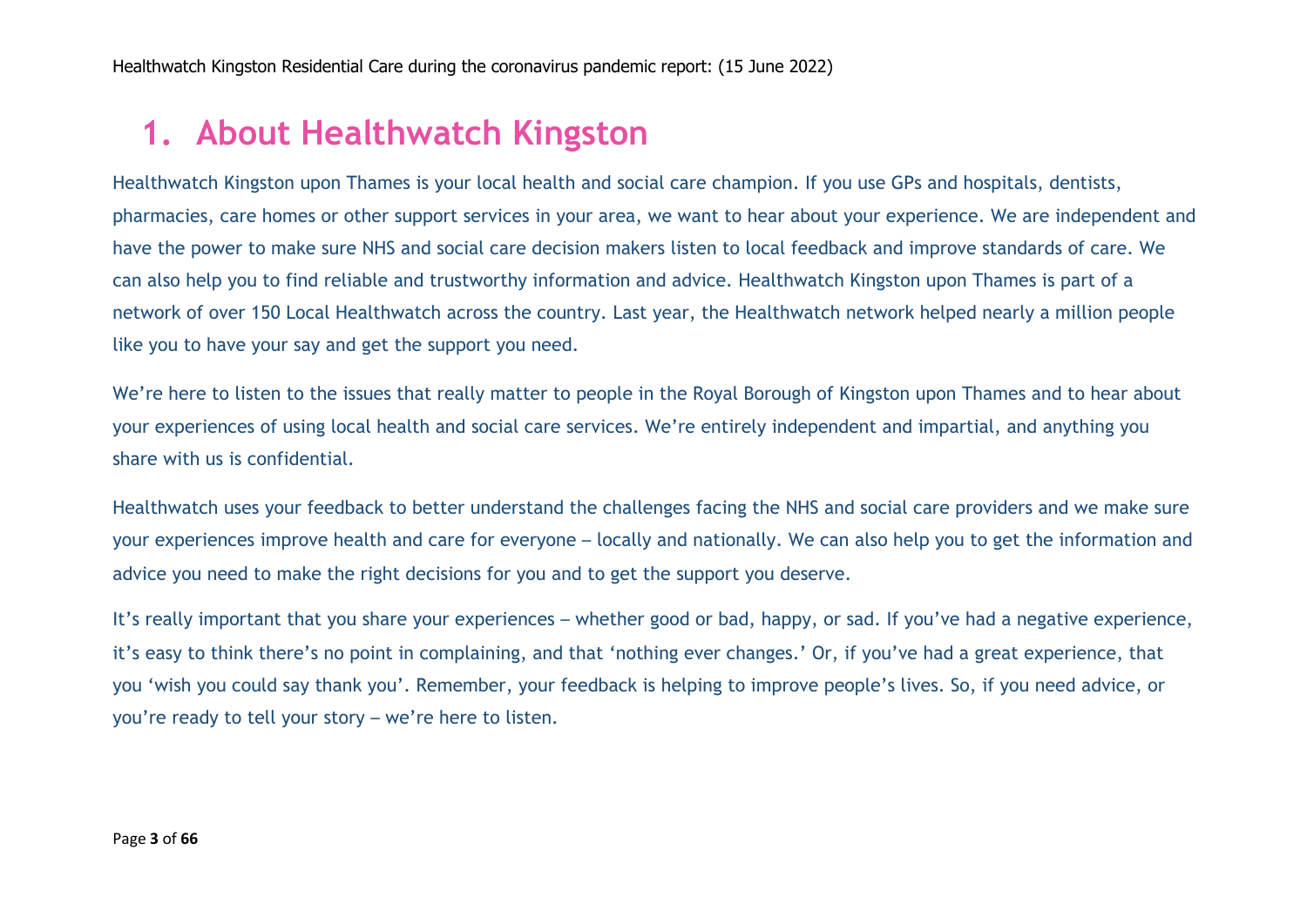### **2. Executive summary and key recommendations**

Between January 2021 and April 2022, Healthwatch Kingston ran two surveys about the experience of residents, and family members and friends of residents of Care Homes, Supported Living Homes, and Extra Care Housing during the coronavirus pandemic.

Two online surveys were developed in collaboration with the Royal Borough of Kingston upon Thames, with support from members of the Healthwatch Kingston Community Care Task Group, to ask residents and their families and friends to describe their experience of residential care during the coronavirus pandemic.

We wanted to elicit as many views as possible from residents, so 'Easy Read' surveys were also prepared and then completed by residents with the assistance of third parties: mainly staff, carers and in some cases, family members.

Families and friends of residents were invited to complete a similar survey. For various reasons, they were able to be more forthcoming in their written responses, offering excellent insights into the experiences of both themselves and of their family members.

The majority of **residents** described themselves as being satisfied with the care they received. The challenges they faced had much more to do with their loss of autonomy and freedom than with the actual care received. Lack of access to their loved ones, loss of activities and social outings, isolation, loneliness, and physical contact were a few of the key causes of concern.

For **families and friends** of residents, the lack of ability to spend time with their family members in residential care was particularly challenging and resulted in a feeling of powerlessness, as they were physically excluded from their loved one's everyday lives. Concerns about their family member's welfare, their lack of stimulation, self-isolation and their physical health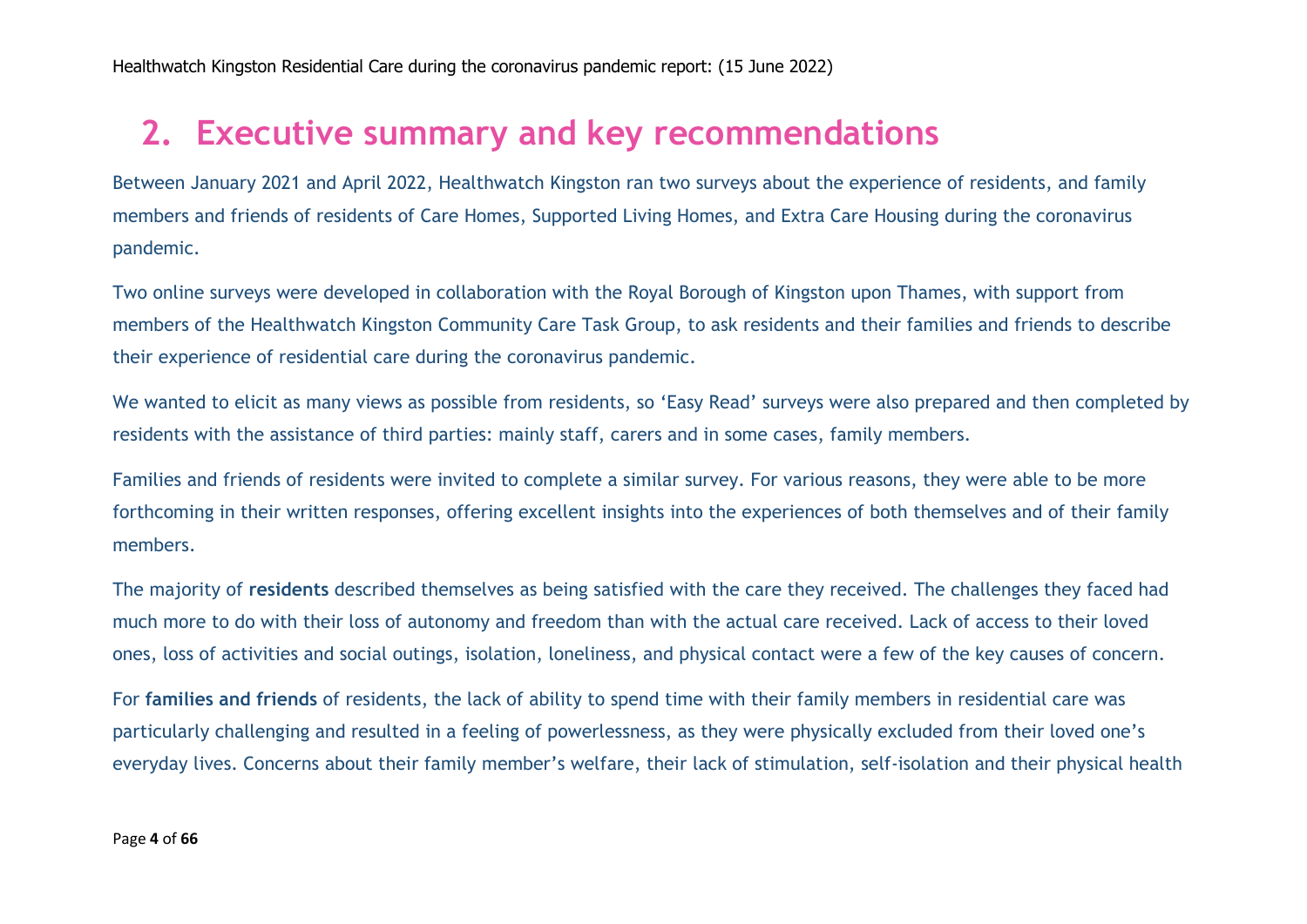were key challenges. But overall, the majority were satisfied with the care their family member or friend was receiving within their residential facility.

A majority of residents had been vaccinated against Covid-19 and medical care and medications were being provided, but emotional and mental health support was being provided by care home staff rather than by relevant professionals. Just over 30% of residents whose experiences inform this report were admitted to hospital during the pandemic with the majority being discharged back to their residential care facility.

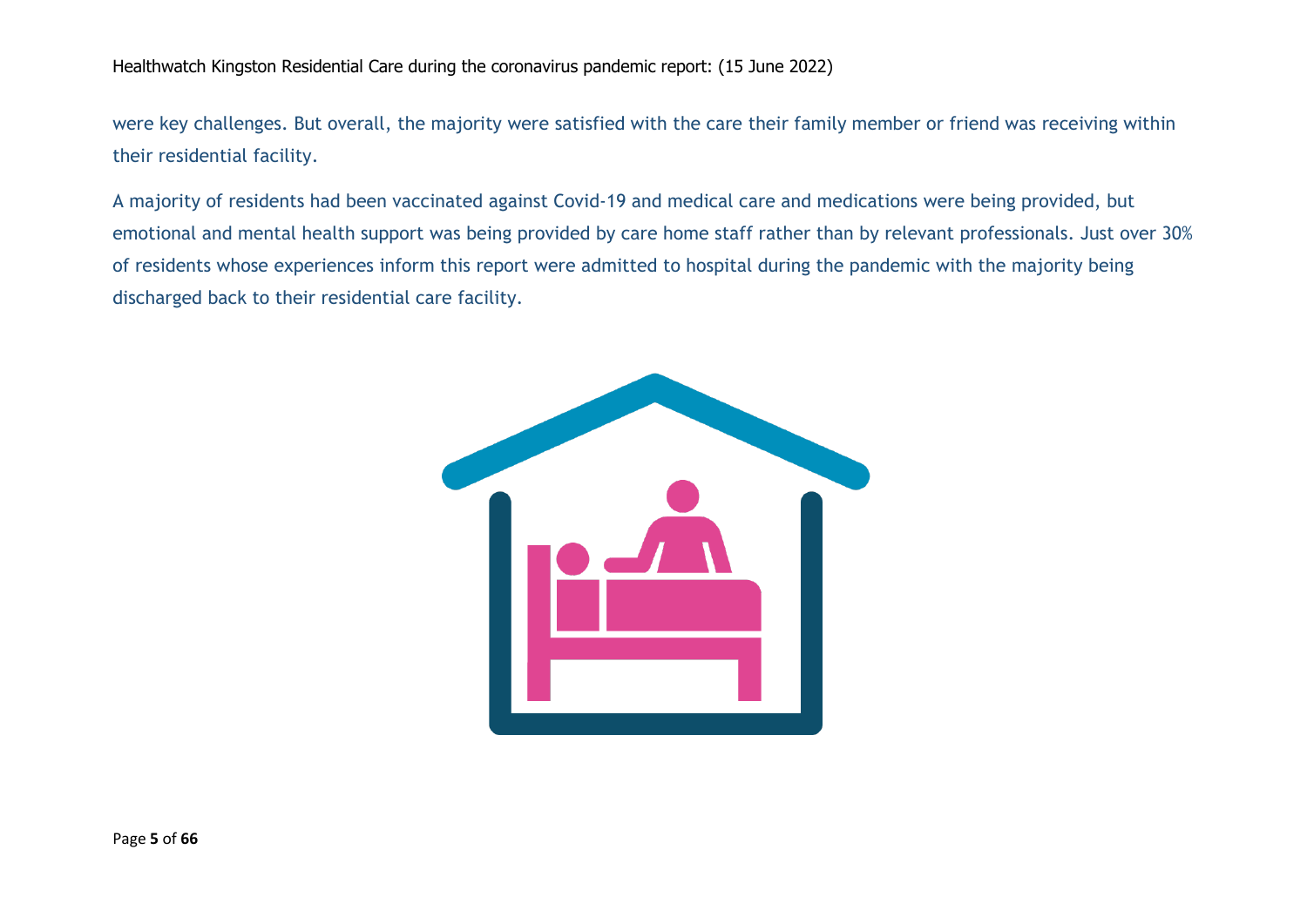#### **Healthwatch Kingston key recommendations for the future:**

- 1. Commissioners and providers of residential care (care homes, supported living homes and extra care housing) need to ensure the provision of a safe and welcoming environment for residents, their families and friends, and for residential care staff and carers.
- 2. Commissioners should work with providers of residential care to undertake and publish a review of lessons learnt during the pandemic for the future planning and provision of residential care services.
- 3. All health and care stakeholders must ensure excellent communication channels between residents, their families and friends, and residential care staff and carers to facilitate the exchange of accurate and relevant information.
- 4. Providers should maintain the use of social media channels and further develop the use of other technology to facilitate effective communications. Resources should be invested in staff training to make this possible.
- 5. Commissioners and providers of residential care (care homes, supported living homes and extra care housing) should consider how to improve the transparency of decision-making on the arrangements being made in care homes and demonstrate how this is being informed by evidence and experience.
- 6. Providers of residential care (care homes, supported living homes and extra care housing) should continue to re-introduce activities that encourage social activity and participation in decision-making by residents, ensuring these activities suit the needs of individual residents.
- 7. Integrated Care System and Place leaders must ensure access to good medical care for all in residential care.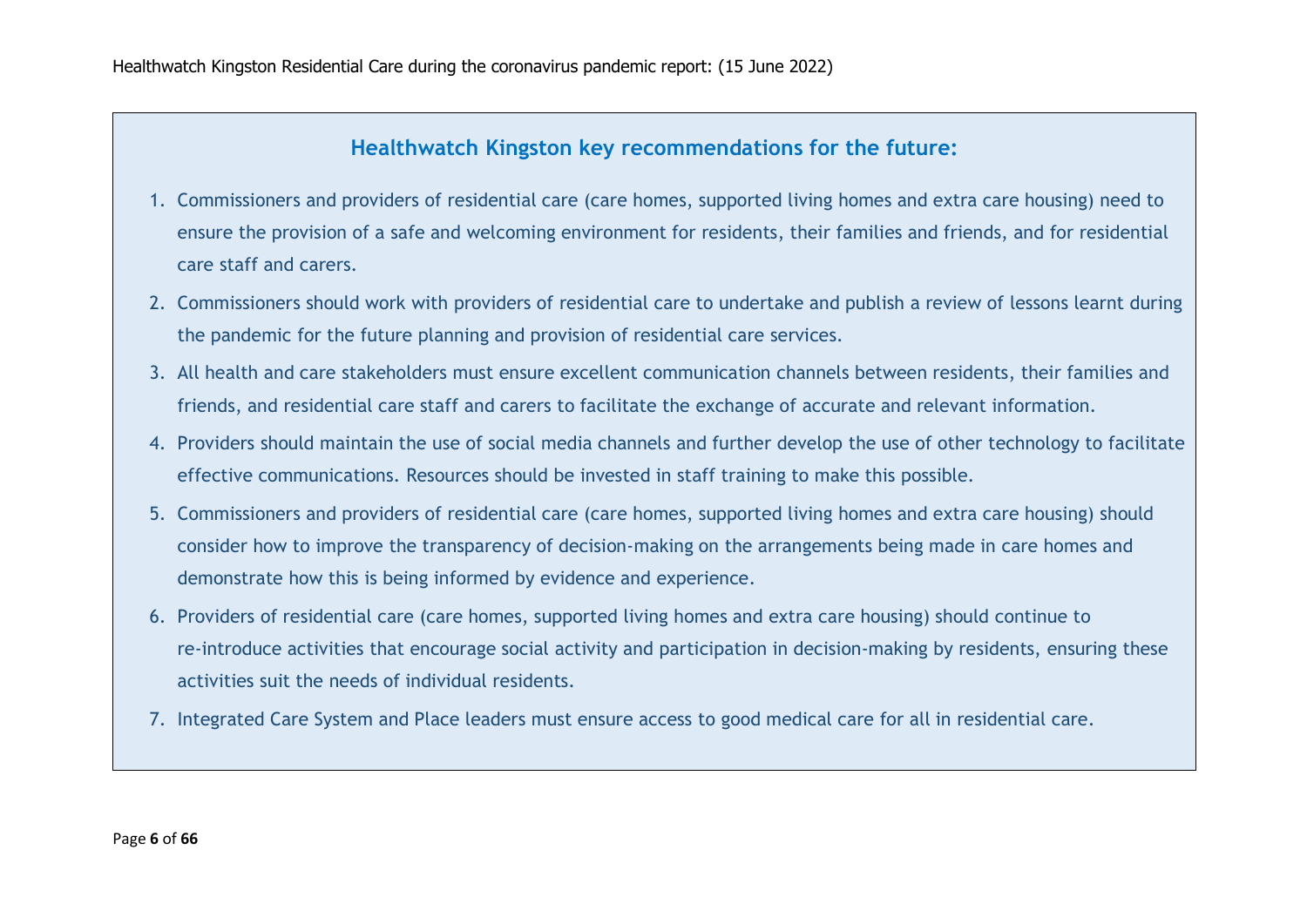### **3. Introduction**

*The pandemic has been tough for all of us, but for people drawing on and working in social care, it has been a time of real challenge and heartache. But we have also seen people using the best of their skills, their incredible creativity, and their compassion to support people in our communities and families during Covid-19."*

**Oonagh Smyth, CEO, Skills for Care.**

'The state of the adult social care sector and workforce in England 2021'

In March/April 2020, residential care homes in the UK were faced with the unprecedented challenge of managing the complex care of their residents at the onset of a coronavirus pandemic. Covid-19 spread rapidly, making many vulnerable residents in those care homes ill and increasing mortality rates at an alarming pace.

Mortality and morbidity figures for UK hospitals confirmed the increased risks faced by elderly people. Care home staff, residents and their families had to urgently adapt their lives and working practices in an attempt to curb virus transmission and to try and protect vulnerable loved ones and residents. The pandemic had a huge and immediate impact on care homes. According to data published by the Office for National Statistics, 35 people had died in Kingston care homes (based on any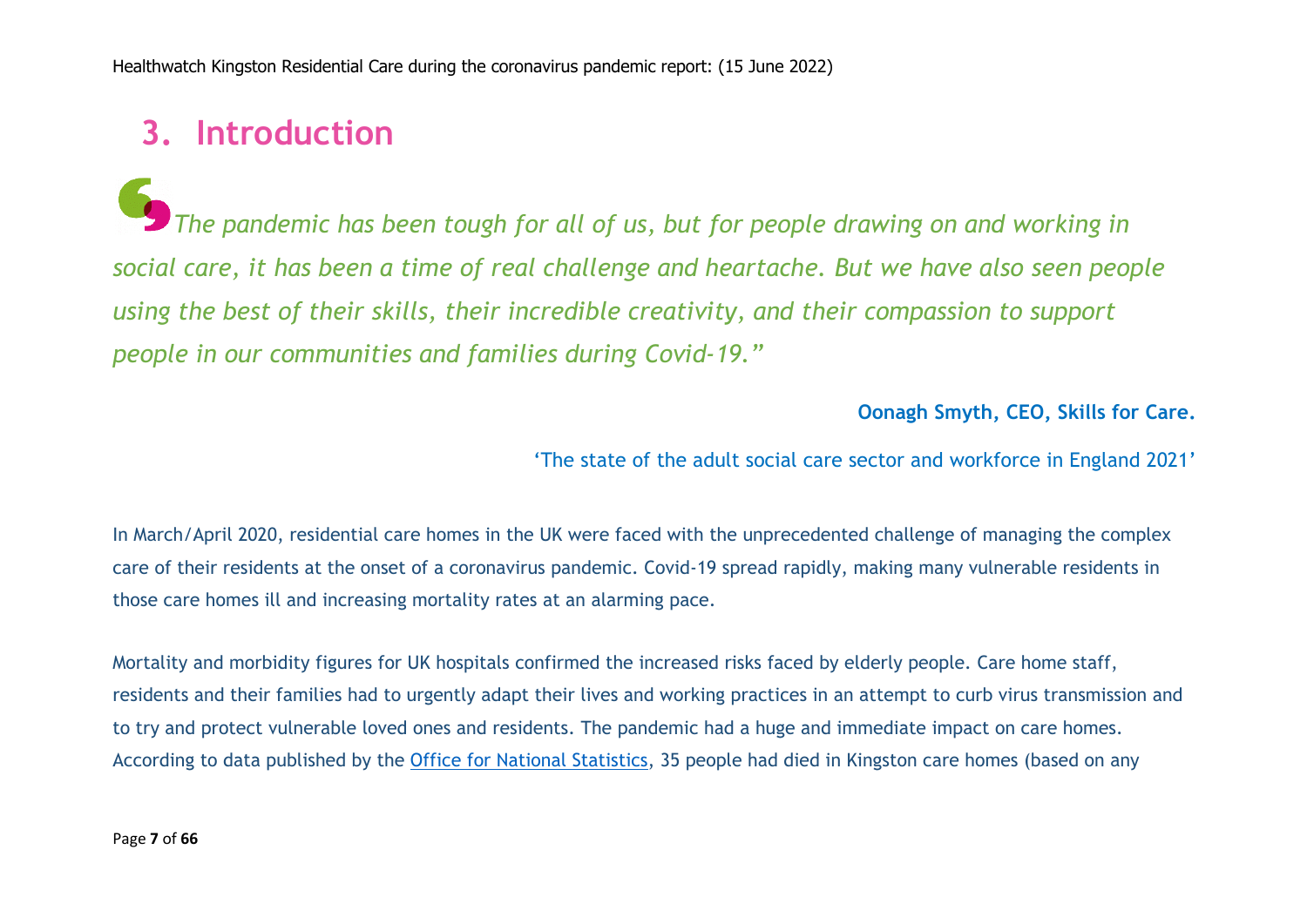mention of Covid-19 on the death certificate) by 12<sup>th</sup> June 2020. This compared with 84 Kingston residents dying in hospital, 9 at home and 1 elsewhere.

New rules and guidelines were rapidly imposed as the government and public health officials attempted to curb Covid-19. The rapid and dangerous transmission rates led to strict protocols being enforced, including tighter infection control procedures. These strict measures resulted in major changes in the experience of people living in residential care (care homes, supported living homes and extra care housing) and also for their families as they attempted to deal with this threat.

Lives were changed radically and the way in which care homes were forced to respond at such short notice brought emotional and physical challenges to both residents and residential care staff alike.

The principal aim of the Healthwatch Kingston local survey was to find out the lived experiences of local residents in care homes, supported living homes and extra care housing and of their families and friends as they all tried to come to terms with the threat of Covid-19. Healthwatch Kingston wanted to improve its understanding of the impact of the pandemic and how the new rules and restrictions affected residents' psychological, social, and physical wellbeing.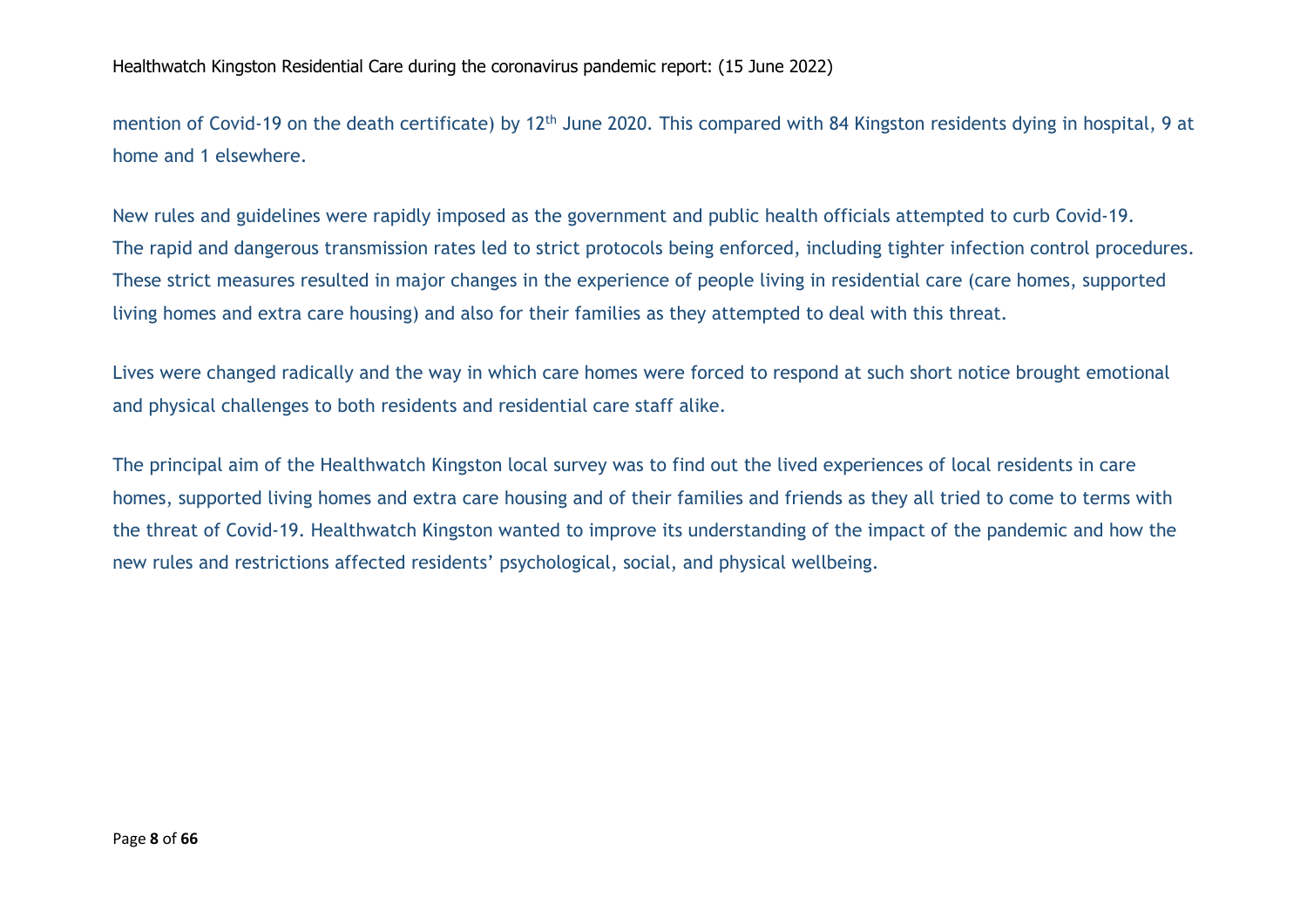### **4. Methodology and limitations**

Healthwatch Kingston was aware of the sensitivities associated with asking our local care home, supported living home and extra care housing residents and their families for an account of their experience in residential care during the Covid-19 pandemic. This was also challenging as we were unable to go into homes to talk directly to people due to the danger of transmission and the rules and guidelines which banned entry to visitors, in order to protect residents.

We created two online surveys in collaboration with the Royal Borough of Kingston upon Thames and with support from members of the Healthwatch Kingston Community Care Task Group. As we were unable to meet with residents in care due to the pandemic restrictions, surveys were the next best method of data collection. One survey was designed for residents and second survey for their family members and friends. We aimed to gather a snapshot picture of their lived experience. The surveys included open-ended questions so that we could collect more informed and personal responses in an attempt to draw out more detail on those experiences.

To ensure that people without digital access were also able to participate in our community engagement, we used our 'Easy Read' version of the resident survey for use independently by residents or with support from someone else, if they wished. Healthwatch Kingston contacted residential care homes in the borough and ensured that paper copies of this version of the survey was sent to each home to encourage and help them to take part in the survey. In addition to this we worked with Kingston Mencap to support local residents in homes with a learning disability to complete our Easy Read version of the survey via Zoom or on the phone.

It is important to note that our survey did not differentiate between residents of different types of homes. We did not ask for the reasons as to why residents were in care homes; so different perspectives for different conditions are not disaggregated.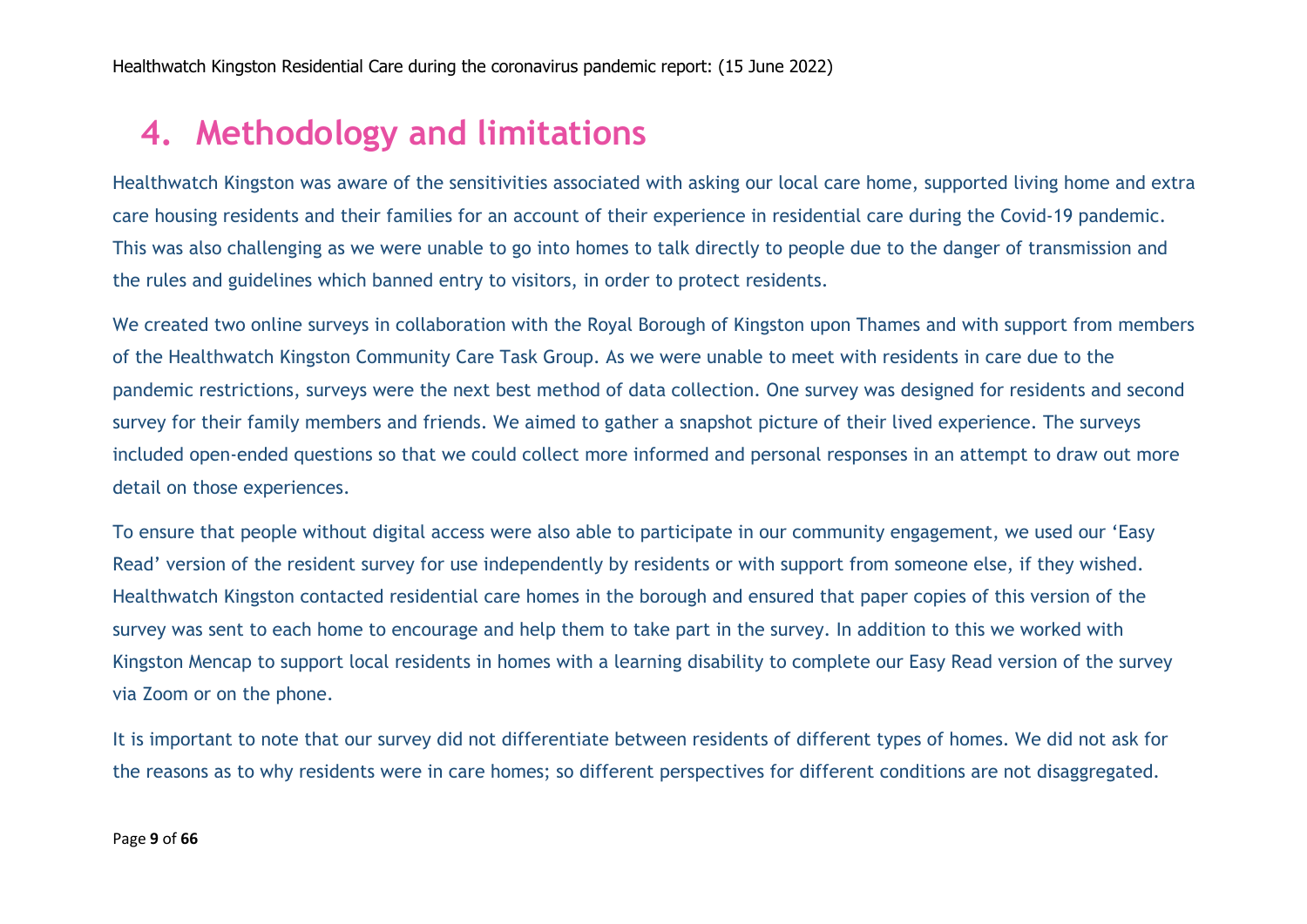However, a sizeable number of respondents to our surveys self-reported some form of dementia. We note that engagement with people with dementia can be problematic, as informed and valid consent to participate can be challenging and we recognise that isolation and confusion will have added to residents' distress and must have made it difficult for staff and families alike to complete the forms. The response to our survey has enabled Healthwatch Kingston to add a specific section about residents with dementia in the report (see page 33) so that the experiences of people with dementia, can help inform the future planning and delivery of services that support their particular needs.

As already outlined, we were often reliant on third parties, including carers, to help participants respond. As a consequence, the written responses were often given in the third person; this is not as fluid and free flowing as having a dialogue directly with individual people. It was, however, encouraging to find that many people were willing to participate, and we hope that the experience they describe will be seriously considered by those commissioning, planning, and delivering the services to Kingston residents.

In addition to using the channels above, Healthwatch Kingston also communicated the survey through multiple platforms, including our own e-newsletter and social media. Some residential care homes and partner organisations also shared our survey through their own communication channels with service users.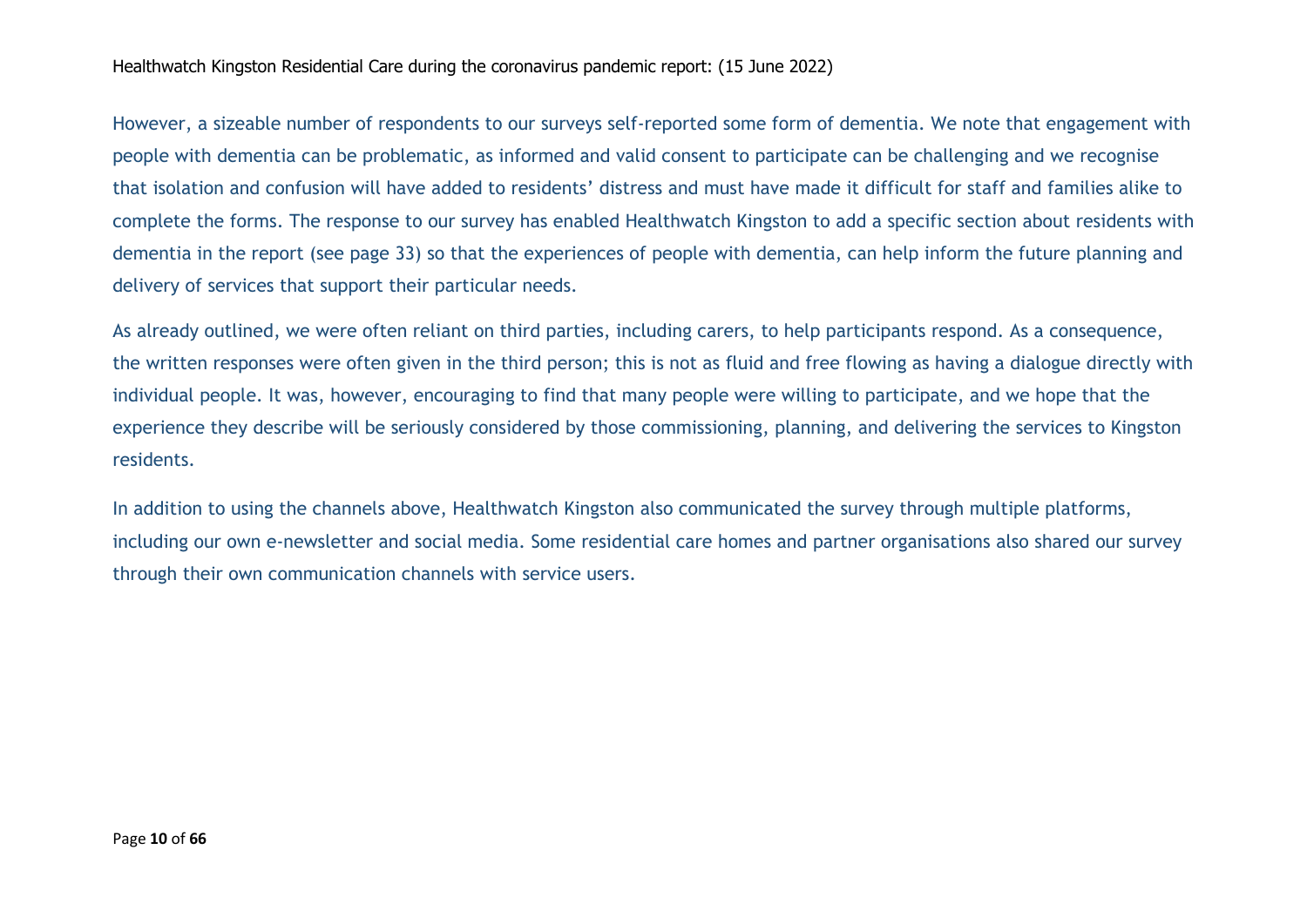### **5. Summary of demographics for residents'**

There were 87 respondents to the residents' survey, 86 of whom told us about their residential living environments, with over 81% (70 people) living in a care home, nearly 14% (12 people) living in supported living arrangements, one person living in extra care housing, and 3 in unspecified other facilities.

If you would like to find out more/have a specific question about the detailed data collected through this Kingston community engagement survey. Please contact us on info@healthwatchkingston.org.uk and one of our staff team will be happy to help.

#### Demographics:

- 79 people told us about their gender. 43% (34) were men, 57% (45) were women
- Of the 83 respondents who gave their ages, nearly 50% (40 people) were over 75 years of age, 4% (3 people) were aged between 65-74, over 21% (18 people) were aged between 55-64, and 25% (21 people) said they were younger than 55
- Nearly 73% (59 people) responded to the survey with the help of a carer. Nearly 9% (7 people) had support from a family member. One person had support from a friend and a further 19% (15 people) had support from someone else
- Five people responded to the question about sexual orientation, 4 described themselves as 'straight/heterosexual', and 1 'preferred not to say'
- Five people responded to the question on ethnicity, all of whom were 'white British'
- Similarly, there were only 5 responses to the questions on disabilities and longterm conditions, 4 of whom stated they had a 'disability' and 2 shared they had a 'longterm condition'.

Healthwatch Kingston notes that this data may also have been impacted because the demographic questions were reduced in the Easy Read version of the residents' survey.

#### Page **11** of **66**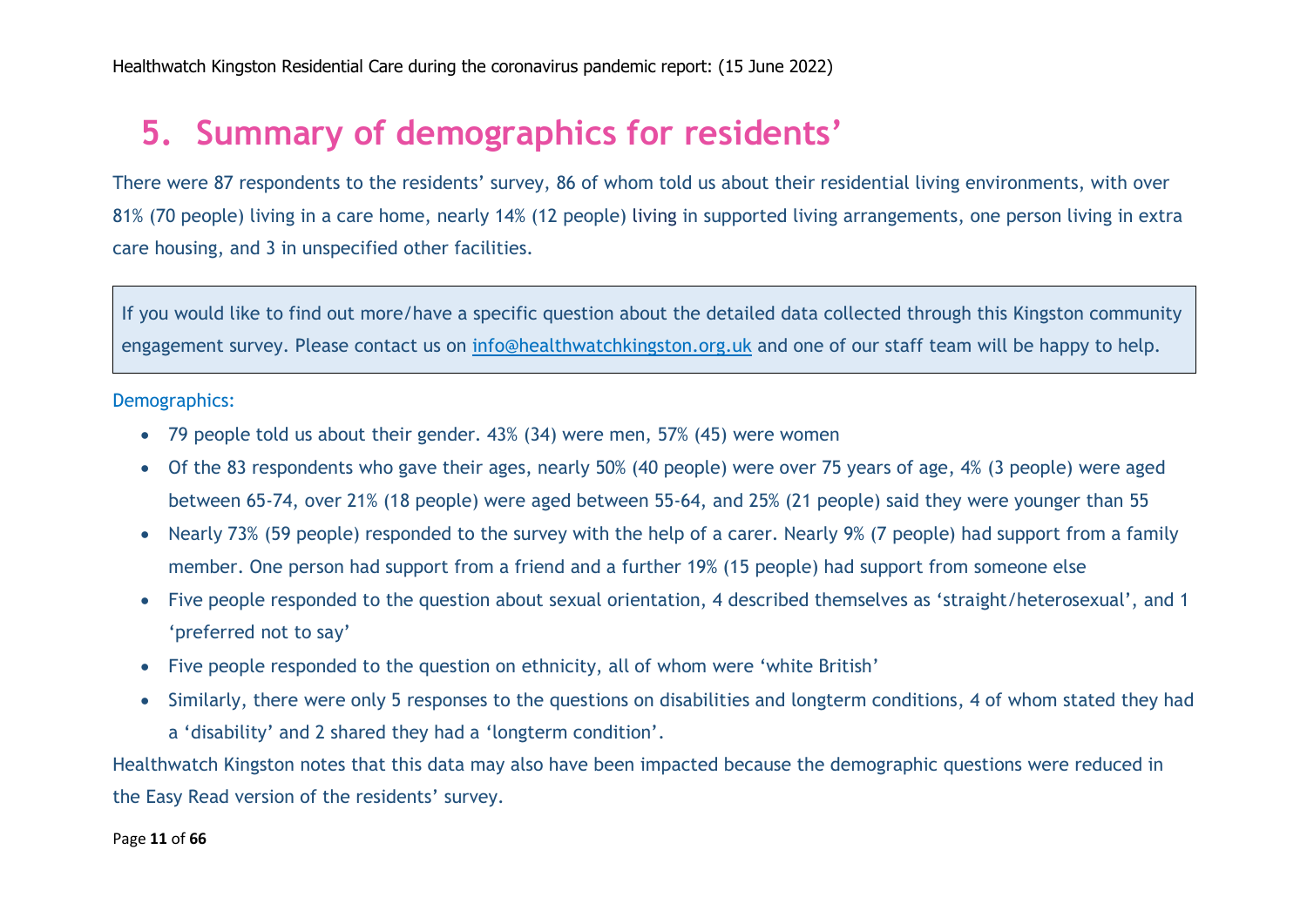





**live in?** Care Home **Supported Living Home Extra Care Housing Other** 

81%

Page **12** of **66**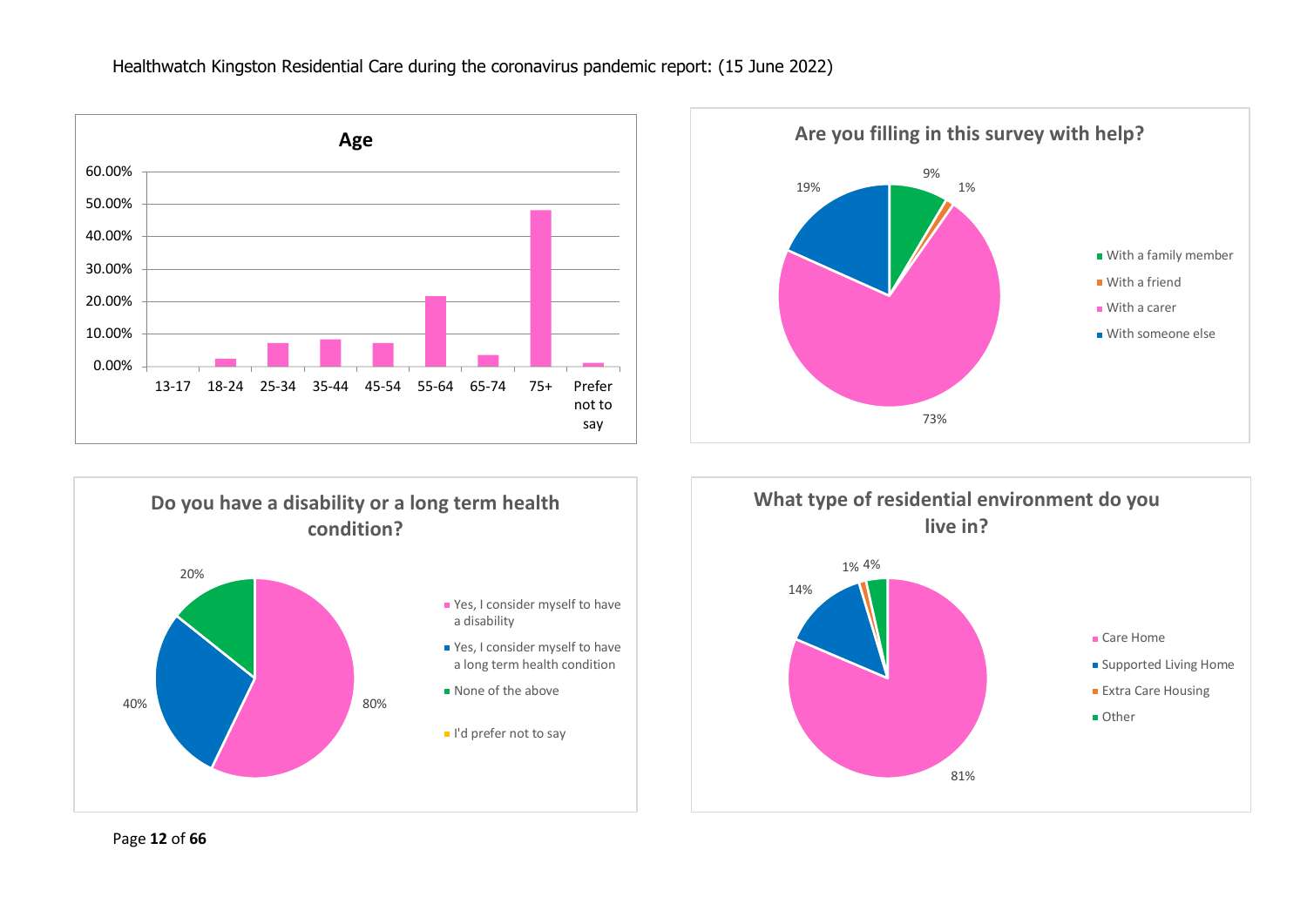# **6. Key findings of residents' responses**

#### **Experiences before the pandemic**

The data from the survey suggests that most of the respondents were content with their lives within their residential care prior to the pandemic.

Over 85% (69 people) out of the 81 responses described their lives as good, with 11 people reporting more neutral, describing it as neither good nor bad, and only 2 respondents describing it as bad.







*She enjoyed her routine of weekday activities and weekend trips with her Dad."*

*Things were normal before, like going out with friends and to day centres, and the pub."*

#### **Their reasons included:**

- Nice caring staff
- Good activities
- Normal socialising
- Enjoyment of other residents
- Routine/well organised
- Good care
- Happy with their environment.

#### Page **13** of **66**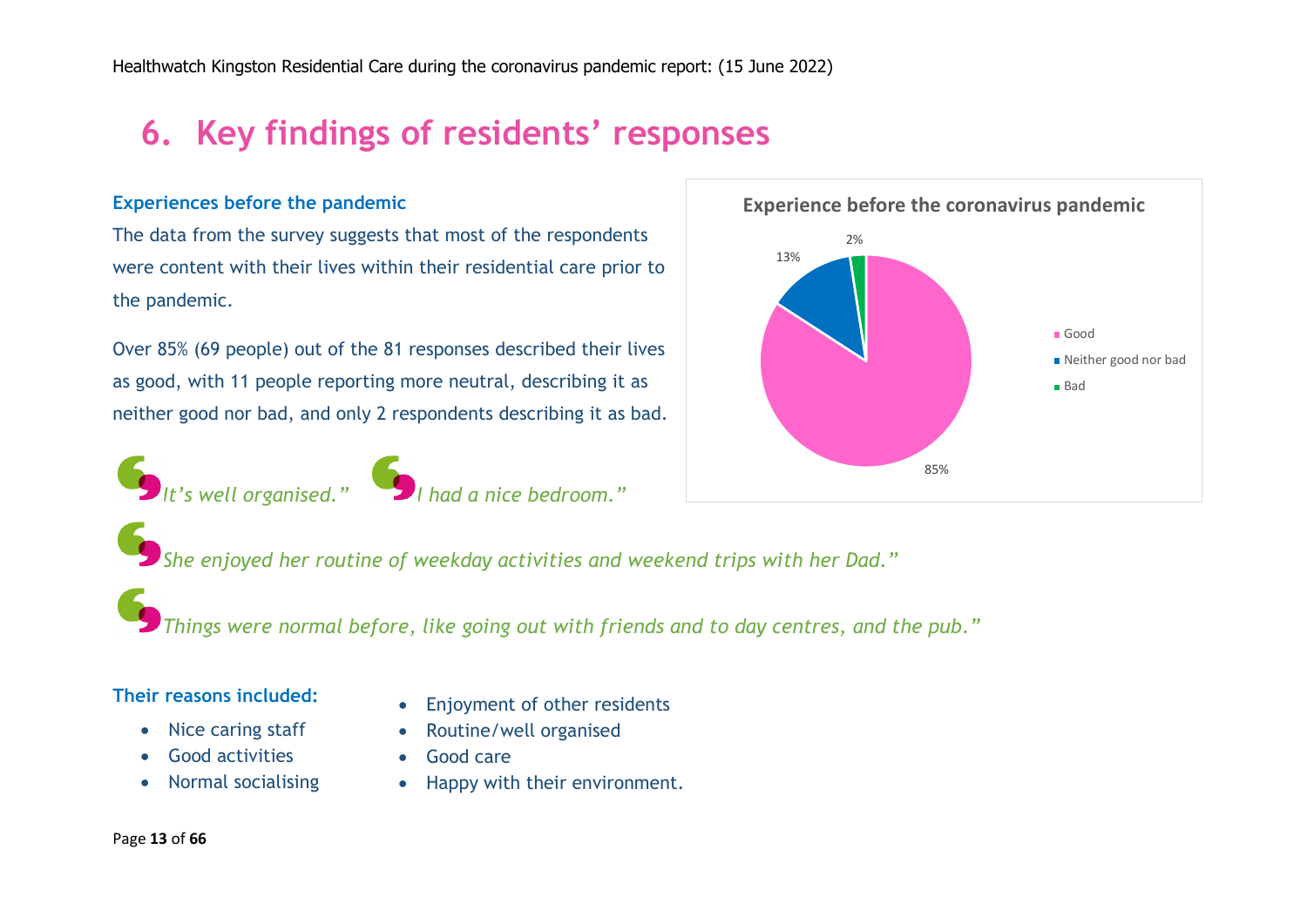#### **During the pandemic**

However, when asked about their experience of living in their homes during the coronavirus pandemic, and in particular, the actual lockdowns, satisfaction levels deteriorated with only 69% (56 people) saying their experience was good, a further 25% (20) stating it was neither good nor bad, and over 6% (5) saying it was bad.

#### **Positive responses included:**

*Still pleasant, I like it here this is my home."*

*Each day is very much the same but [he] tries every Friday to make it better and we are now able to go into the garden."*

*Enjoys his freedom to do as pleases, enjoys talking to wife."*

# 69% 25% 6% **Experience during the Covid-19 pandemic?** Good ■ Neither good nor bad ■ Bad

**More ambivalent responses were:**

Very difficult being shut away but it is as good as it can be when no one can do anything - but everyone is in the *same boat."*

Page **14** of **66**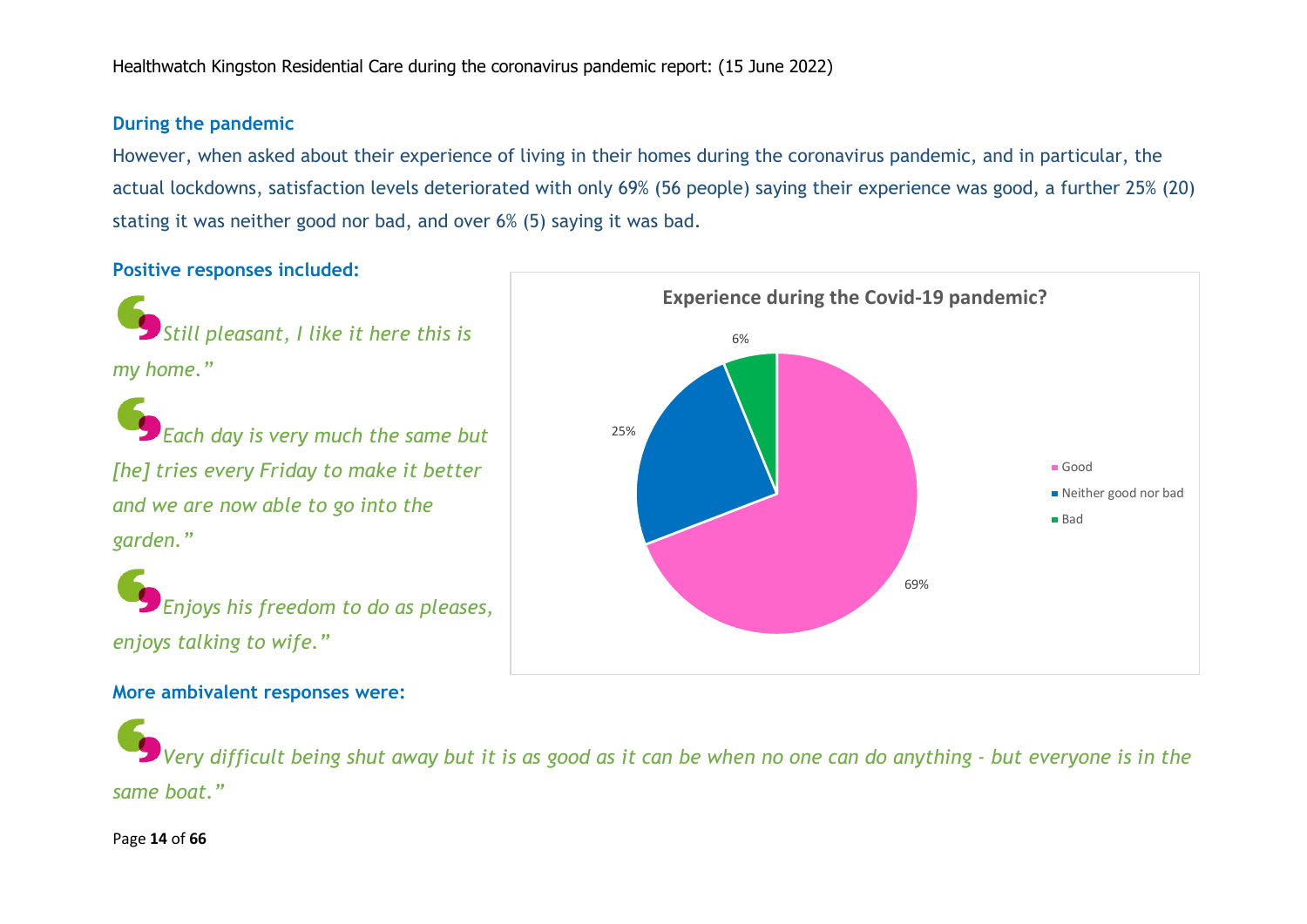Restrictions to access to garden and other floors is understandable but limiting contact with other "inmates" on *different levels."*

*Feel a bit trapped - lack of freedom."*

*Though distressed or bored occasionally, [he] remained largely content being indoors."*

Happy in the home, very different from anything done before. Bit like a boarding school, can do what you like *but must follow the Covid rules. Finds it hard to communicate when all wearing masks."*

#### **And more negative responses included:**

*Though she eventually adjusted, the sudden changes to her routine throughout the lockdown caused distress."*

*The fact I was cut off from my family. My hospital appointments were cancelled."*

*The virus is still here and it's awful."*

*I miss seeing my family and friends and not going out to restaurants and seeing my PA."*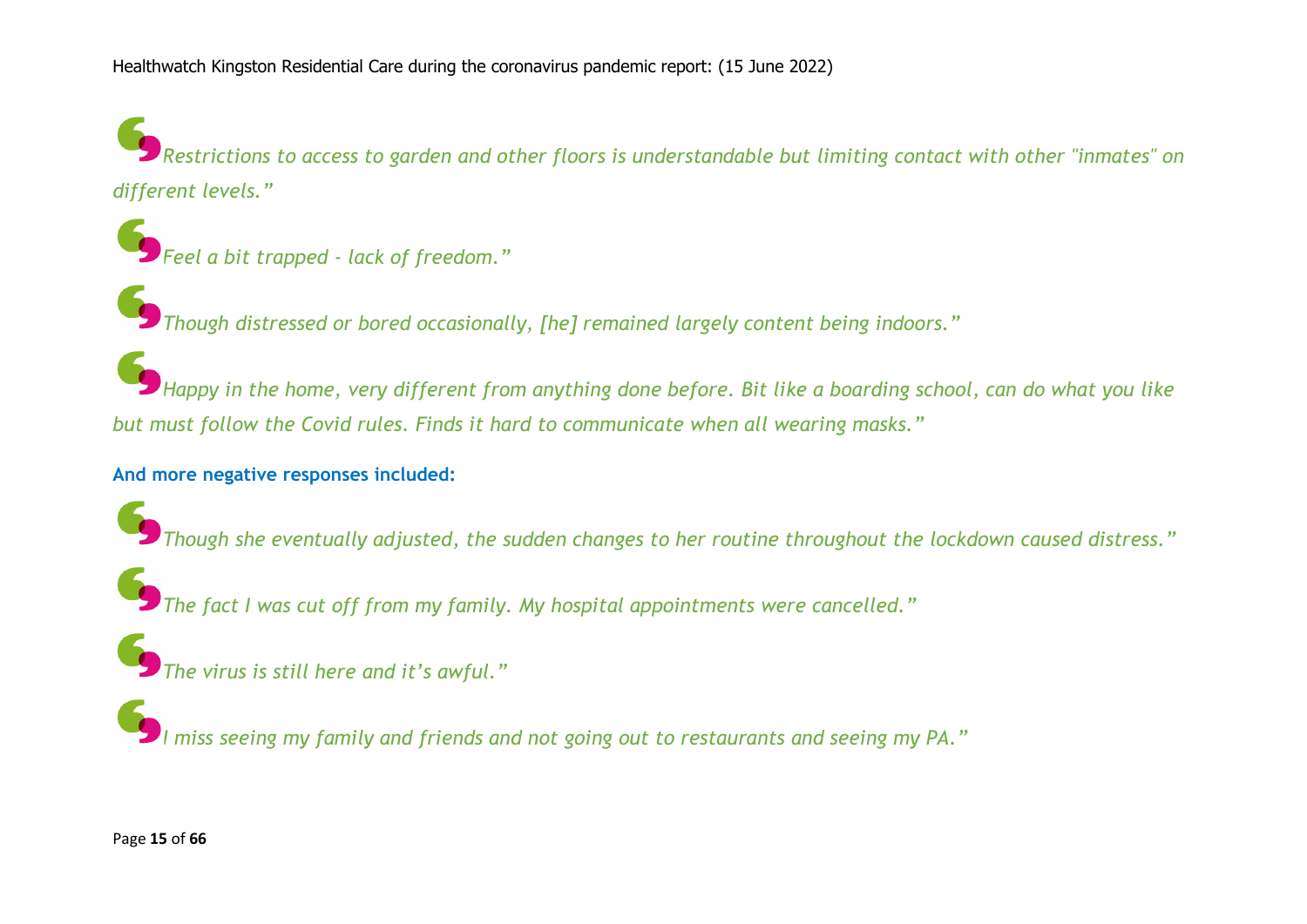#### **Further responses included comments about:**

- Feeling trapped
- Lack of freedom and independence
- Nervousness and anxiety about catching the virus
- Boredom
- Missing usual social and other activities
- Changes to routine caused distress in some
- Feelings of isolation and loneliness.

Importantly, what was made clear in many of the written responses was that the residents felt well cared for by the staff, which, given the circumstances, is highly commended.

*They look after me."*

*She was largely content indoors with staff and housemates."*

It's all right, I enjoy living here, occasionally have a day when I'm not so happy but that has nothing to do with *the carers. Care is first class."*

#### **During Christmas**

There were five responses about the Christmas lockdown in December 2020 which gave more insight into the emotional challenges for residents at that time: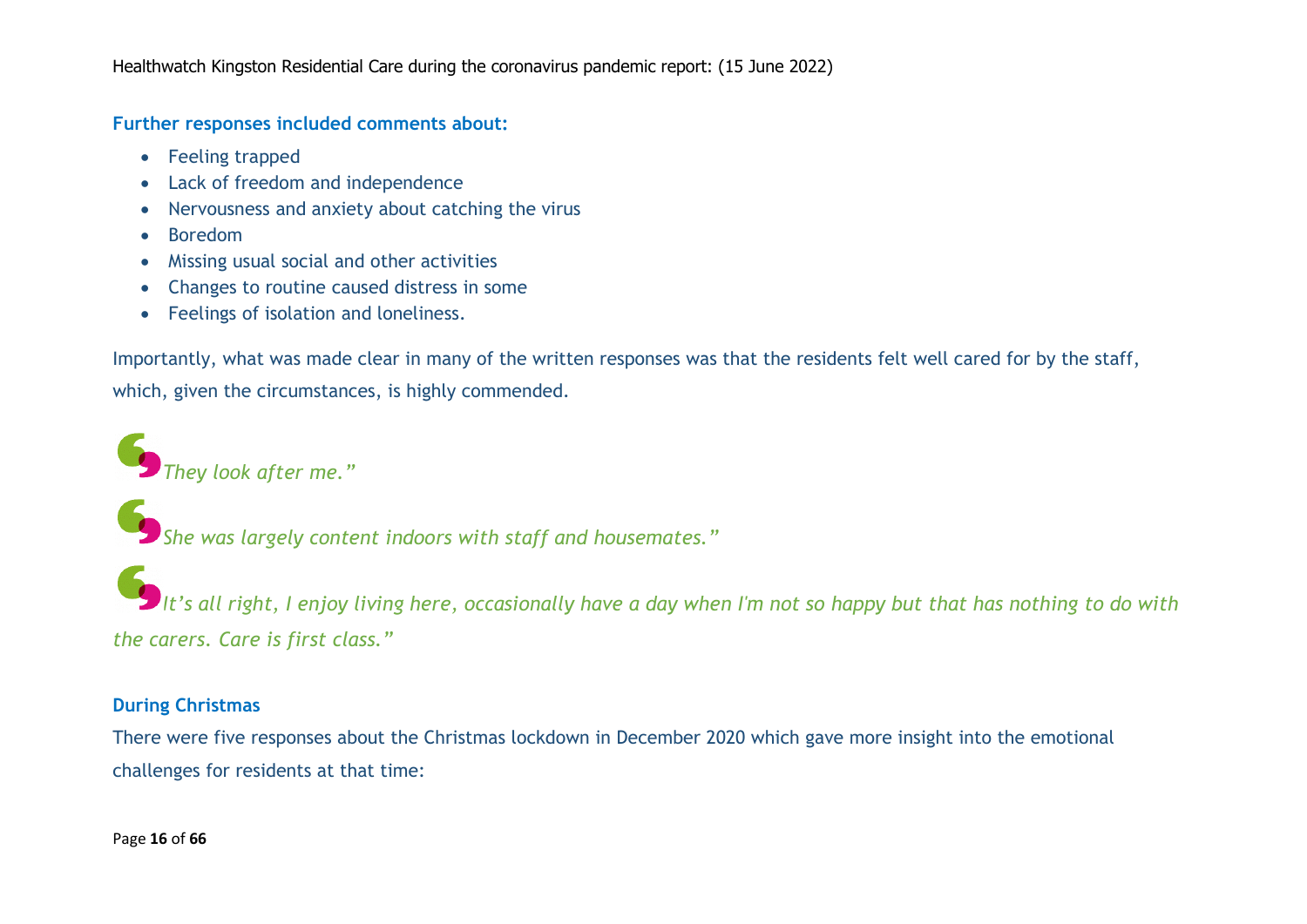There was a period before Christmas when I could not see my parents. But in the week before Christmas, they brought my presents to the home, and I was able to give them my presents for them and my brother.

l was again able to see my parents again inside, wearing masks and PPE. My brother was also allowed to visit *once with his son, my nephew."*

I couldn't go to my family for Christmas - if I went, I had to do 14 days quarantine (even after having negative *Covid-19 test) was very hard for me."*

#### **Activities during the pandemic**

Out of 85 responses to a question about group activities, over almost 92% (78) said they were able to participate in residential group activities during the coronavirus pandemic.

When I was living in my house, I watched films with one of my housemates, but I was able to go to my usual *activities in the daytime."*

*Attended quizzes and games. Tries to keep up with exercise when feeling up to it."*

*Enjoy taking part in activities that I am able to do. I really enjoy the choir."*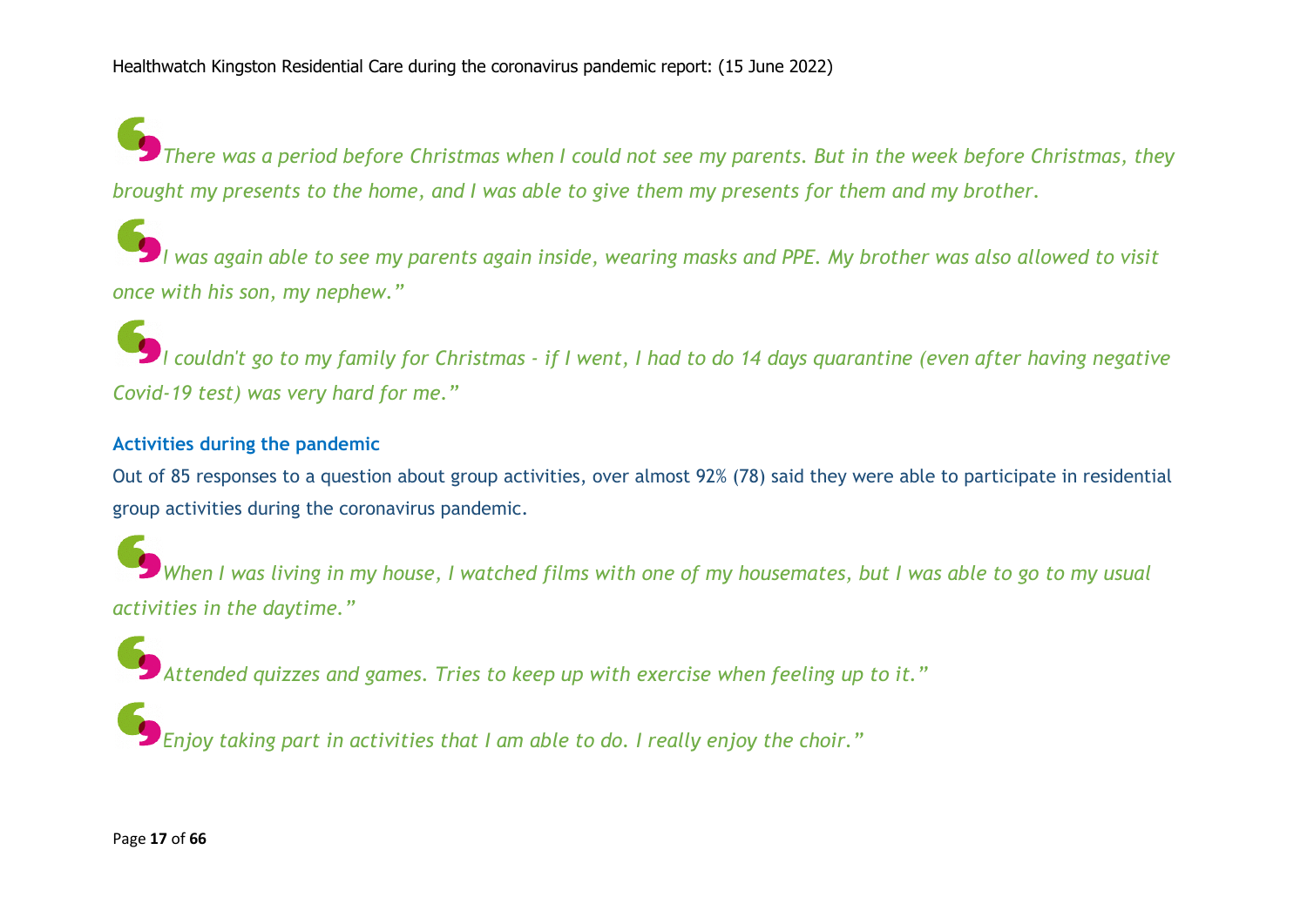*She was encouraged to do dancing, singing, watching TV, listening to music, knitting, writing and sometimes reading."*

*Online activities, in house dance sessions, baking."*

*Cheese tasting, cooking, walks, party."*

When asked which top three activities residents missed the most, the list was extensive.

#### **The most reported activities missed included:**

- Visiting seeing friends and family
- Socialising in big groups
- Walking
- Live music
- Football matches
- Swimming / Bowling / Walking
- Cinema
- Parks
- Eating out
- Shopping
- Local cafe outings
- Church
- The pub
- Musical concerts.

Page **18** of **66**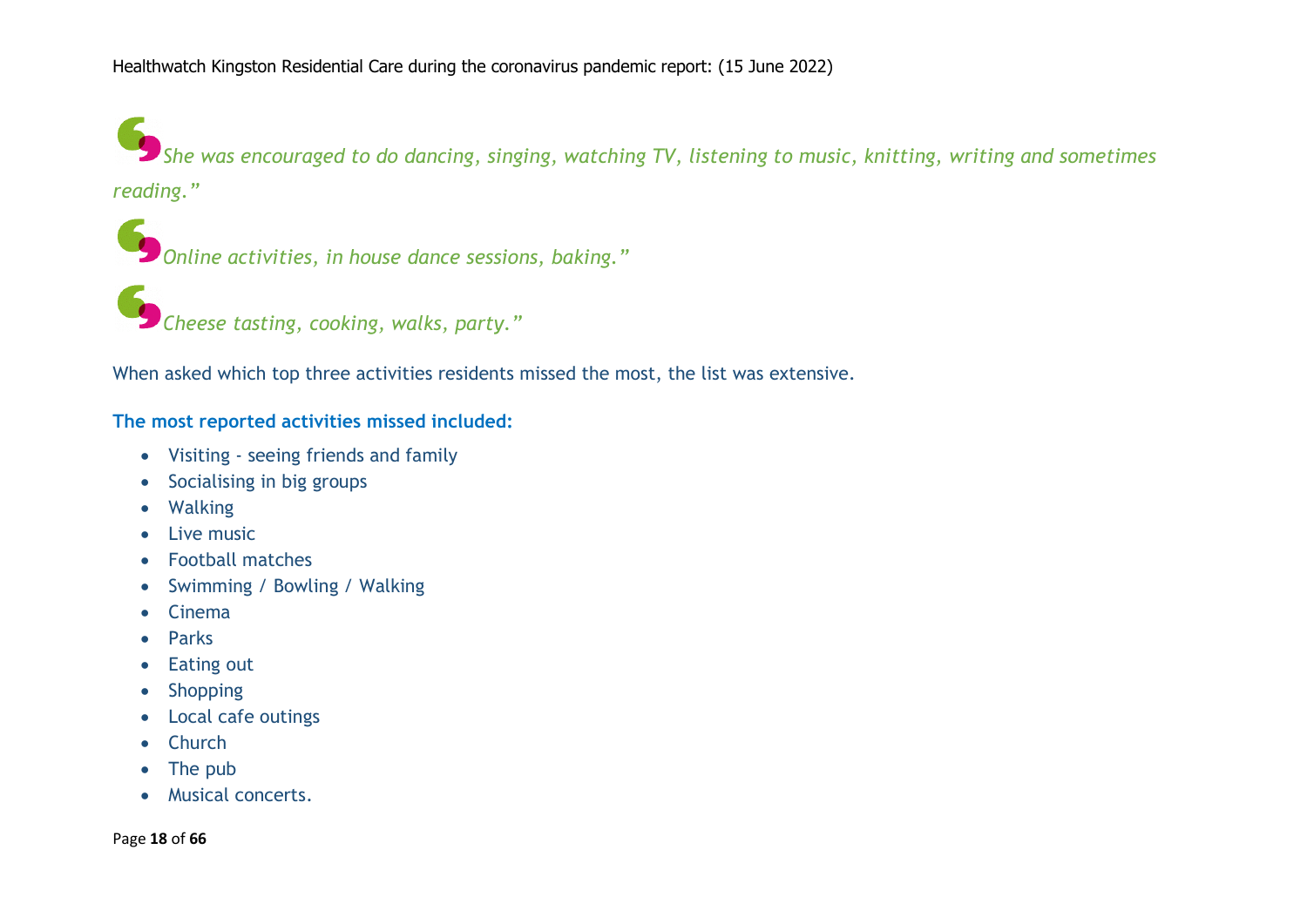#### **Medical care and access to medication during the pandemic**

Of the 85 people that completed a set of questions about medical care and access to medication, 75% needed to see a GP, with nearly 50% (42 people) needing to see them in person, and just over 43% (37 residents) using the telephone for consultation with 14% (12 people) using a video call. Some residents reported having a mix of appointment methods e.g. some had both a face to face and a telephone appointment.

Over 94% of residents who responded, said that they needed medical intervention at some stage and had access both to a professional and to the relevant medication, mainly with GPs and dentists.

#### **Covid Vaccination**

Over 92% (76 people) had the Covid-19 vaccine, and only 7 residents had not. The majority had no ill-effects from the vaccine, although some felt unwell for a little while afterwards.

I was ill when the other residents received their first jabs. I am afraid of needles, but the manager is trying to *organise a jab for me under sedation."*

*Fine, at my GP surgery in and out - no reaction and felt fine."*

*Fine, got a temperature but went away quickly."*

Beels good that I have had one. Was pretty awful afterwards for 12-15 hours but then alright again."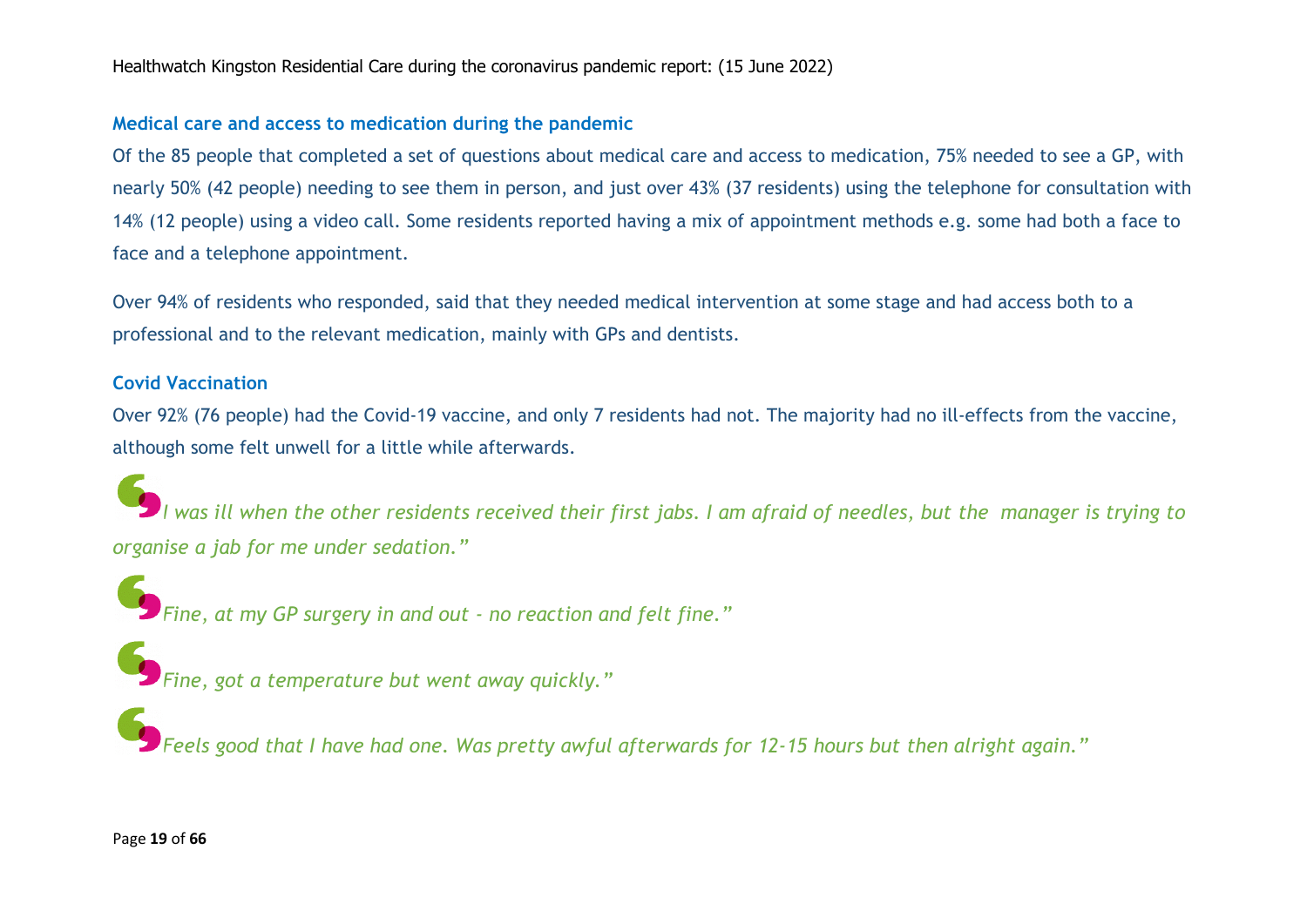

*Was alright, no trouble - didn't even feel the needle."*

*Just the same as any other vaccination, slight soreness in arm for 12/24 hours."*

#### **Emotional and Mental health support**

Nearly 50% (40 residents) said that they did not need emotional or mental health support but over 44% (36) said they did, with 5 stating that they were not offered any.

Additional comments suggested that it was staff members who provided emotional support as required.

 $\blacktriangleright$  Yes. When I was very ill the staff were very kind, and for the first two nights a member of staff stayed in my *room to make sure I was all right."*

*Not to an extent. Spoke on phone to a specialist and spoke to some members of staff."*

*Staff provide support to her emotionally and mentally'*

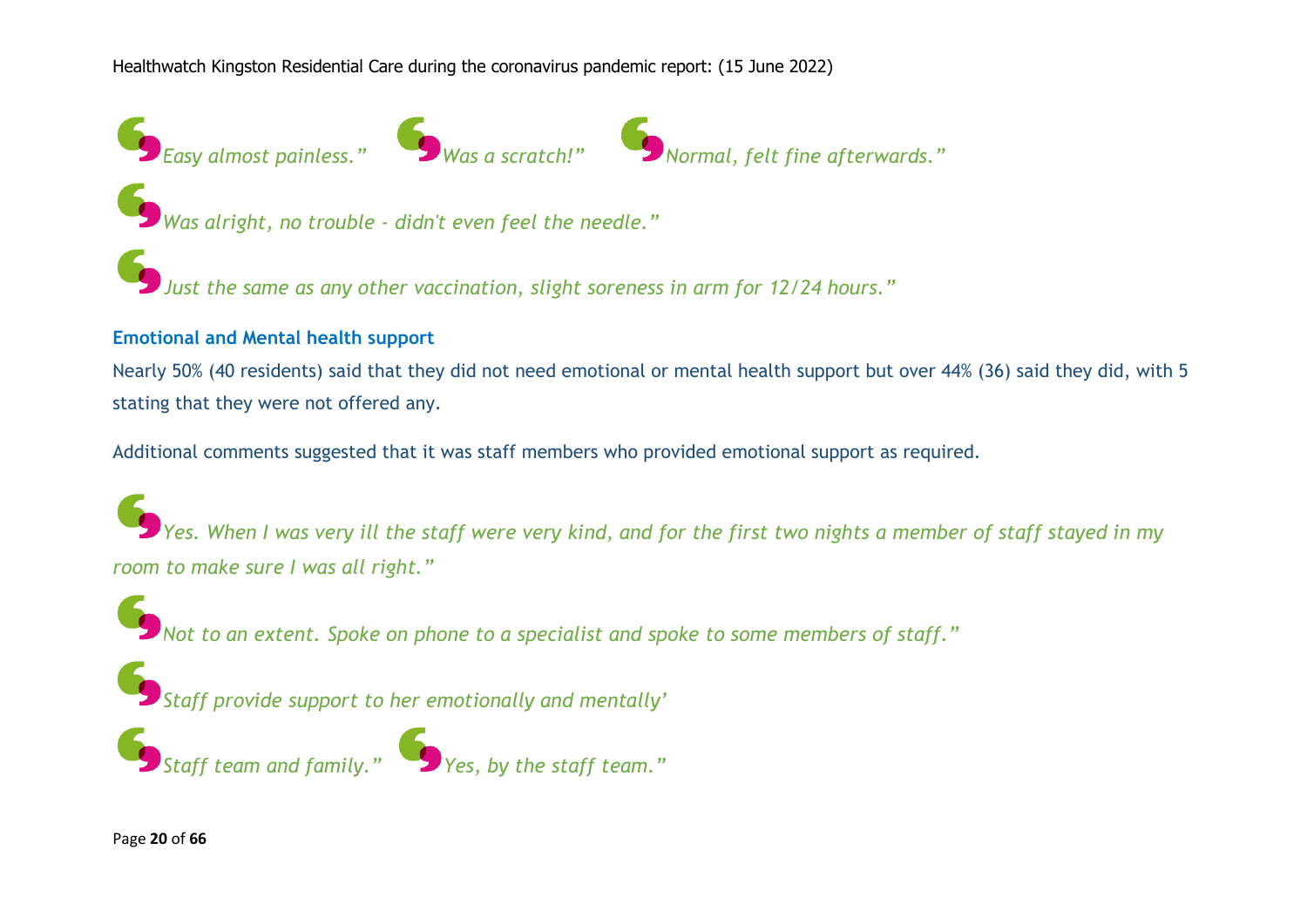#### **Admission to hospital and discharge**

Of the 85 responses to this question, nearly a quarter (21 residents) were admitted to hospital with 10 people sharing they had been discharged back to their residential care, with some stating that they had to isolate in their room after discharge, others went to family members' homes and extra care facilities.

Stayed in for 3 days with my sister and went back to her home for care until August - district nurse attended every day for 6 weeks. Big issue with setting up district nurse as my sister lives in different borough but her GP is in *Kingston - late night discharge but my sister was with me, and my brother-in-law collected us."*

*Came back to the care home - isolated for 2 weeks."*

*For appointments. Quarantine for 2 weeks in room."*



#### **Self-isolation**

Nearly 44% (35 residents) had to self-isolate in their own rooms, but 50% (40 people) did not have to self-isolate at all. 6% said they isolated within their care home but with others.

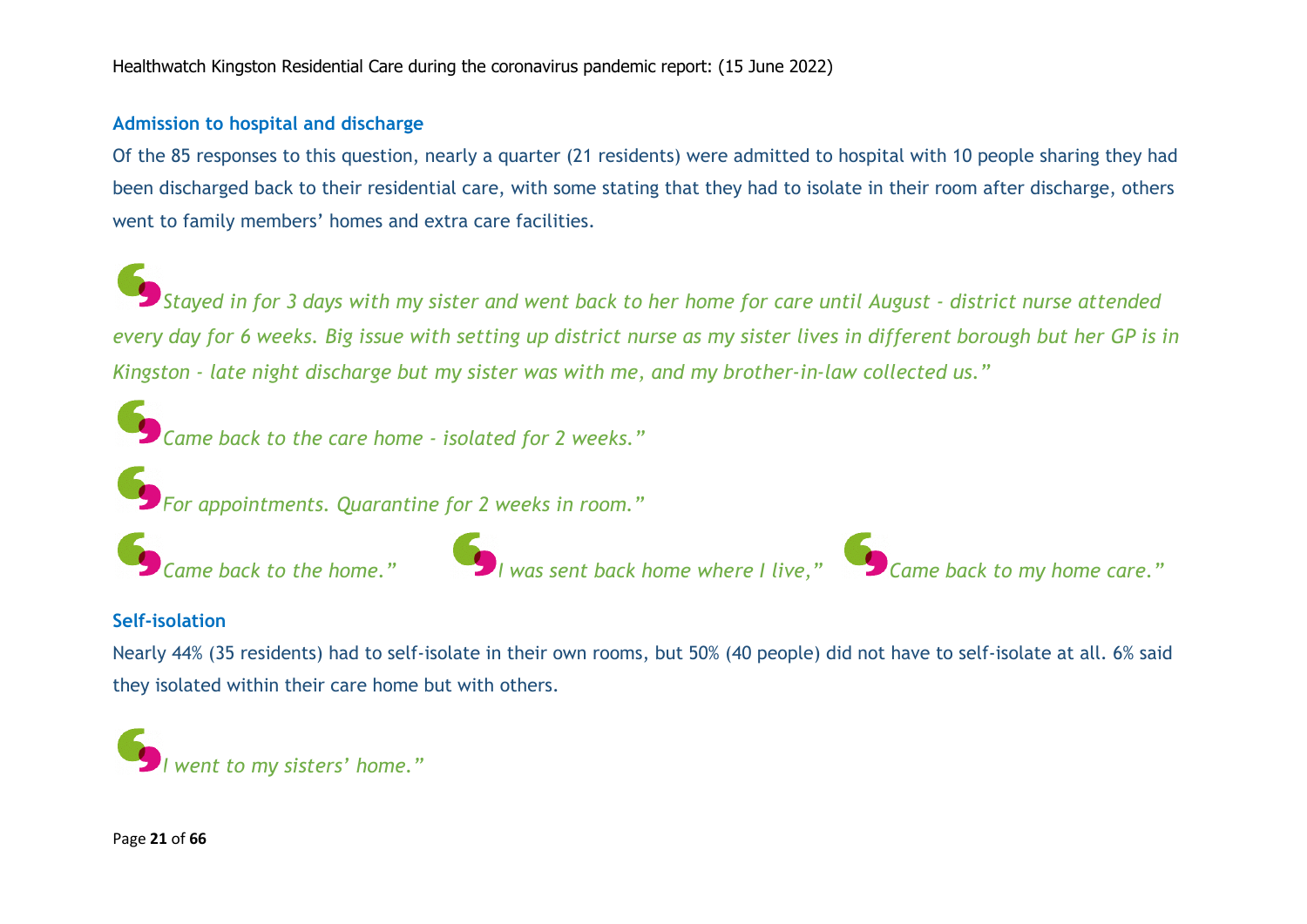*I self-isolated in my family home when someone I was in close contact with had a positive test."*

*Yes, in her own room, but she cannot stay long in her room."*

#### **Access to Personal Care**

Of the 84 responses, over 83% (70 residents) agreed that they had access to some personal care, but they offered little information on the nature of this care other than to report that their hair and nails were being done, usually by staff. 10% (8 residents) said they did not have any access to person care.

*My hair was cut by the staff."*

*Staff trimmed my fingernails."*

#### **Contact with families and friends**

There were 93% of residents that said they had contact with family and friends (77 people), with only 6 stating that they had none. Over 60% (47 people) had visits in person - either garden visits or through-window visits during lockdowns, with over 47% (37 people) using video calls or FaceTime and 76% (59 people) via telephone.

Some residents reported using a mix of communication methods e.g. some had both a face to face and telephone contact.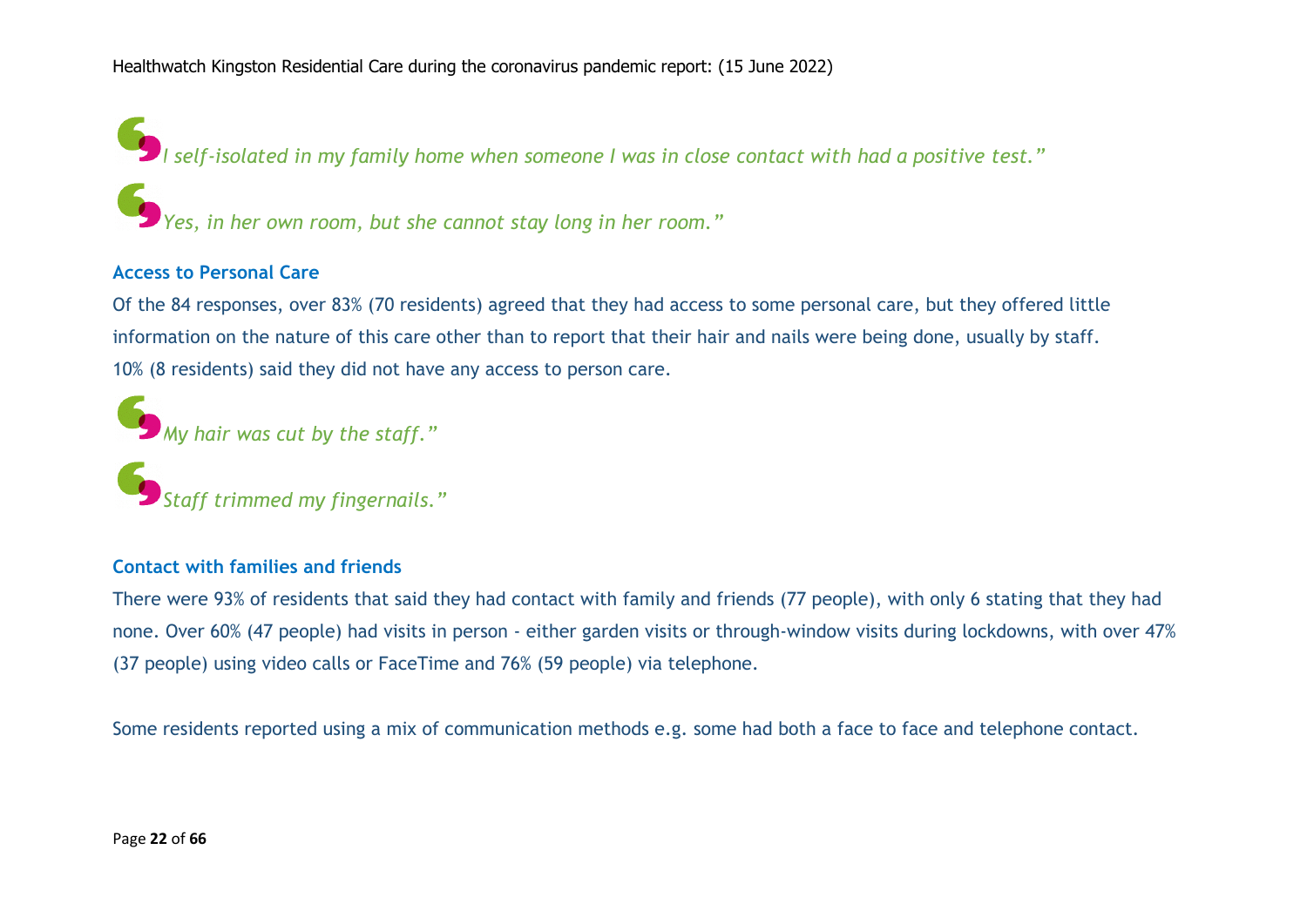*Apart from visits, the manager also organised video calls with my parents from time to time."*

*Phone calls with my Dad and Gran. Lots of Mencap Zoom meets with friends."*



*Sister contacted staff asking about her, as she cannot engage in conversation."*

Only one person had no contact:

*No contact to family/friends."*

#### **Access to PPE**

Over 57% (47 respondents) said that their families were offered PPE at in-person visits, although 32% (26) said that they were not visited. Nearly 11% (9 residents) said that their families were not offered PPE.

My Mum and [a carer] came sometimes and always recorded the temperature in the book and wore their own *face coverings and used their own hand sanitiser."*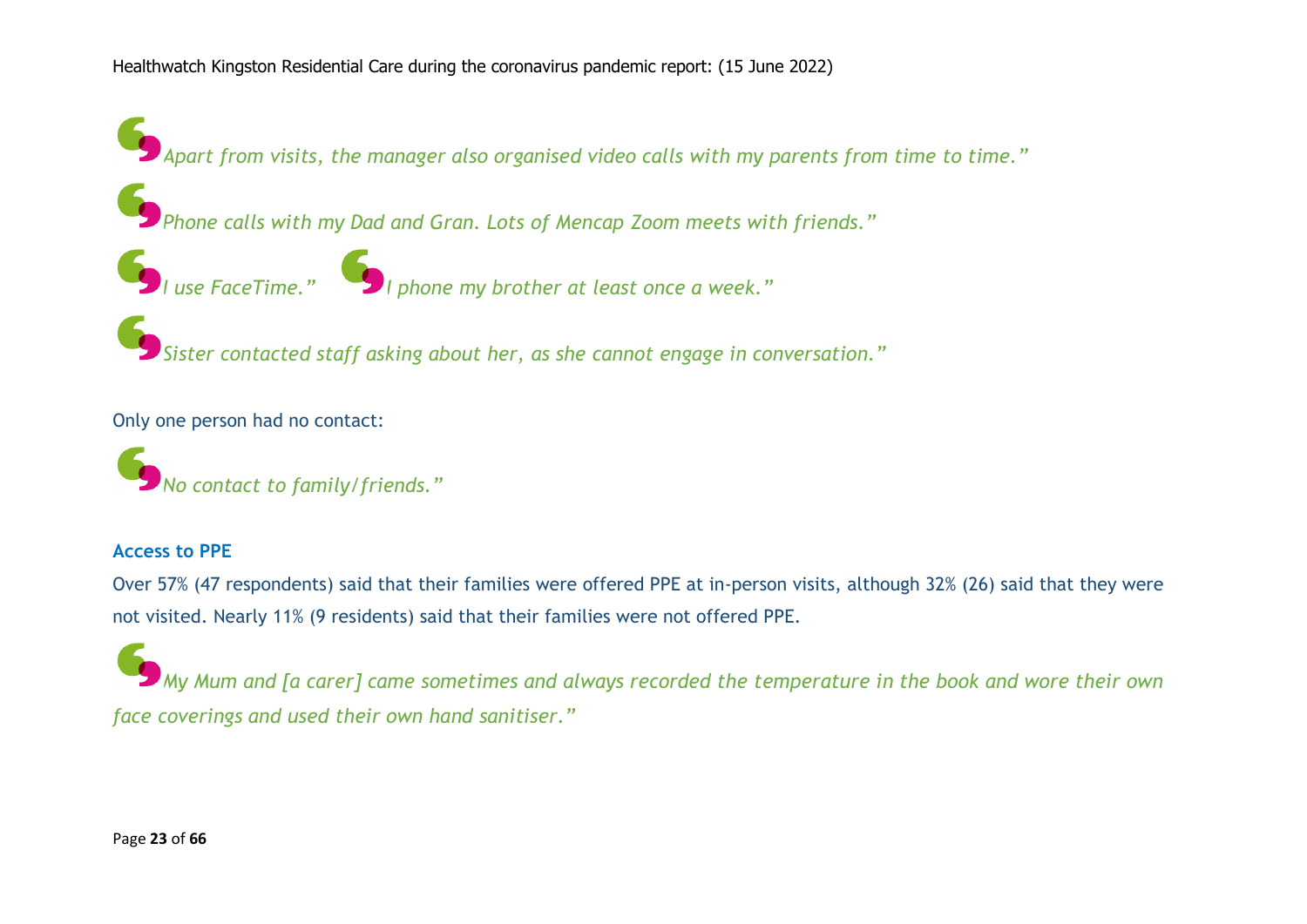#### **Future Improvements**

When asked about improvements for the future in their care homes, a long list was provided which unsurprisingly included activities which would facilitate a sense of 'getting back to normal'.

#### **The future improvement suggestions included:**

- Going out
- Walking
- Seeing far more of their friends and family
- Physical activities
- Having company
- Shopping
- Better food.

#### **Some written responses included:**

*Getting out of the care home to see trees and flowers."*

*Would like to go out more in the garden and sunshine."*

*Going to Chessington (World of Adventures)."*

*Able to go to the shops."*

*A more varied menu for lunch and evening meals."*

Page **24** of **66**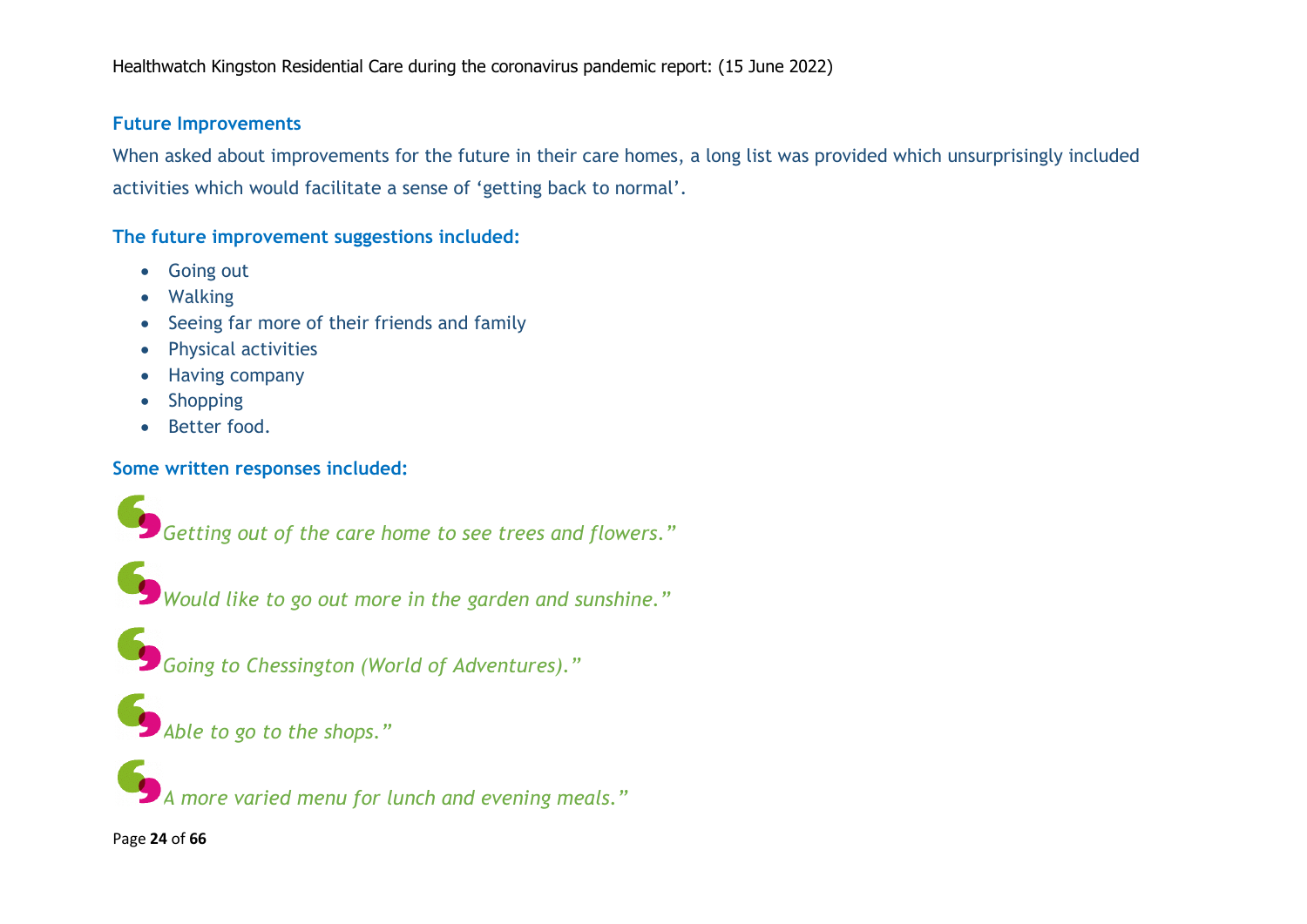#### **Raising concerns about residential care**

Over 95% (72) of the 76 residents who responded to the question on whether they felt able to raise concerns about the care they received, felt that they could. Only 4 said no, they couldn't. However, although many agreed they could talk to the managers or carers within their home, responses indicated that many would use their families or friends to address concerns on their behalf.

 $\big)$  My sister knows me so well she would do on my behalf and has already had to raise concerns with managers *and/or social worker."*





**Additional comments from residents on their experience:**

*The pandemics locked me up in my room which I don't like because I like to talk to people."*

*My mental health issues are around regardless of pandemic, but this has made them increase slightly."*

*No, he tries to forget about the pandemic and looks forward optimistically."*

*More information would have been nice - wasn't always kept well-informed." Lack of independence."*



*Didn't notice a difference in everyday living was very happy and content throughout."*

#### Page **25** of **66**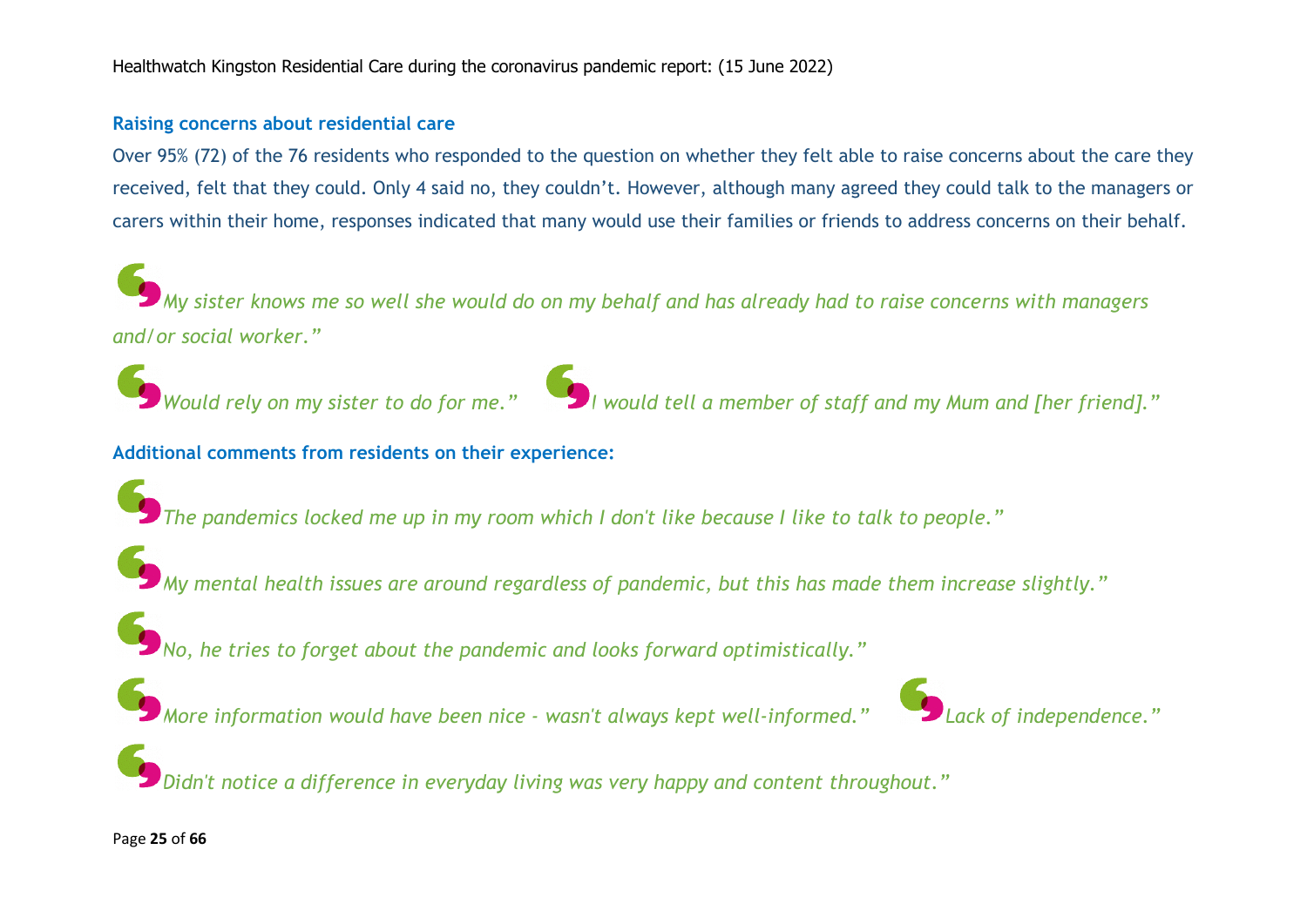# **7. Summary of demographics for families and friends**

We asked about the residential living environments of loved ones in residential care. 67% (37 people) shared that their loved one lived in a care home, nearly 27% (15) said they lived in supported living arrangements, two said they lived in extra care housing, and one in unspecified other facilities.

If you would like to find out more/have a specific question about the detailed data collected through this Kingston community engagement survey. Please contact us on info@healthwatchkingston.org.uk and one of our staff team will be happy to help.



#### Demographics:

- 50 out of the 55 family members or friends of residents that responded to our survey completed the demographic questions. 80% (40) of these were women and 20% (10) were men
- 88% (44 people) described themselves as 'straight', one as 'gay', and one as 'bi-sexual'. Four did not respond to the question about sexual orientation
- Just under half (46%) of respondents were aged over 65 years old (24 people), 31% (16) were aged between 55-64, 13% (7 people) were aged 45-54, 3 were aged over 75, and 3 were aged 25-34. There were no respondents under 25

Page **26** of **66**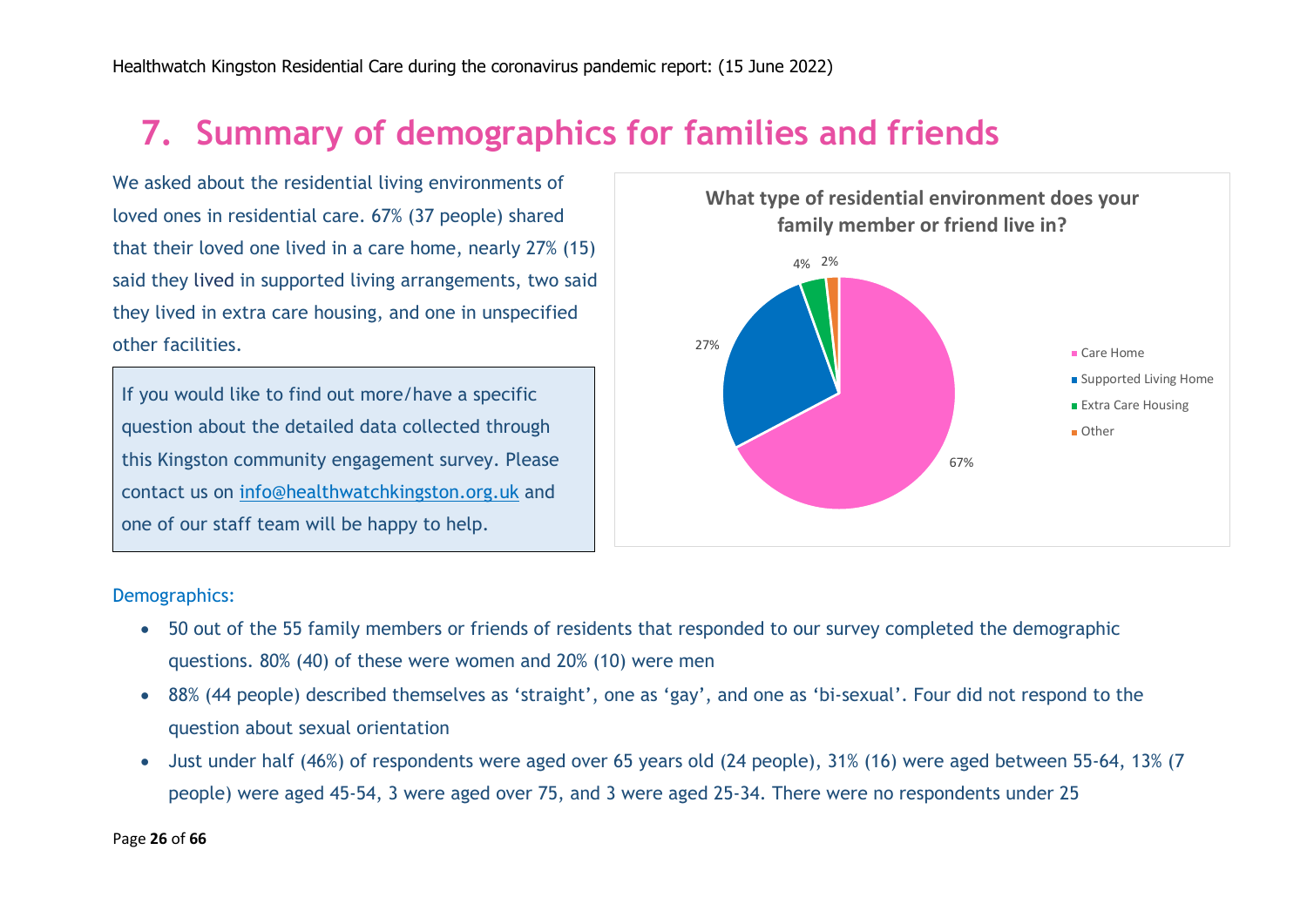- Of the 50 that responded, 6% (3 people) said they had a disability. 10% (5 people) said they had a longterm health condition. 80% (40 respondents) said they did not have either and 6% (3) preferred not to say. (NB. People could provide one or more answers to this question)
- Of the 50 respondents to the survey described their ethnicity, 86% (43 people) were white British, 2 white Irish, 1 Pakistani, and 3 mixed Asian/white. 1 preferred not to say.



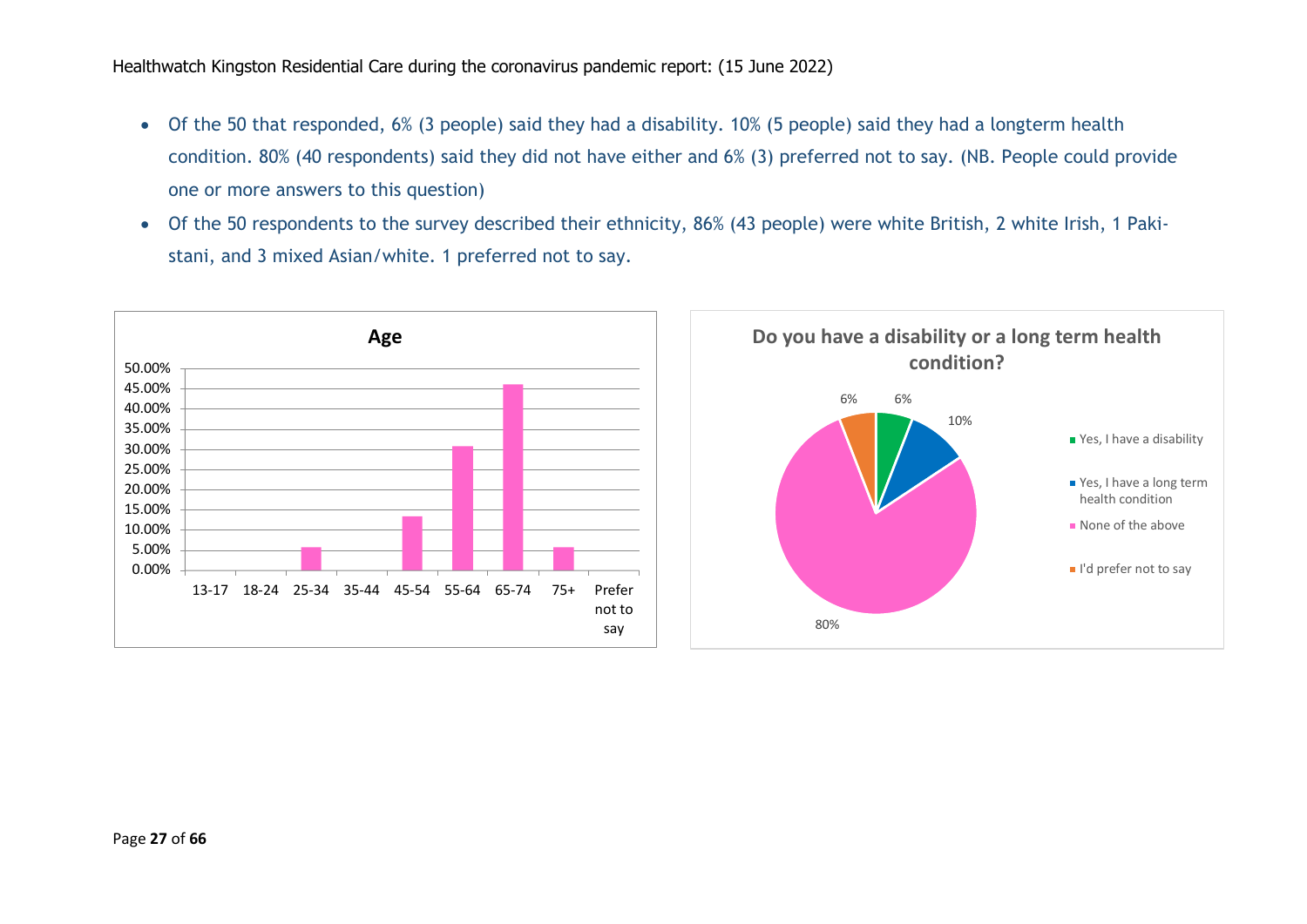### **8. Key findings from families and friends' responses**

We asked family members and friends of residents how they felt the experience of their loved ones had been during the pandemic, 43% (23 people) said 'very positive' or 'positive'. 22% (12 respondents) said 'somewhat positive'. 20% (11) felt neutral about this question, with 15% (8 people) saying either 'somewhat negative', 'negative' or 'very negative'.

*I cannot fault the staff at the care home."*

*She joined (extremely expensive) residential care for social interaction, mental stimulation, exercise and fitness, and communal*



mealtimes with good food. The home has tried it's best - but it hasn't really happened. She has no understanding that were she still at her own home, isolation would have been even worse than before she went into the home and that family and friend visits, social clubs etc have all stopped. I think the home has done it's very best and I cannot *imagine how she would have coped if she hadn't been in there."*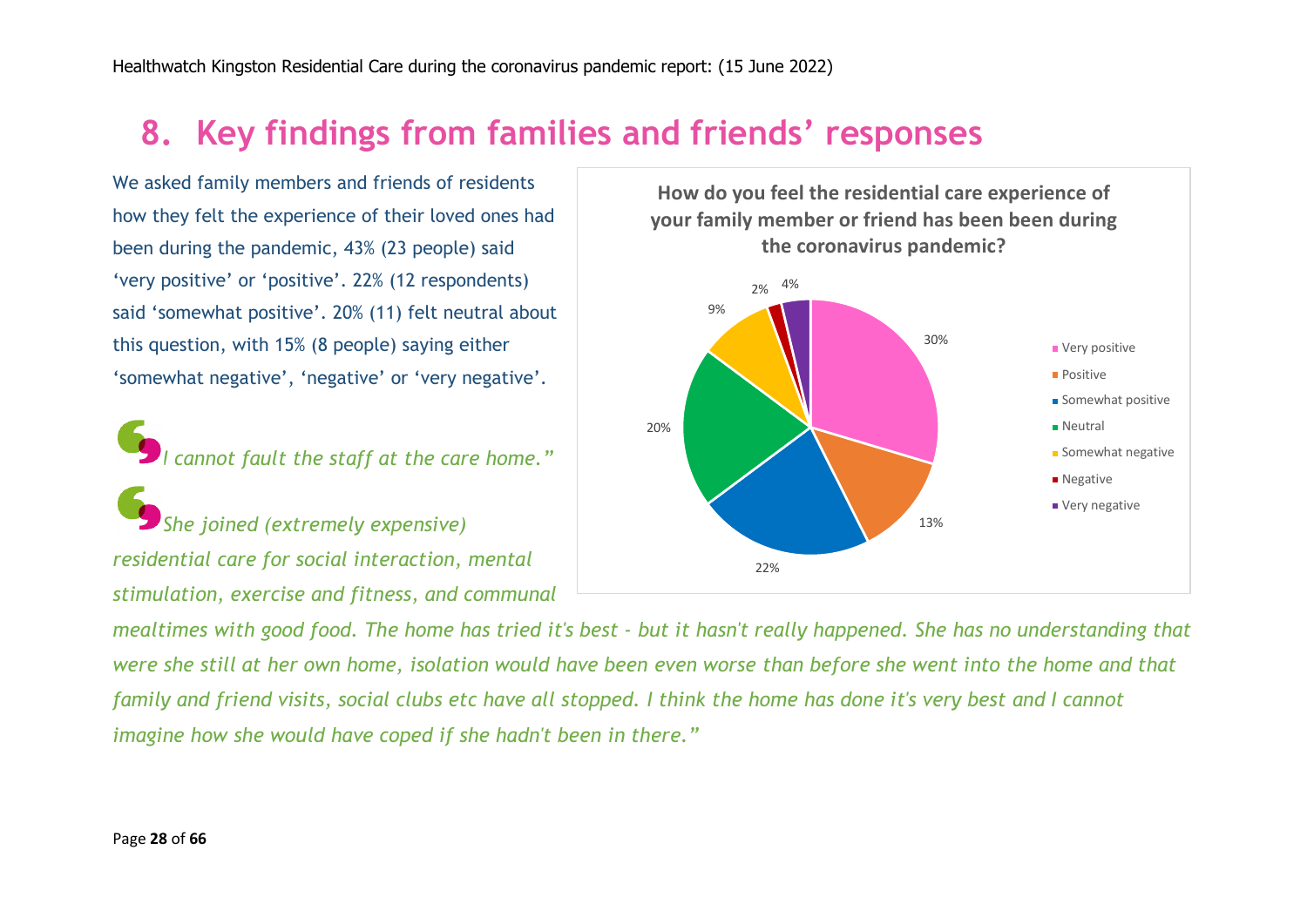The care given by the staff has been exemplary. The staff really care about the residents and have done their best to care for them to the best of their ability. Due to continual staff infections visiting has been sporadic to say the least. As the home always seems to be in outbreak status and as my mother has advanced dementia, visiting in a *pod is rather unproductive."*

.<br>Neutral, because I can't speak for my Dad. It's been good for him to have people around since Mum died last May (in the home - they went from hospital in there together). But not seeing Dad properly since Mum died has been *pretty difficult for all of us."*

Only 3 people responded negatively:

Clearly the experience has been negative owing to the lack of family contact and visits/activities outside the *home."*

Apart from the obvious distress caused by being in his room for several weeks and the lack of physical contact, *no problem."*

*Somewhat positive from my mother's point of view. She appreciated that precautions have to be taken but* struggled with some of the restrictions. the positive is in the context of the pandemic - Obviously the whole *experience has been a negative one."*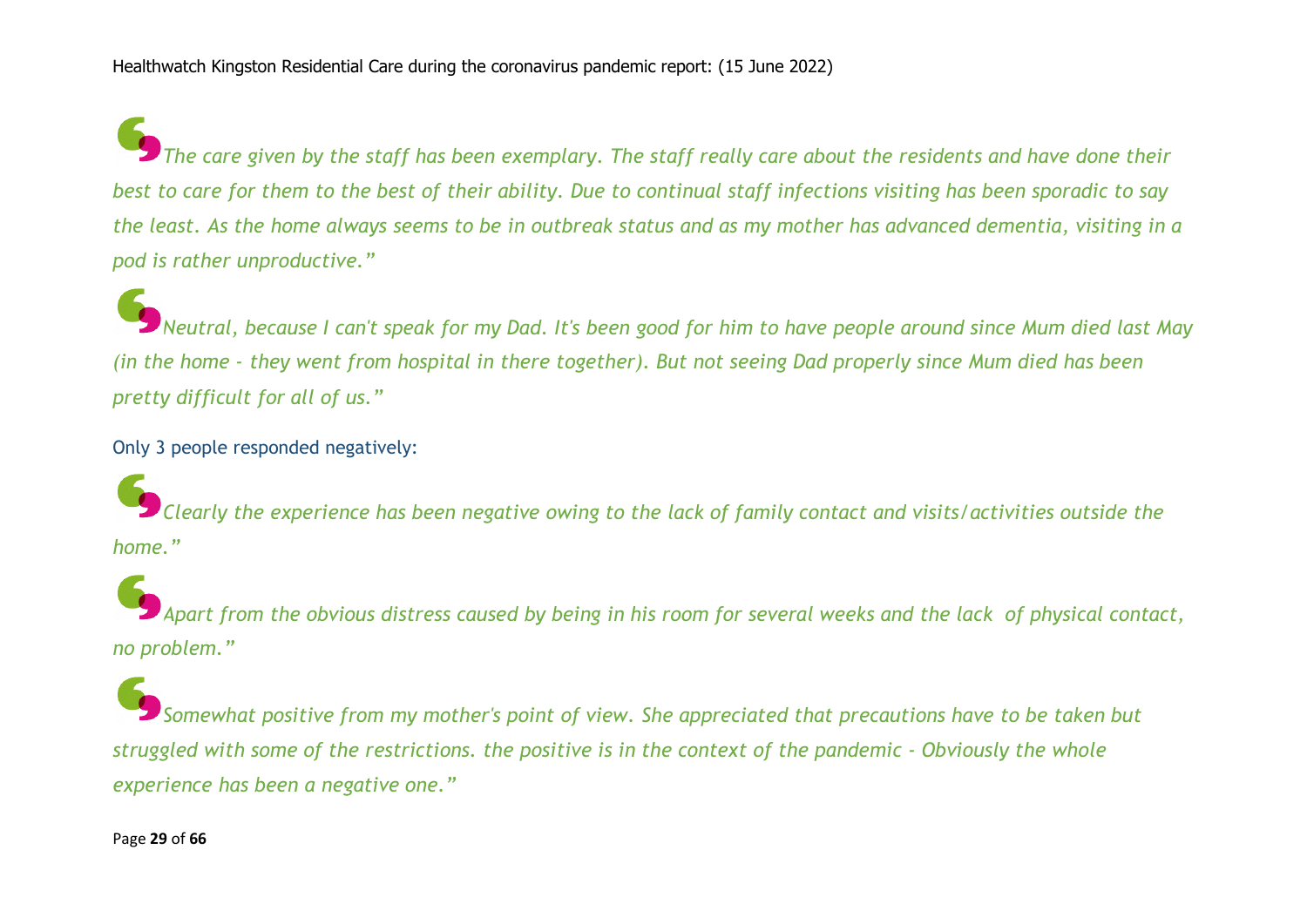#### **Communication**

Ensuring regular communication and information about their family members and friends was one of the most important issues families and friends had to deal with during the pandemic and, of the 52 responses to the question as to whether the care providers kept them well informed and engaged, nearly 79% (41 respondents) agreed that they did, but more worryingly, just over 21% (11 respondents) said they didn't, even though some respondents had power of attorney for health and welfare.

#### **Positive responses included:**

Yes, we were fully informed via the Home Manager, who did a weekly newsletter and sent to us all and we had *monthly Zoom related group support since November 2020. Many updates via email to keep us informed."*

*We were informed at all times." We had phone calls to keep us informed and frequent correspondence."*

*I received regular phone calls, including video calls with my daughter, who is non-verbal."*

#### **Less positive responses included:**

I had to constantly telephone for updates about my family member. The home did send emails about procedures *for the whole home."*

l wish you [Healthwatch Kingston] had included a 'sometimes' button, family felt left out of decisions although *I am holding Power of Attorney."*

Page **30** of **66**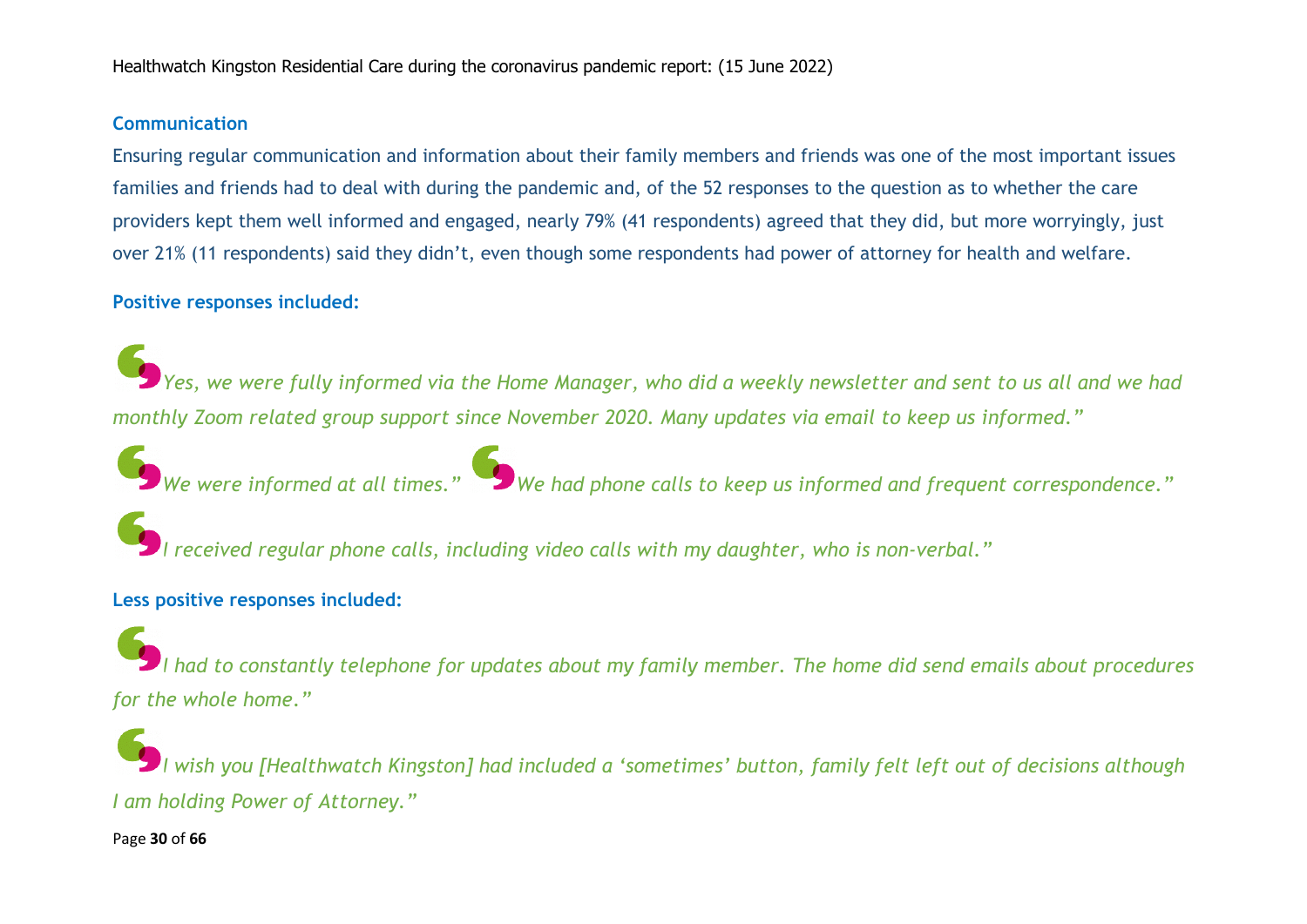Information as to my Mum's test results, vaccinations etc. has not been provided formally, which I would have *liked as I have her health Power of Attorney."*

I am the one who has to ring up constantly to check on and still do now but my relative can use FaceTime but *limited to what she can tell me!"*

Until September 20 I was visiting weekly and was up to date but after that another friend was the named visitor and I relied on her for updates; little or no communication direct to me from the home but their main priority was *resident care and keeping safe, so I accepted the situation."*

In general, families felt that information and communication was acceptable, and they acknowledged the challenges staff were under especially during the lockdowns.

Very little information provided unless prompted by family, but at the height of the pandemic, the provider *was under great pressure, so the lack of contact was understandable."*

Key information and communication channels between the homes and their families and friends included:

- Phone calls
- Regular emails
- News updates and weekly newsletters
- Nurse updates
- Social media including, FaceTime, WhatsApp, photos, and Facebook.

Page **31** of **66**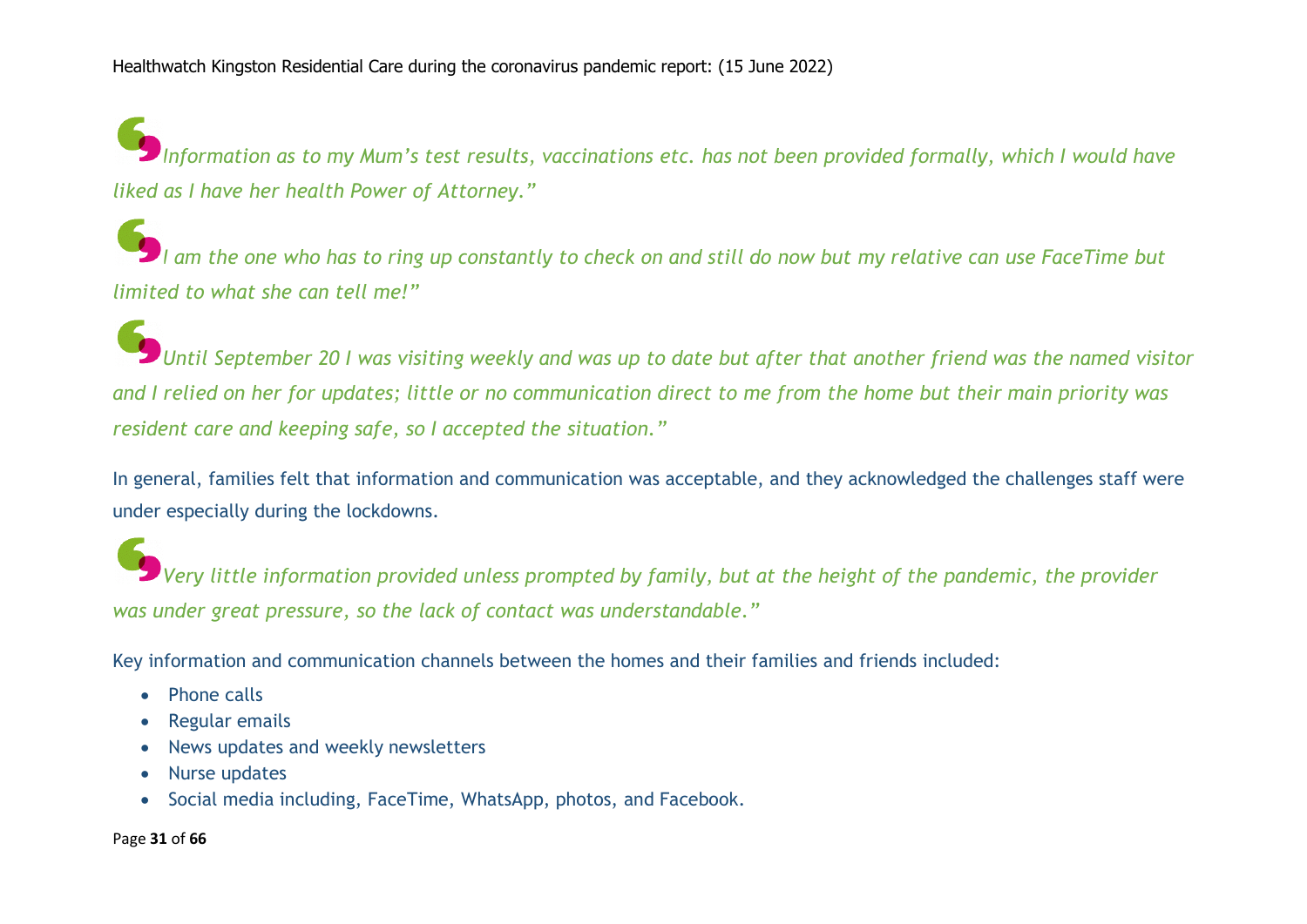#### **Contact with family members and friends**

Of the 59 people who responded to the question as to whether they had enough time to speak to their family member or friend via a phone (or other means) or in person during the pandemic, nearly 89% (47) said they did, with only 4 saying they didn't, and there were 2 respondents who said they didn't speak at all to their loved ones. Methods used for communication included the use of Zoom, FaceTime, phone calls and window/garden visits (when allowed).

Written responses clarified that family members and friends found these communication channels quite difficult to manage, especially when the loved ones had specific difficulties with communication anyway, such as those with dementia or were non-verbal. In addition, even though many residential care facilities introduced digital technologies with support from staff to aid communication, residents did not always welcome this, as not all were digitally comfortable.

There were obvious major barriers to effective and free-flowing contact during lockdowns which led to concerns and anxiety amongst family members and friends about residents' wellbeing. A lack of ability to use the technologies available presented challenges for everyone concerned and additional concerns were expressed due to the specific complex medical and other conditions including dementia and people who are non-verbal (see 'What family and friend's shared about residential care for people with dementia on page 50 of this report).

Although difficult because my daughter cannot speak - care provider tried their best. It was a difficult time for *everyone."*

The home has tried hard to arrange Zoom calls and in person visits, however it would be nice to have a carer *present sometimes as my mum has communication difficulties."*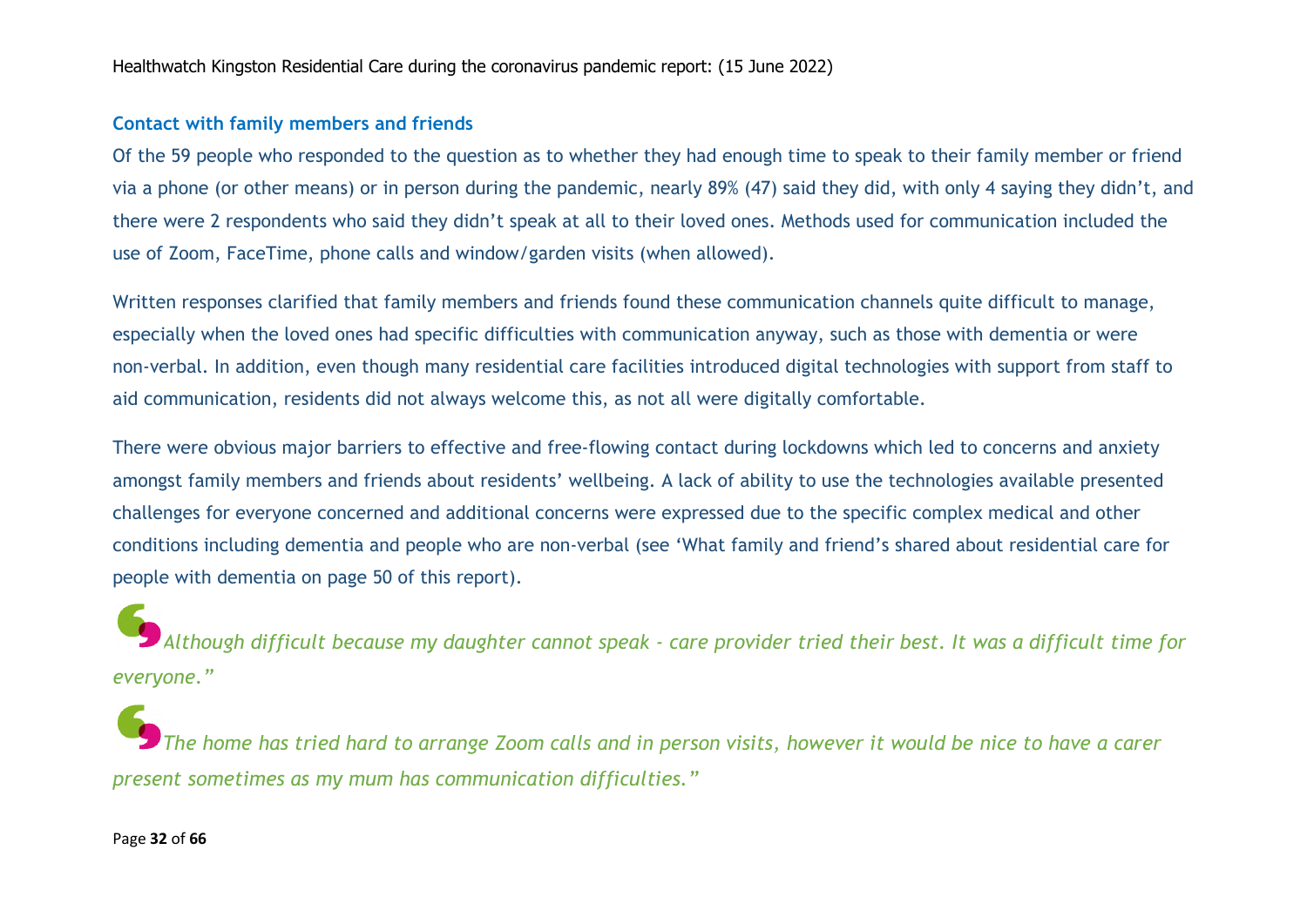#### **Changes which occurred during the pandemic**

Families outlined a number of changes that they felt had impacted detrimentally on their family members, including:

*No visiting during lockdown, unable to see my Mum for 6 weeks - bad for her, and me."*

*The social isolation resulting from Covid restriction has impacted my mother's mental health."*

My husband has advanced Alzheimers so does not understand Lockdown and lives in the moment so not aware *when I could not see him but when able, I had visits to his windows before 2nd lockdown."*

Mum had only been resident in the Home for three months before the first lockdown. Although I was allowed to make window visits as Mum lives on the ground floor, this was unsatisfactory as it caused Mum much distress and anxiety. Now that visits have been reinstated, I can tell how much my mother's Dementia has deteriorated because of *the lack of social contact and lack of mental stimulation."*

*My daughter has experienced considerably more anxiety during the pandemic period and when she has moved back to Supported Living during periods of non-lockdown."*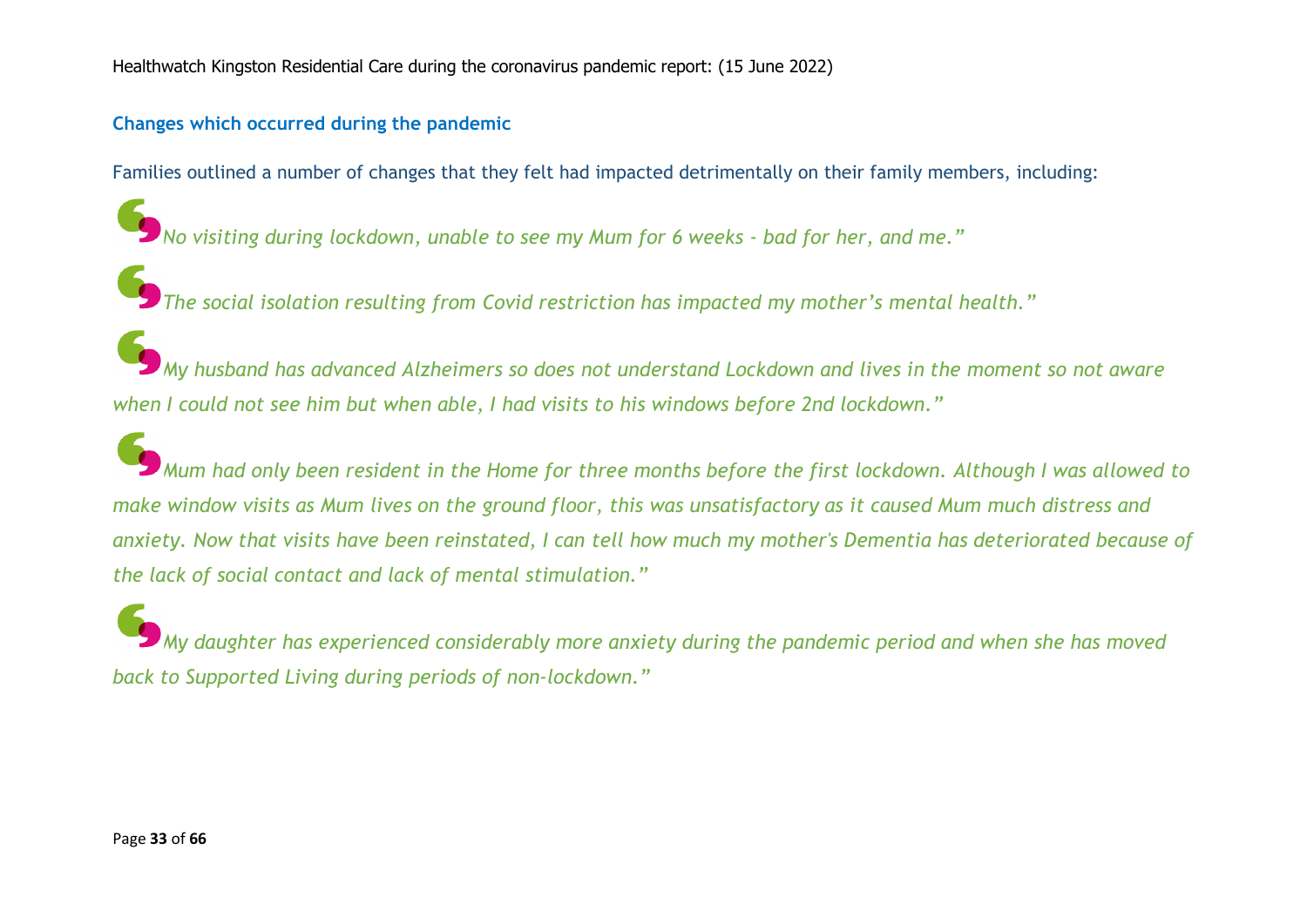*The pandemic and both the home's and the government's policies on protection against coronavirus have* unfortunately impacted on my father psychologically in a negative way as we've not been able to physically visit him *for some time. This has led him to feel very isolated and confused."*

#### Including one positive change…

Something positive did happen - the extension that was planned for years, finally got built, after lockdown last year [2020] Maybe Covid-19 was the final push for the build. It certainly has helped my daughter and other *residents."*

And finally, here is a descriptive response which summed up succinctly the detrimental impact of the changes that occurred:

*My mother entered the home voluntarily and with great enthusiasm mid December 2019. She previously had* 'live in' care in her home, but was feeling increasingly isolated and lonely. She visited the home and was thrilled by the communal dining room with 4 on a table, communal coffee lounge, volunteers coming in, everyday activity groups *and physiotherapy/fitness, external entertainers - a constant background of activity and sociability that she could* drop into or opt out of if she was tired or unwell. Plus, frequent visits and outings from myself (daughter) and other family and friends. Most of this stopped dramatically and without warning in early March. At first it was ok as communal living continued within the home, but once there were cases within, they went firstly onto floor lockdown and then room lockdown and my mother returned again to the isolation that she previously had left. She is blind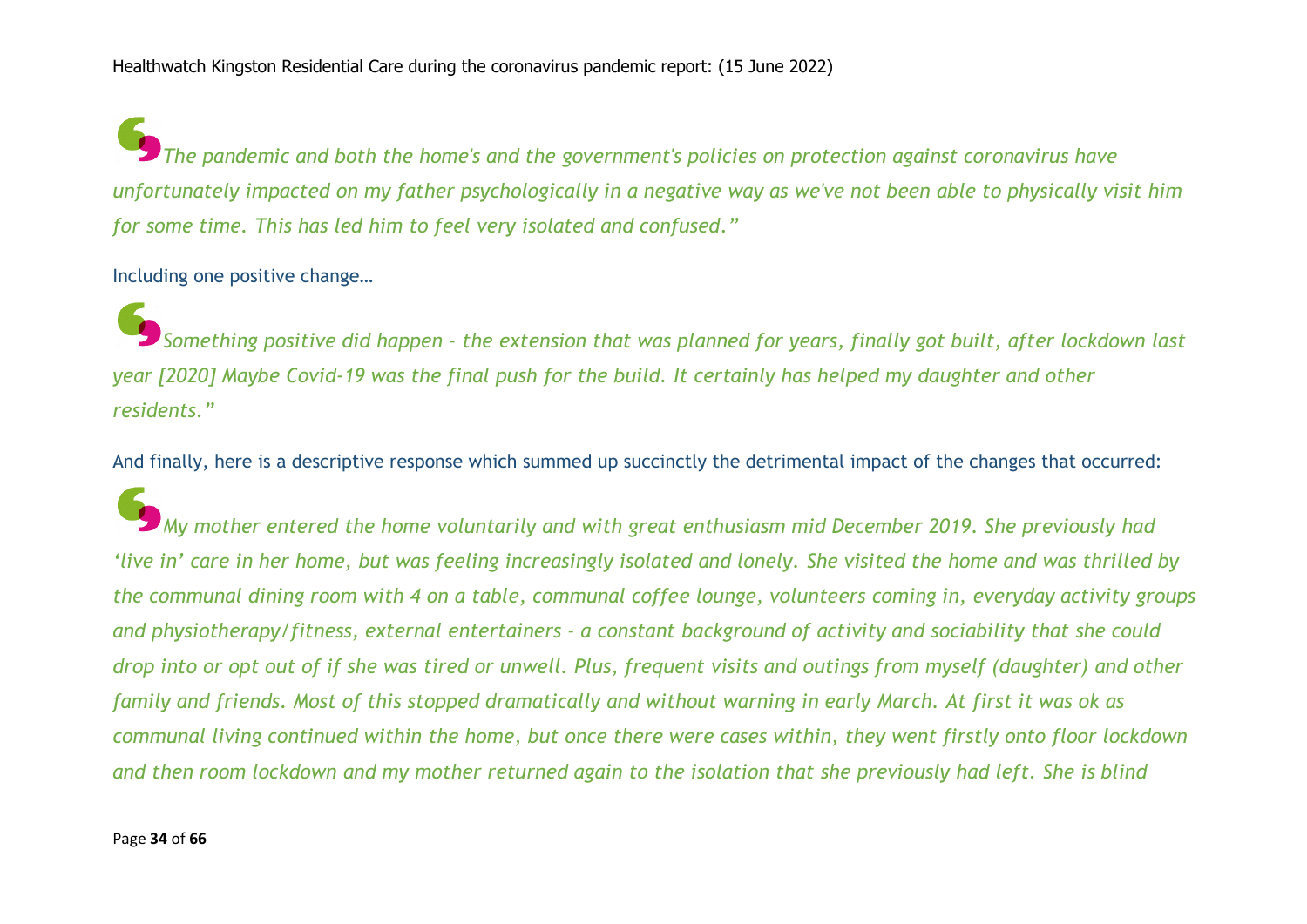therefore unable to avail herself of the books, art and craft activities that the staff tried to organise, and busy, pressured staff spent more time with those with physical impairment needing physical care and some were not well able to understand or deal with her visual impairment. This has improved again, particularly with a change in room to the ground floor, but subsequent quarantining has knocked her back again. At 98 she finds it increasingly difficult *to pick herself up once knocked back."*

#### **Activities**

There were various responses to the question about the amount and frequency of activities provided within residential care homes, but it was clear that it depended very much on staff availability, who else was available to provide them, and how much the family members were able to participate with less one-to-one support being available.

The staff have tried very hard to establish group activities when possible but at times of lockdown, clearly there were none. The groups are, of necessity, smaller and more spaced and there are only 2 on a table at dinner so, given that many of the residents (including my Mum) are quite deaf, communication within those groups remains *difficult."*

I know Kingston Mencap and HFT held many Zoom sessions but in the SL home with residents having different *interests and only one staff on, not sure there were group activities for all four."*

Page **35** of **66** Five young adults live in the house [together] - They all have profound and multiple learning disabilities and are non-verbal. They have been able to participate in group activities, in the house together. They have group music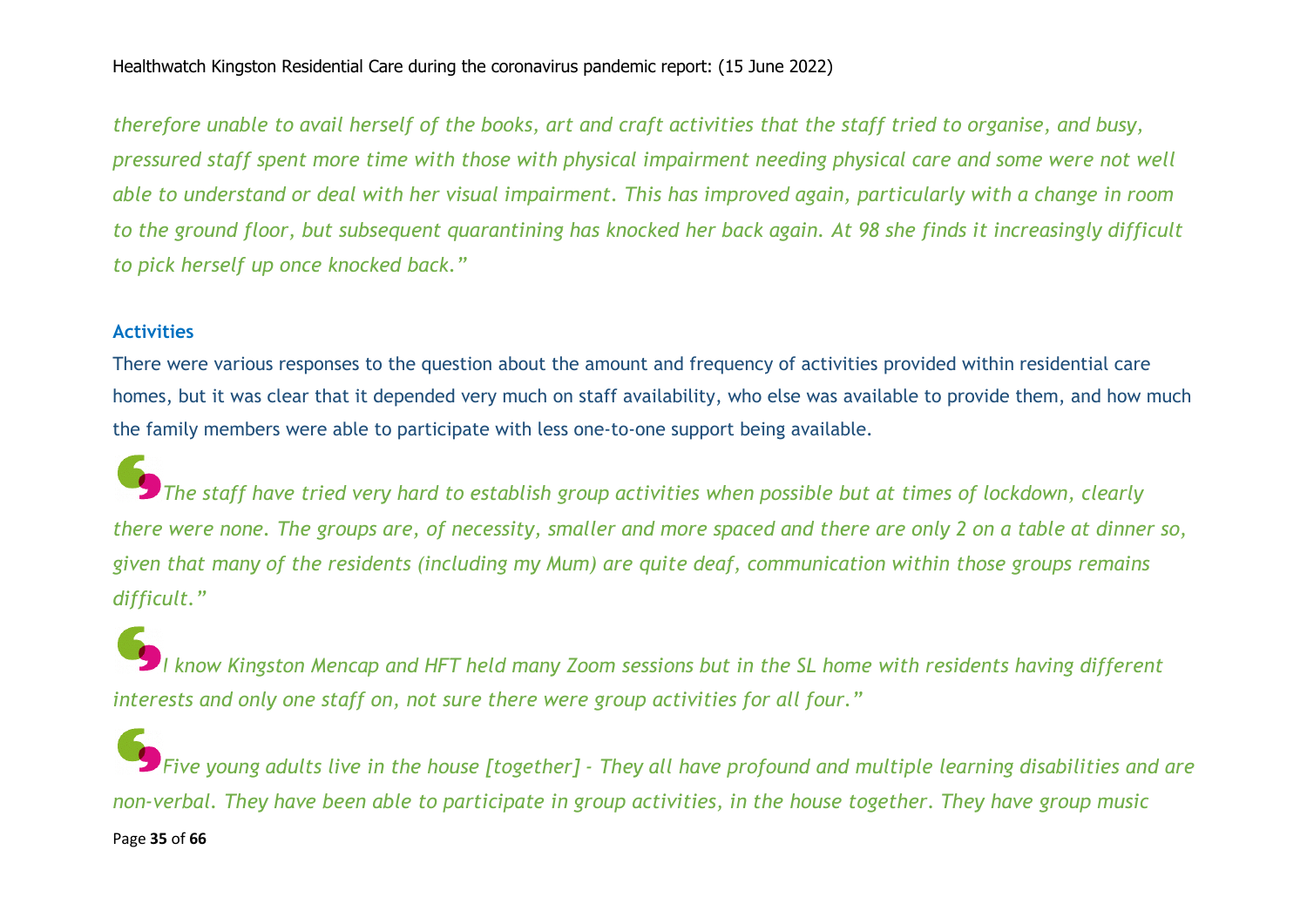sessions. They have been taken out of the house on walks, whenever the weather allows. Also, they have participated *in some Zoom activities."*

He is very technophobic. Many activities were online, so he would need a lot of encouragement and persuasion from staff to join in, or even observe, which has not been forthcoming. He has a tablet, provided during the pandemic by Kingston Mencap, but has not learnt to use it because no one seems to have made it their business to *engage him with it and help him."*

am not really able to comment on this but certainly some of the activities such as the residents singing group were stopped and not sure about physio etc. Group trips out also abandoned and events for public such as garden parties so I feel the emphasis was probably 100% directed at virus control which is understandable for me but not *sure how this would be understood by resident with Dementia."*

#### More successful activity included:

Music sessions, dance, storytelling, sensory sessions with lights and music. Parties. Going to local parks, out for a drive, use of garden. Occasional - carol singers outside house, also singers (popular music) twice during the summer *and once after Christmas."*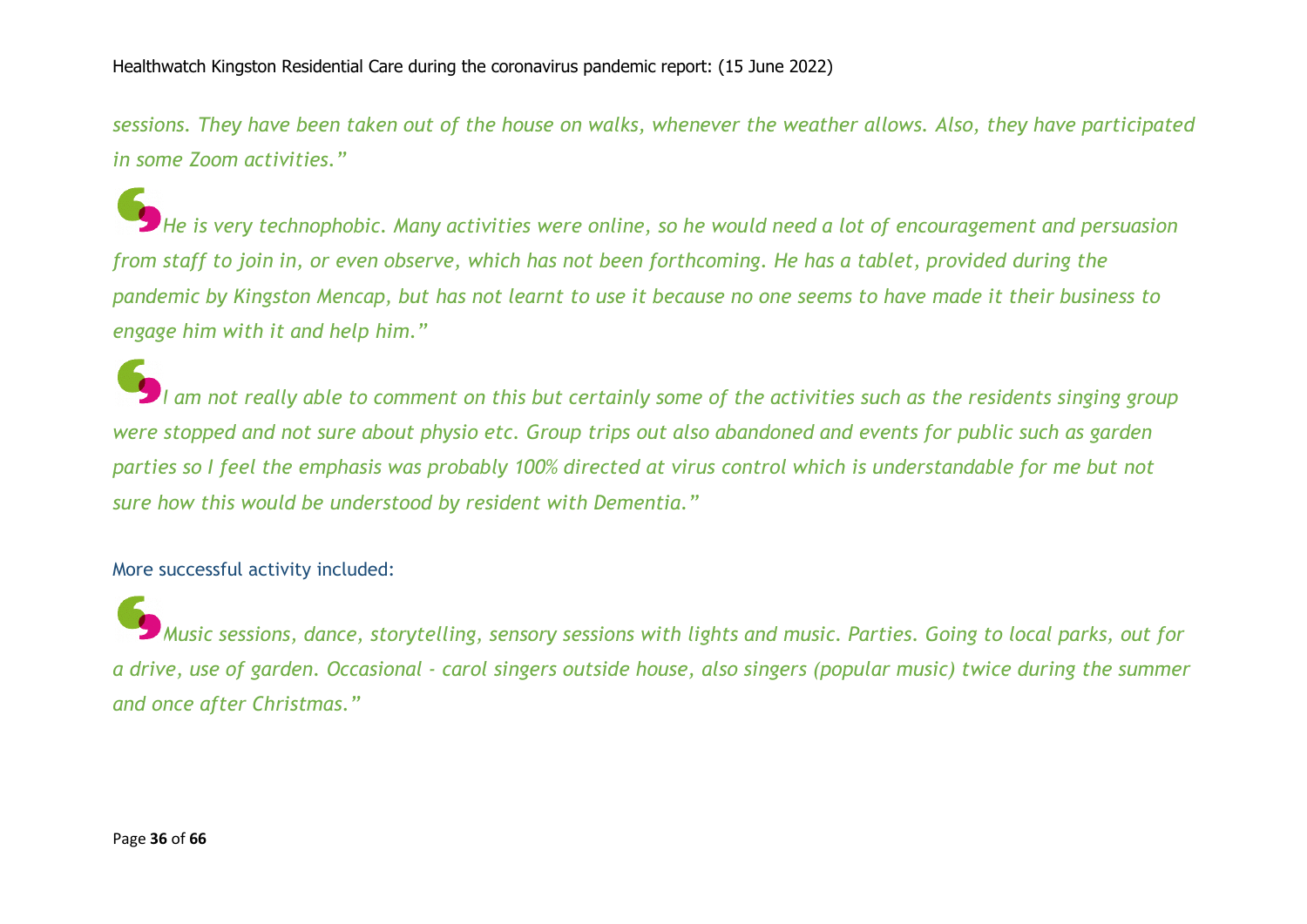*Lots of activities- craft, cooking, HFT Zoom sessions, Kingston Mencap sessions, parties for special days, Xmas play via Zoom."*

Plenty of activities via zoom which she joins. She is able to connect using her laptop and knows the routine by *herself."*

#### **Medical Care**

There were 55 responses to the question on whether their family member or friend had to see a doctor during the pandemic, with over 71% (39 people) saying yes, only 2 didn't, but 11% (6 people) said they didn't know.

Over 90% (48 people) said that their family member or friend had received the Covid-19 vaccine, with only 9% (5 people) stating that they had not, and some of the written responses illustrated that the reasons why not were often because the family member or friend was or had been unwell at the time of completion of this survey.

Medical issues reported included chest infections, urinary tract infections, minor ailments, review of ongoing medication and general feelings of being unwell.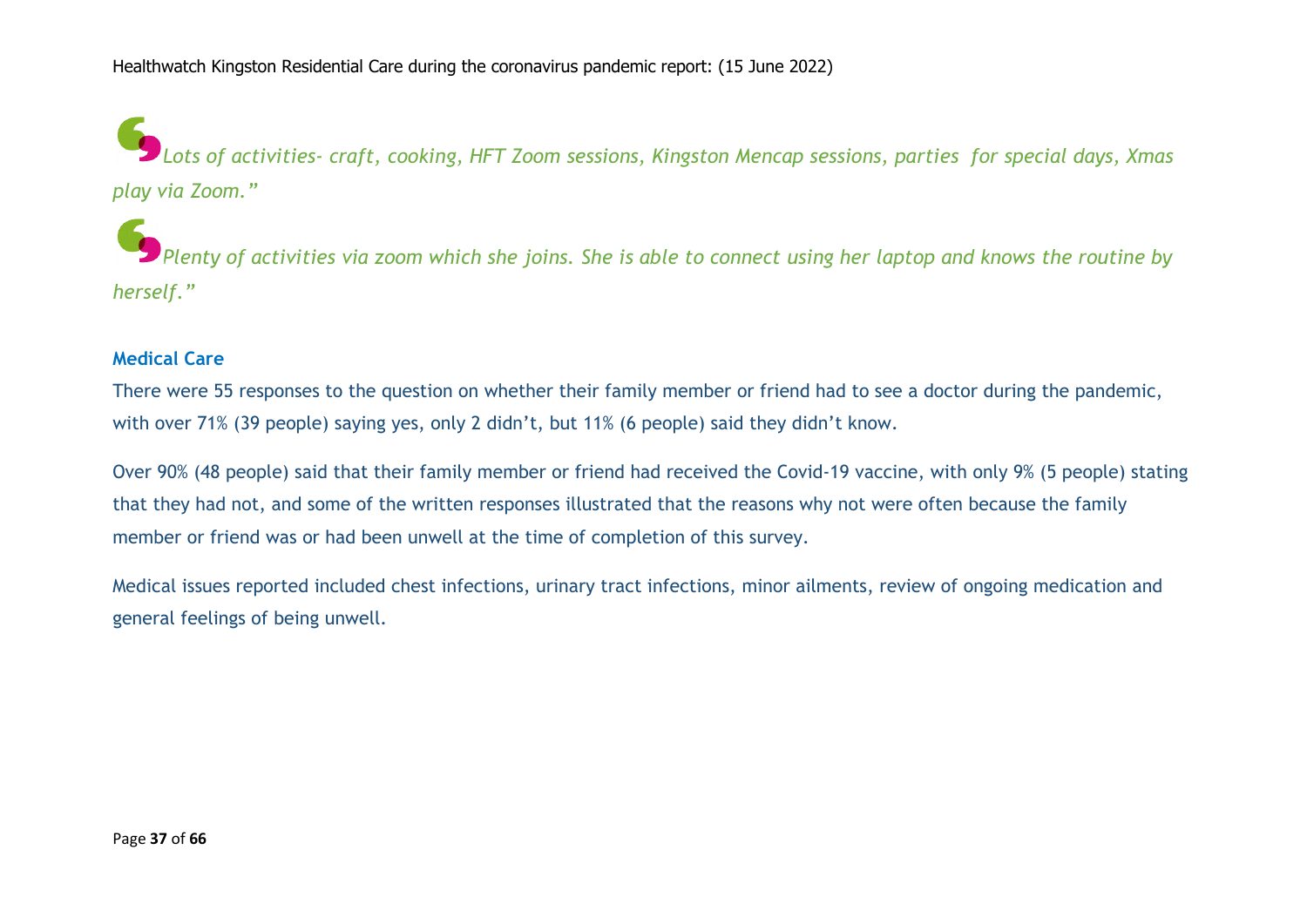One more distressing episode for a resident was reported by the family member:

Fell and required hip replacement. Had to travel in emergency ambulance alone, travelled through A&E and a two week stay in hospital alone and then returned to the care home alone in the ambulance. Totally unacceptable that someone who was 97 had to do this alone. I think this should have been enabled with appropriate PPE and *testing if required. GP does remote visits with the home weekly I think."*

The home would have told me, but the doctors would not go in, especially in lockdown and I do not know if the ambulance would even have come if they assumed pneumonia, for instance, was covid. Very worrying the NHS neglect *of care homes this past year. The home beat Covid alone."*

When asked if residents needed to see their doctor or required access to medication, nearly 72% (38 people) said their family member or friend received the help they required, with one stating they didn't, and 13% (7 people) responding that they did not know if they had.

Various methods were used to provide the relevant contact to family members by GPs and other medical professionals, including phone calls and online consultations (presumably with relevant staff), a few face-to-face, with some hospital visits, as necessary.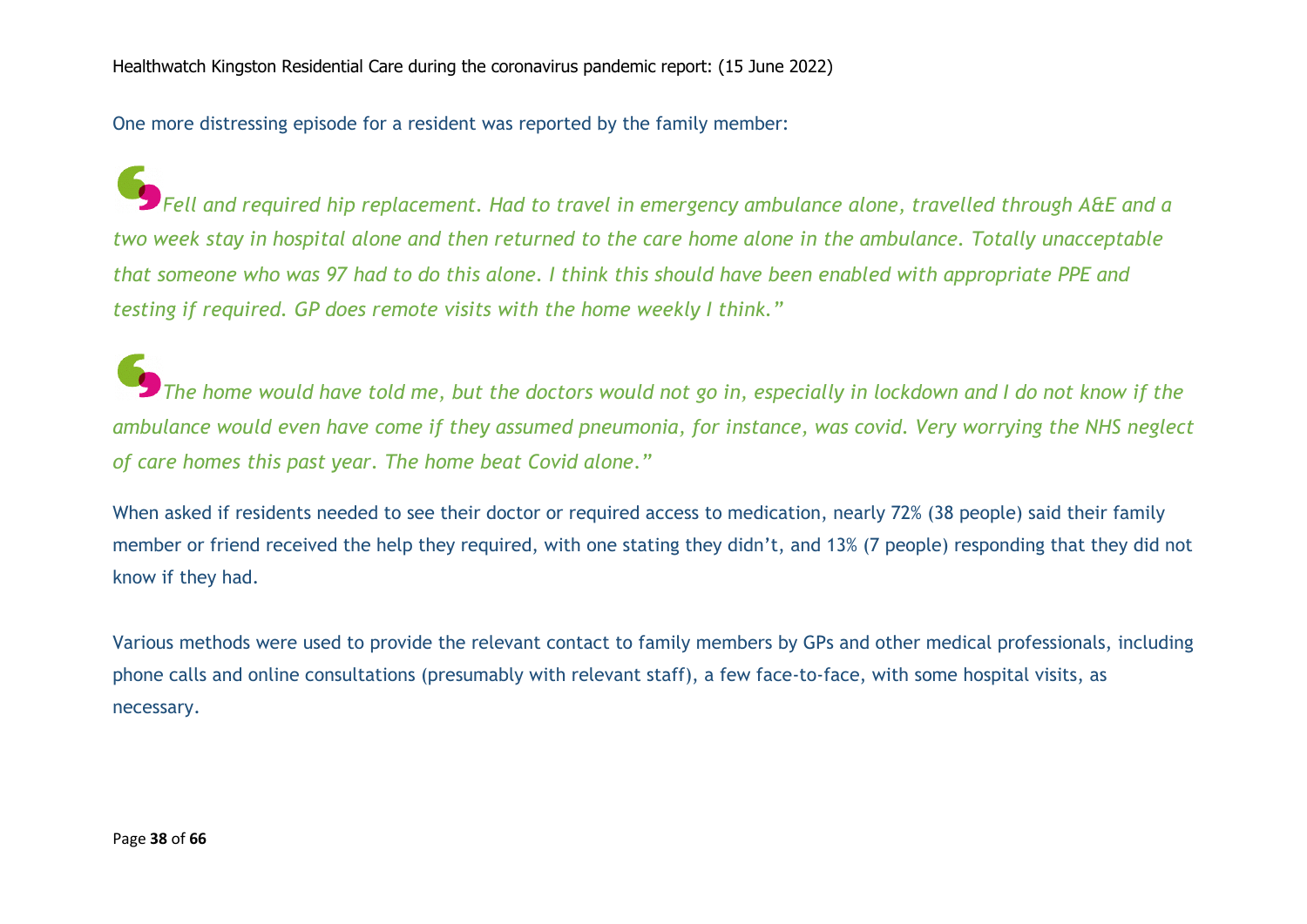#### **Emotional and mental health support**

There were 54 responses to the question on the emotional and mental health support offered to family members, with just over 33% (18 people) saying yes, their family member or friend did receive help and support, 19% (10 respondents) said no, but worryingly, a high proportion (over 35%) did not know if their family member received relevant emotional support. 14% (13 family/friends) said residents did not need mental health or emotional support. A mixture of written responses illustrated the varied

levels of provision, and an assumption that much of the emotional and mental health support came from



the staff working within the homes - not from external professionals. There was much praise for the support offered by staff:

I think the care provider tried their very best to provide as much support as possible, during a very difficult *situation. I think that a lot of emotional support was given."*

Nothing formal with the home, the staff are very supportive to the individual residents' needs. The nurses' and HCAs are very kind, loving and devoted which fulfils a need to a point; but there is no substitute for family support *which I was unable to give to my mum as I was unable to visit."*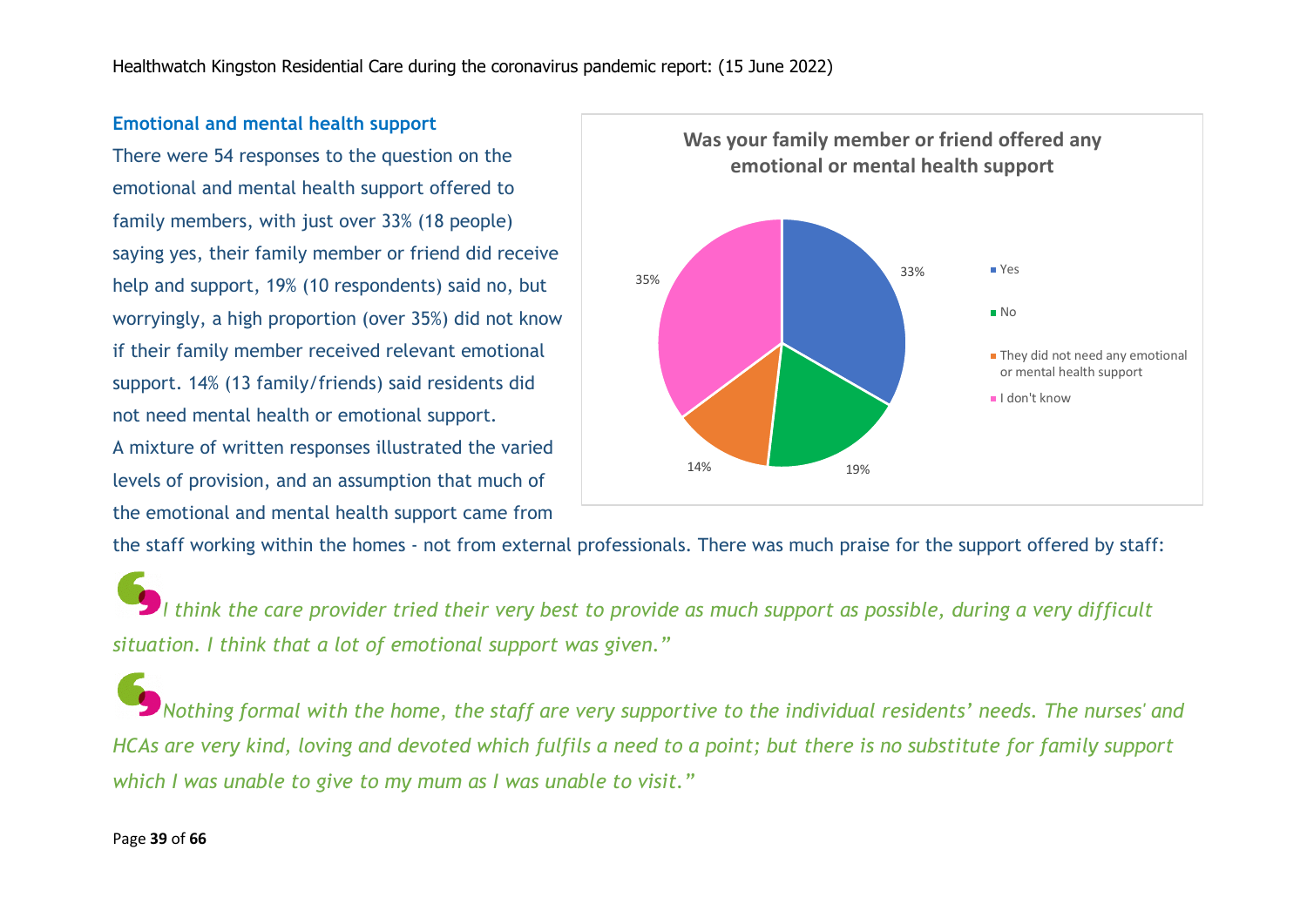Once I complained about her distress and anxiety in the room lockdown, she was offered a room on the ground floor where she had access to the garden, and as things returned to floor lockdown, access to communal dining and the coffee bar. She was set up and helped with a weekly zoom call to family, as well as the phone calls she already had, which allowed longer and more empathetic calls and reduced her isolation. Support from the activities manager *and home manager were a great support and help to her."*

*I think there was informal emotional support from care home staff."*

More poignantly:

It was difficult to provide support, when what was needed was interaction in the home, To provide this would have put evervone in danger of catching Covid-19. So, to clarify, the government's advice was to protect the NHS by ensuring care home residents were kept imprisoned, with no other physical interaction, other than with care home staff. The government advice was to ensure the NHS was not overwhelmed. The needs of the residents and assistance/advice given to management and staff was severely lacking. I must emphasise the Manager of the care home did everything in her power to ensure the comfort and safety of the residents. The government, in particular Matt Hancock, was wrong on many occasions, in many acts and misjudgement, for which he should be held accountable. The success of the vaccination programme has helped others since, but not 6 people in the care home where my mother resides. Sadly, the vaccinations were not given quickly enough to save their lives. My mother was *infected over Christmas and was imprisoned in her room for 21 days."*

#### Page **40** of **66**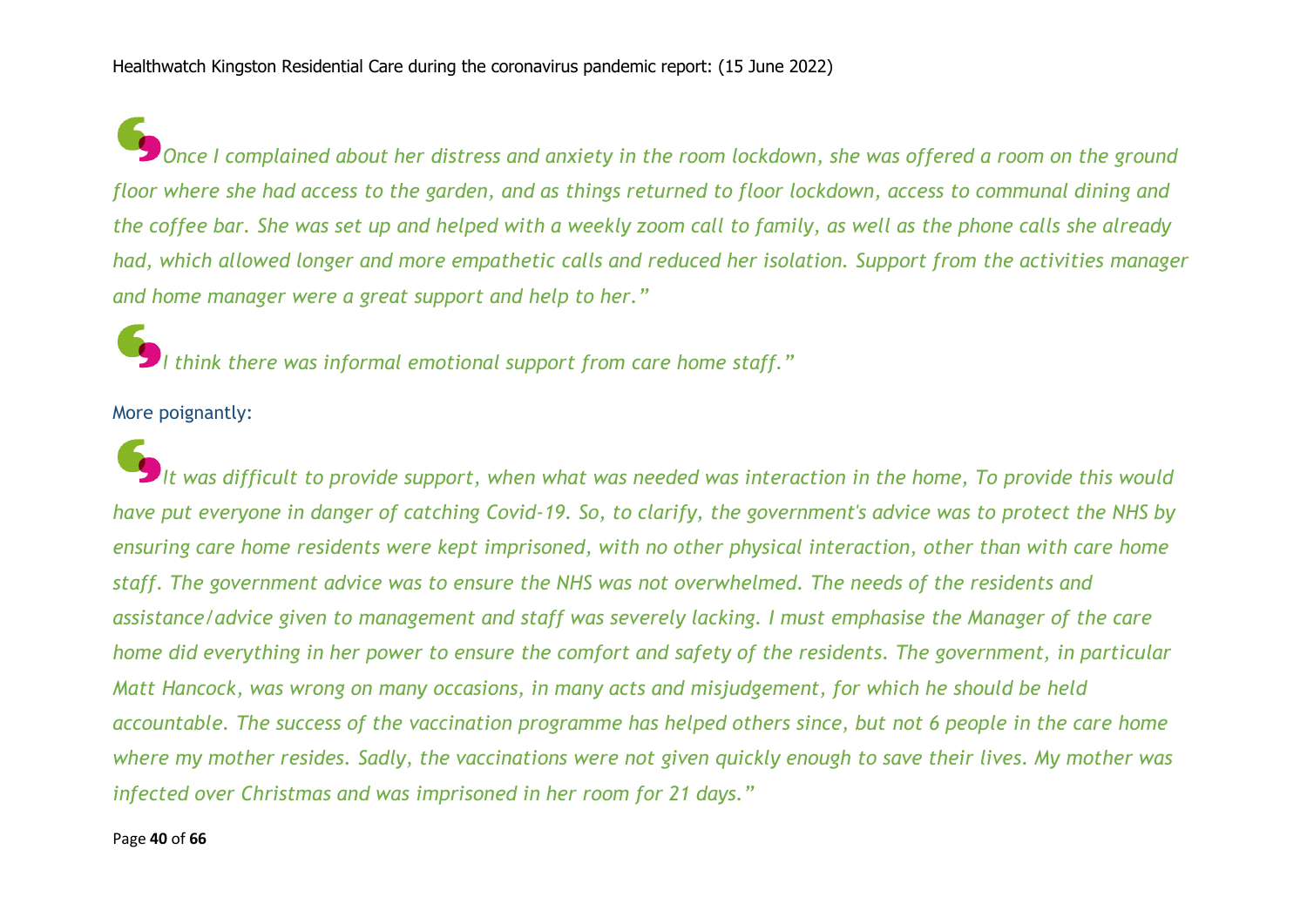#### **Hospital admission and discharge**

30% (16 people) out of 53 respondents said that their family member or friend was admitted to hospital during the pandemic, the majority being discharged back to their care home, and a few being sent to the home of a family member.

Nearly 70% (37 residents) had to self-isolate in their own rooms with nearly 13% (7 people) having to isolate in their residential environment home. The reduction of Covid-19 transmission was a key factor of these decisions, either as a precautionary measure or because some were positive for Covid-19.

It is clear from the examples of the responses that many families felt that their family member or friend struggled with these guidelines and rules and that self-isolation had a detrimental effect on many, with both physical and emotional repercussions.

She was discharged back to the home, but we were not informed of going into hospital or discharge in a timely *manner."*

)<br>Dad was discharged from hospital into the care home. We have never actually seen around the home because of this. The home did make sure all patients had a negative Covid 19 test before they were let in the home. This was *back in early March, so the home was on the case."*

I believe my Mum had a positive test, although she was asymptomatic, so she has to isolate in her room. She *also had to self-isolate along with other residents at the height of the pandemic."*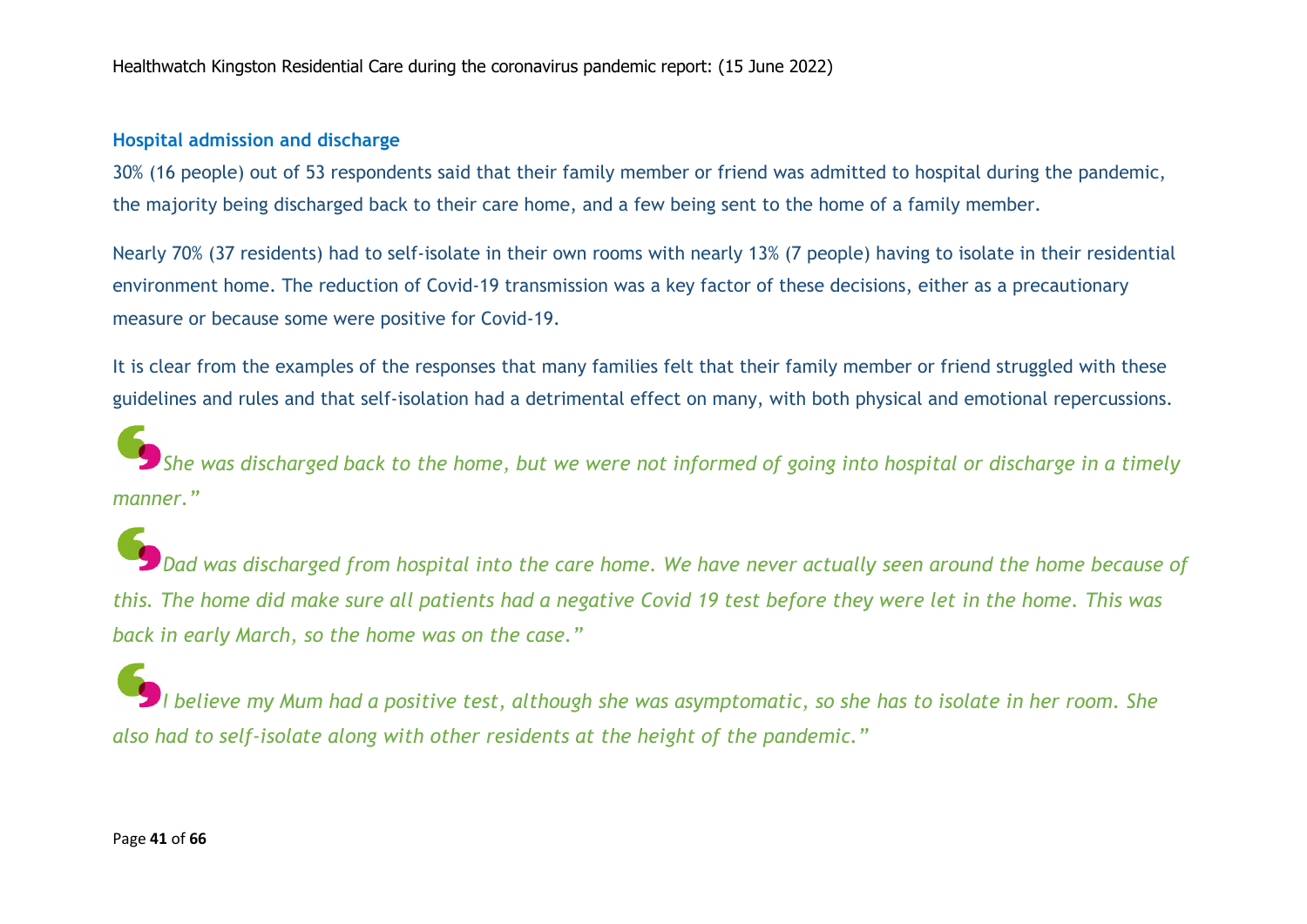*In the early days of the pandemic all the residents had to remain in their own rooms."*

Mum tested positive for Covid about two weeks after receiving the first dose of the vaccine. Rates of infection among staff and residents were very high and Mum was isolated with the door closed to her room for 10 days."

.<br>She hated it and it was disastrous for her. Reduced her physical mobility and strength and hastened/brought on a cognitive and mental decline. Because her physical mobility is good, and she disguises her visual loss very well, staff tended to think her needs were small and she got very little attention compared to those with obvious physical needs. She was much less able to self-occupy as many she couldn't read or do any craft activity, can't see much TV, *and only view from her room was of the sky. Not easy for them due to her dementia."*

Hospital discharges to the home have not made it easy for the staff to keep Covid-free. I am impressed they managed it for so long and was very disappointed when infection control obviously broke down earlier this year which led to a lot of positive tests among both staff and residents. I am profoundly disappointed that the Manager reported *that some carers refused to take the vaccine."*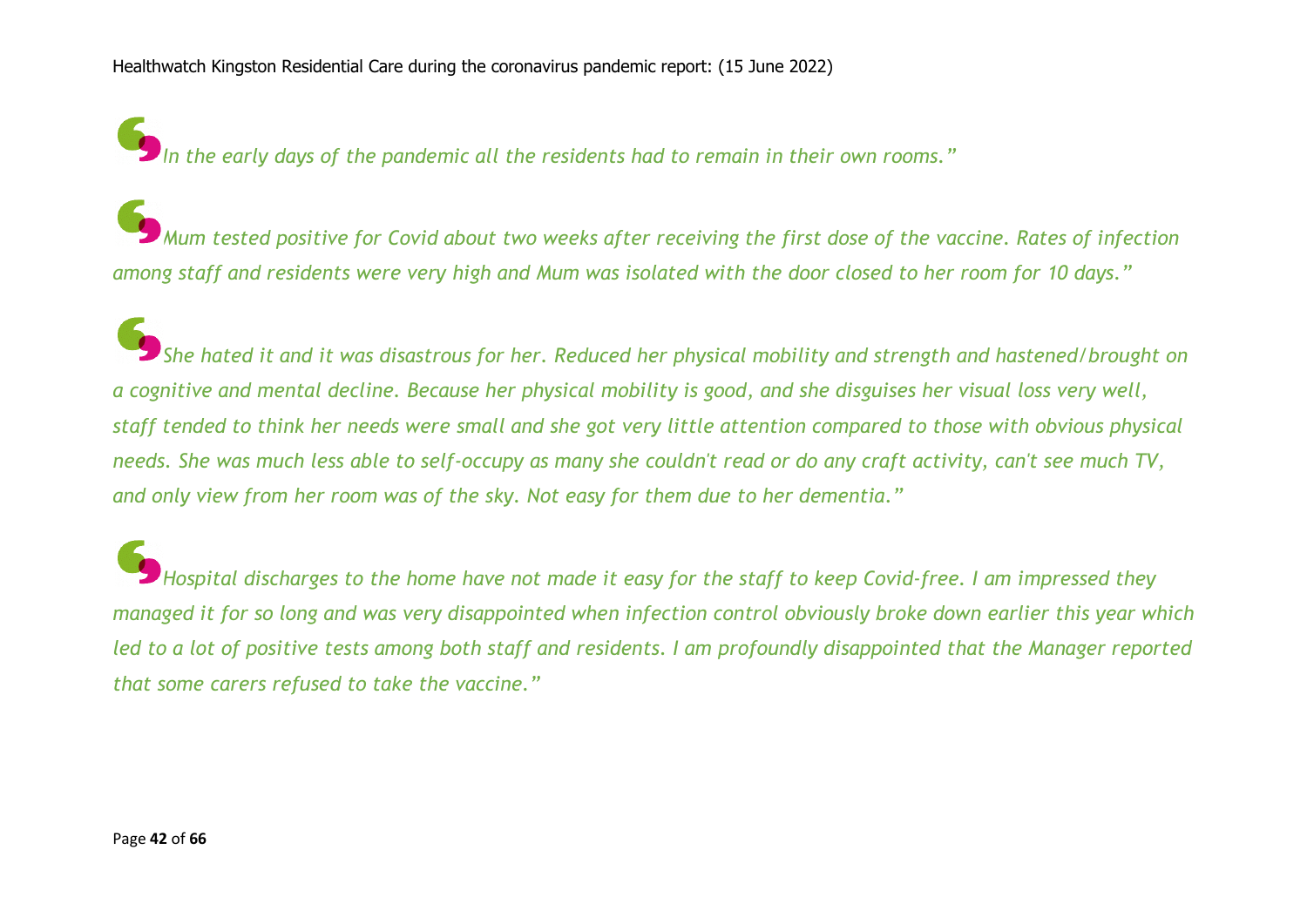#### **Access to Personal Care**

Out of 53 responses to the question on access to personal care during the pandemic, nearly 58% (30 people) stated that their family member or friend had access to some personal care provision, but over 17% (9 people) said they did not, and a further 17% (9 people) stated that they did not know what, or if their family member was offered anything at all.

It would appear from the responses that many of the staff provided basic services such as haircuts and chiropody, as the usual professionals were unable to go into the homes.

The care staff did her nails and cut her hair whereas she usually saw a manicurist and hairdresser who have not *been available."*

A member of staff was able to offer basic personal care facilities e.g. hair cutting (infrequently) and nails. More recently a podiatrist has been able to visit. It is hoped that the professional hairdresser that visits the home *will be able to do so again soon."*

*Hairdressers and chiropodists were not allowed to visit for months and months. My mother complained of an* itchy scalp as her hair had not been washed during this time. My mother also has painful feet and not to have chiropody services for weeks was very difficult, even though she is no longer mobile. Care staff were able to keep her *fingernails trimmed."*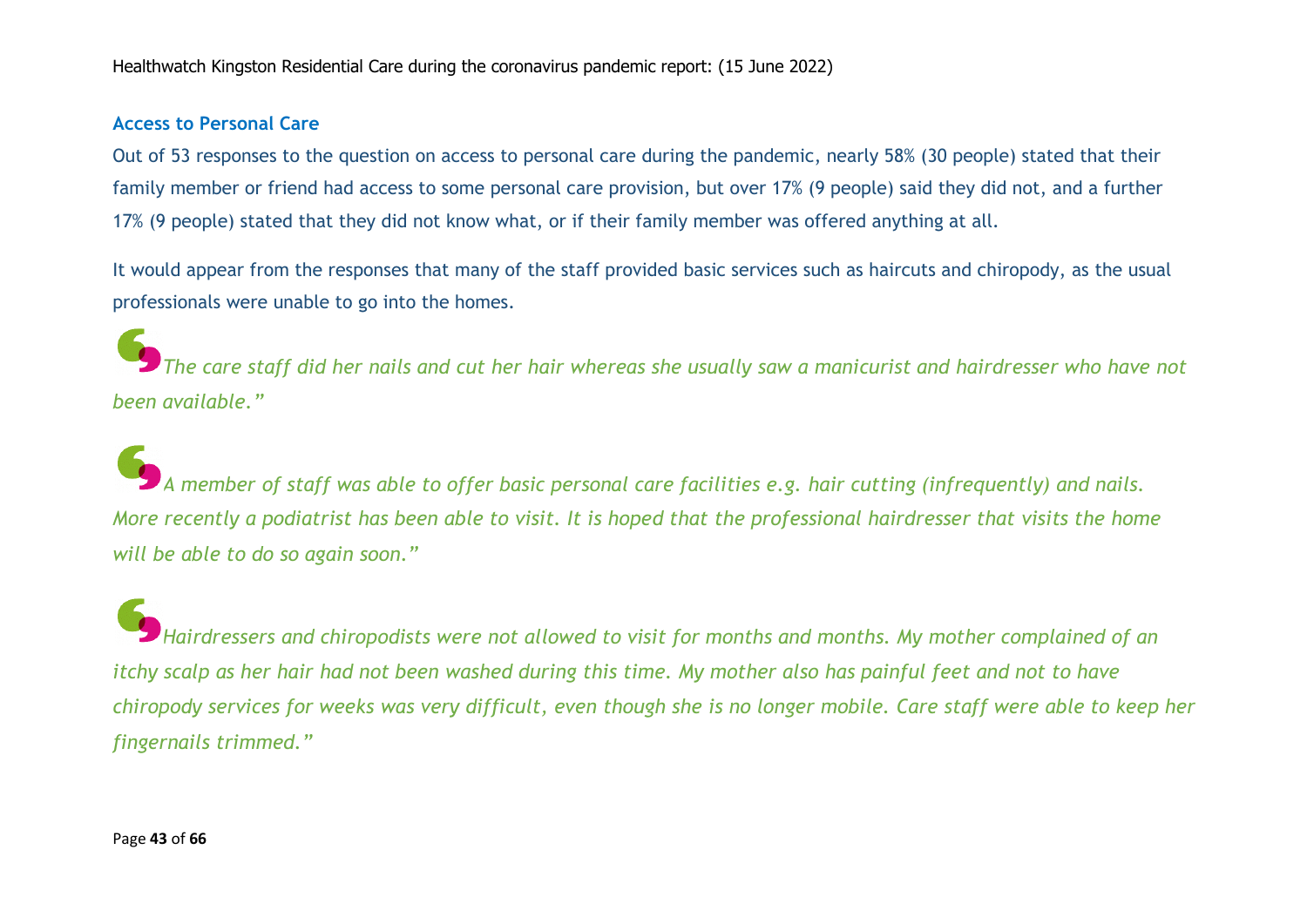Her hair was cut once during 2020, at the hairdressers. She does have long hair, usually would be cut every 4-5 months, but didn't matter, luckily, because she has long hair. Hopefully will get cut soon, in 2021. All other personal care is given in the house by support staff - including nails cutting. Massage stopped from outside. Staff did give hand *and feet massage when they could. All in all, good quality of care."*

The nurses cut my Dad's hair badly - and do his beard now and then when he'll let them. His nails I'm not sure about - there was one lady saving her relatives' toenails were very long. There has been no podiatrist during *pandemic, but Dad is booked to have one in April. Also no dentist yet.'*

#### **Access to Personal Protective Equipment (PPE)**

Of the 53 responses to the question on whether families and friends were offered PPE when they visited, over 47% (25) said yes, over 15% (8) used their own. 2 people said they weren't offered PPE. Over 33% (18) said they were unable to visit at all.

The responses reflected a number of different times, both during lockdown and out of lockdown when some homes were able to allow garden visits, but all were dependent on what the current rules and guidelines were. In addition, individual care homes had to make decisions dependent on whether they had positive cases of Covid-19, so additional restrictions had to be imposed regardless of whether they had PPE.

Distanced outdoor visits June to September by 2 people max and we wore our own facemasks as the care home *had problems getting supplied by the NHS. They had set up disinfectant for our hands on entry."*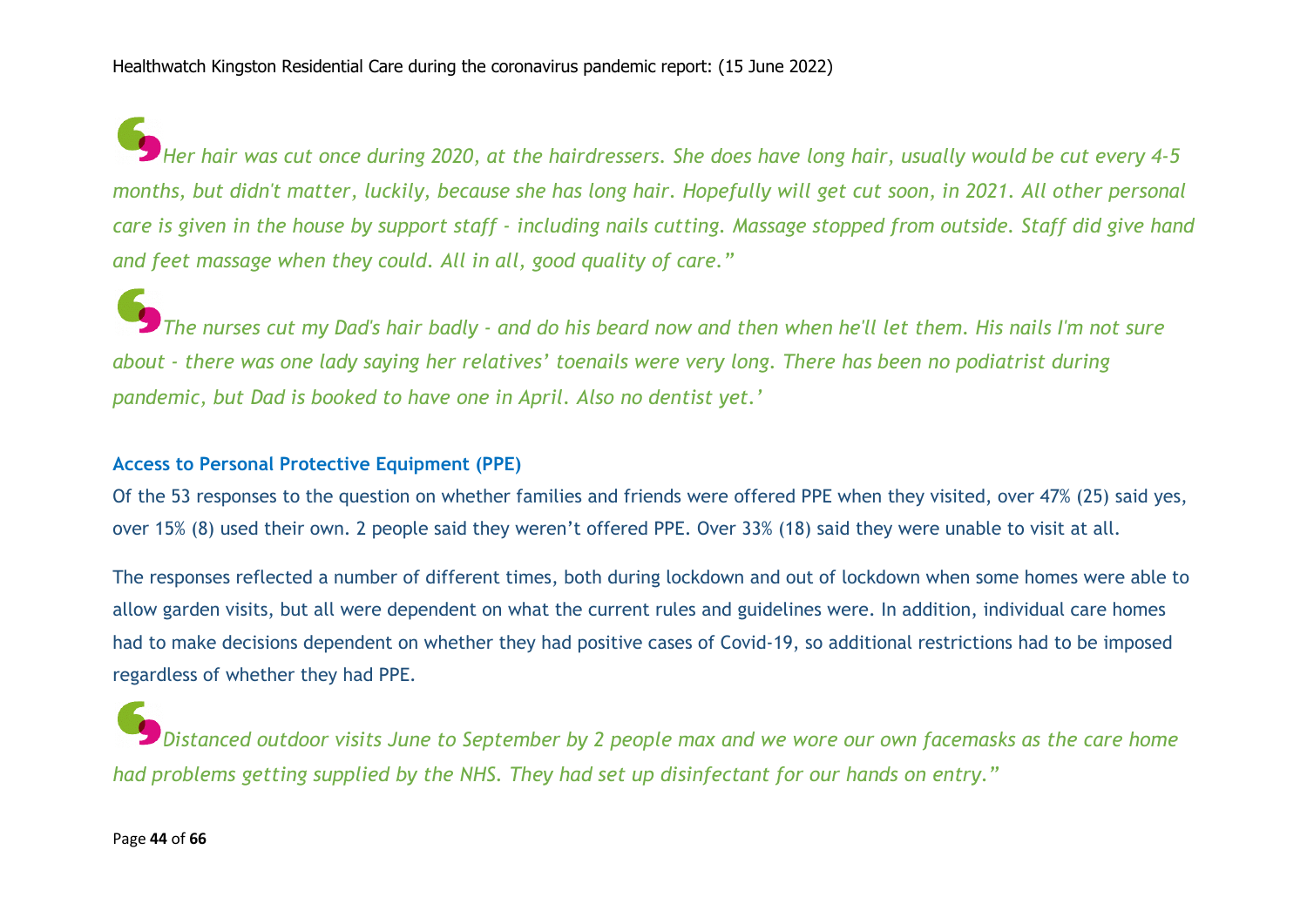National lockdown again in December to March. March 8th pod resurrected but have to wait half an hour outside for a covid test so even more restricted despite the care home residents, staff and myself being vaccinated."

*This varied, due to Government announcements. When allowed, Parents visited they were offered PPE. Care Provider was and is very accommodating."*

*When I visited, I wore my own mask. We have not been inside at all."*

I was only able to visit in the periods between lockdowns; I was offered PPE and was only allowed to go into my *daughters own room, not to other areas of the house."*



*I was given a mask and a disposable apron." Window only visits were allowed so no PPE needed."*

I wore my own mask. We have not been inside the main lounge in the care home since March 2020."

*Visits have not been permitted by the government, due to national lockdown."* 

#### **Improving the experience of care**

52 responded to the question on what one thing would improve the experience for their family member or friend living in residential care and the majority of answers centred around: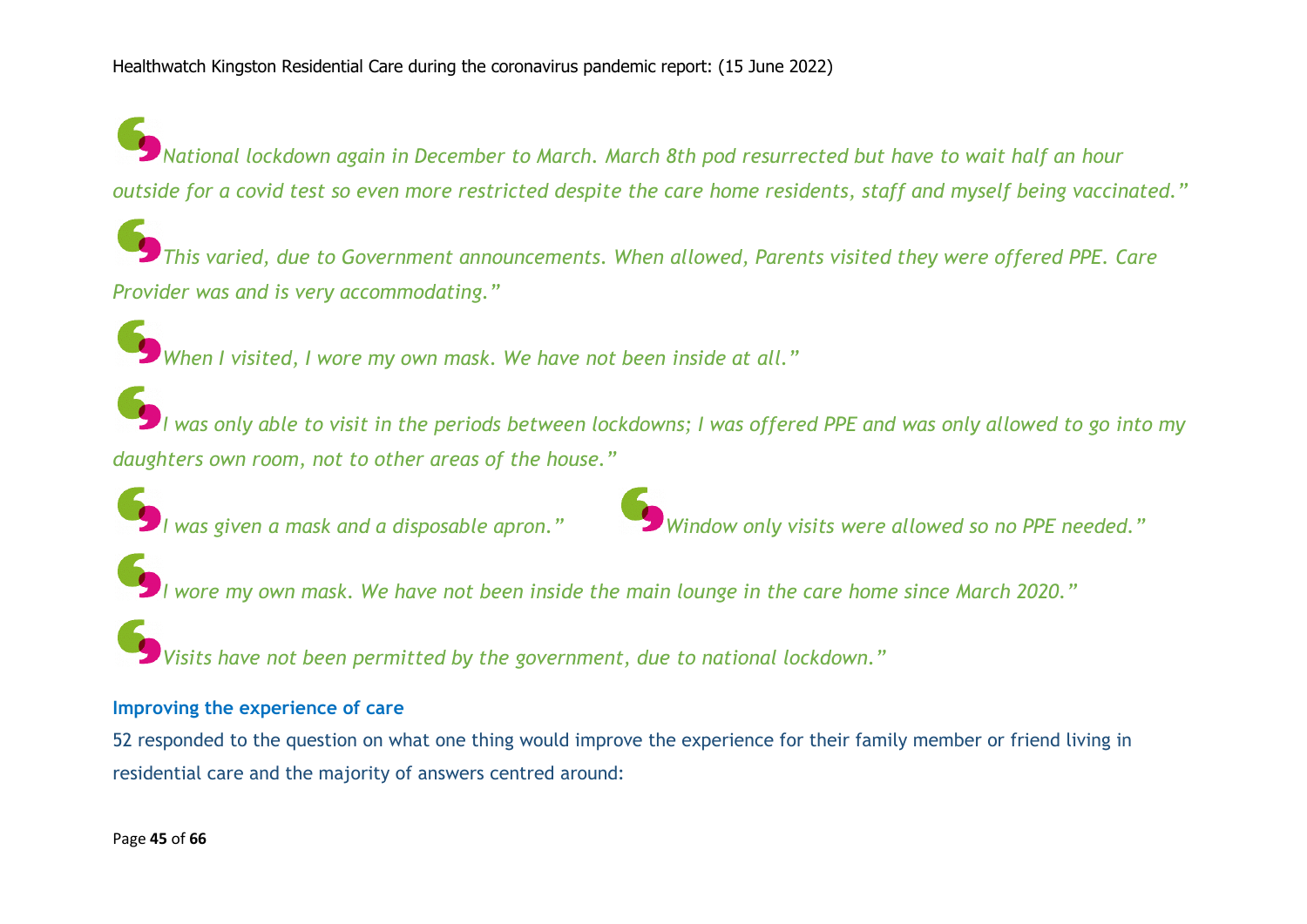- Increased face to face contact
- Increased opportunities for family visits
- Getting outside regularly
- Increased activities and entertainment
- Improved use of technology
- Resuming trips out of the home.

Responses included:

*Encouragement to use technology to engage with any online activities."*

 $\bullet$  To be able to meet her immediately family  $\alpha$  to physically hold each other. Not just one person, as has been *suggested by the government. However, I do think that each party should have the 2nd vaccination first."*

*More trips, he loves going out." A more regular home life schedule." To be able to go out!"*





Better access, having more staff, more activities in the house, allowing family to take for walk without lateral *flow test each time."*

Additional feedback from family and friends about residents in care included a variety of responses, both negative and positive. However, it was the experience of the restrictions and the rules that impacted detrimentally, including on the state of their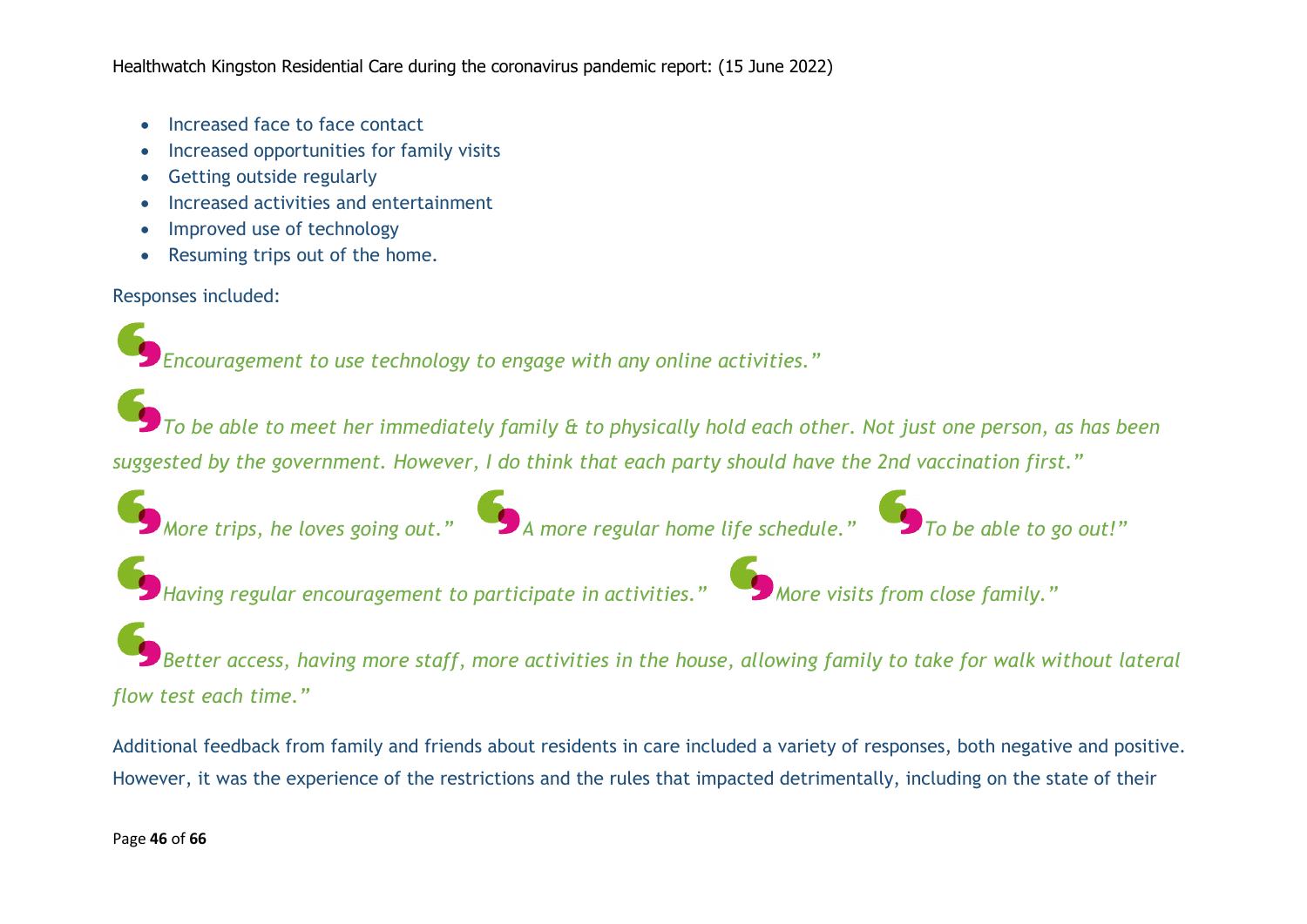physical and emotional and mental health. Dementia, lack of mobility, isolation and lack of physical contact were hard for family members to deal with, particularly if they didn't understand due to a lack of capacity. Most feedback was positive about the staff.

Examples of responses included:

 $\blacklozenge$  Mum is very well cared for in all respects and impressed with the kindness of the carers. More visits would have *helped - she missed her family but was well cared after."*

She was very positive about everything when she first moved to the home. Since then her dementia has *deteriorated and her moods and clarity vary."*

*Desperately unhappy during room lockdown. Quite unhappy during the rest. Would rather catch the virus and* die than carry on like this. Complains about the food all the time, and about being bored. Not really understanding that life hasn't carried on as normal outside. Appreciative about the numerous individual members of staff that go the extra mile, or take time to talk with her, go into the garden with her, and make her laugh."

*Advanced dementia - unable to communicate feedback."*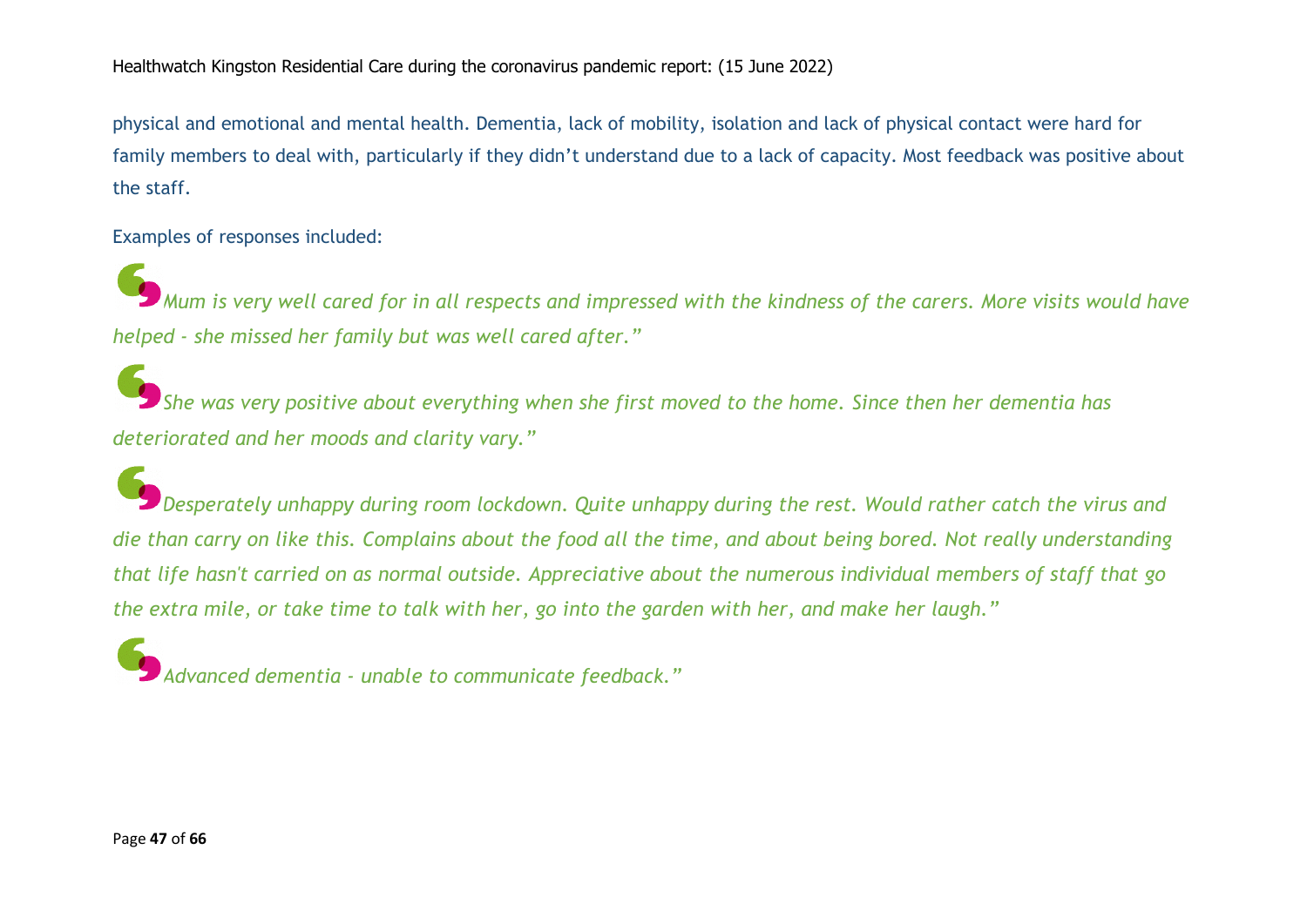$\big)$ My mother is utterly bored and very isolated with the lack of social interaction and the inability to leave the home. She has expressed the view many times that there is little point carrying on - she is 97 and to lose a whole *year or more at her age is devastating."*





*As my husband has dementia, he is unable to [give feedback]."*

#### **Raising Concerns**

Over 94% (51 family members or friends) stated that they would be comfortable raising concerns with the care home staff. Only 3 stated that they would not. The written responses were very positive about care home staff, with admiration and respect for how they were coping in such challenging circumstances.

I would raise a concern with the care home manager who is very approachable and fair. She has managed the past year so well, dug deep and just faced each phase as it came along. I have nothing but praise for her -*WONDERFUL."*

We have raised several minor issues which have been dealt with. We now have names of the nurse as main *contact, which makes it easier."*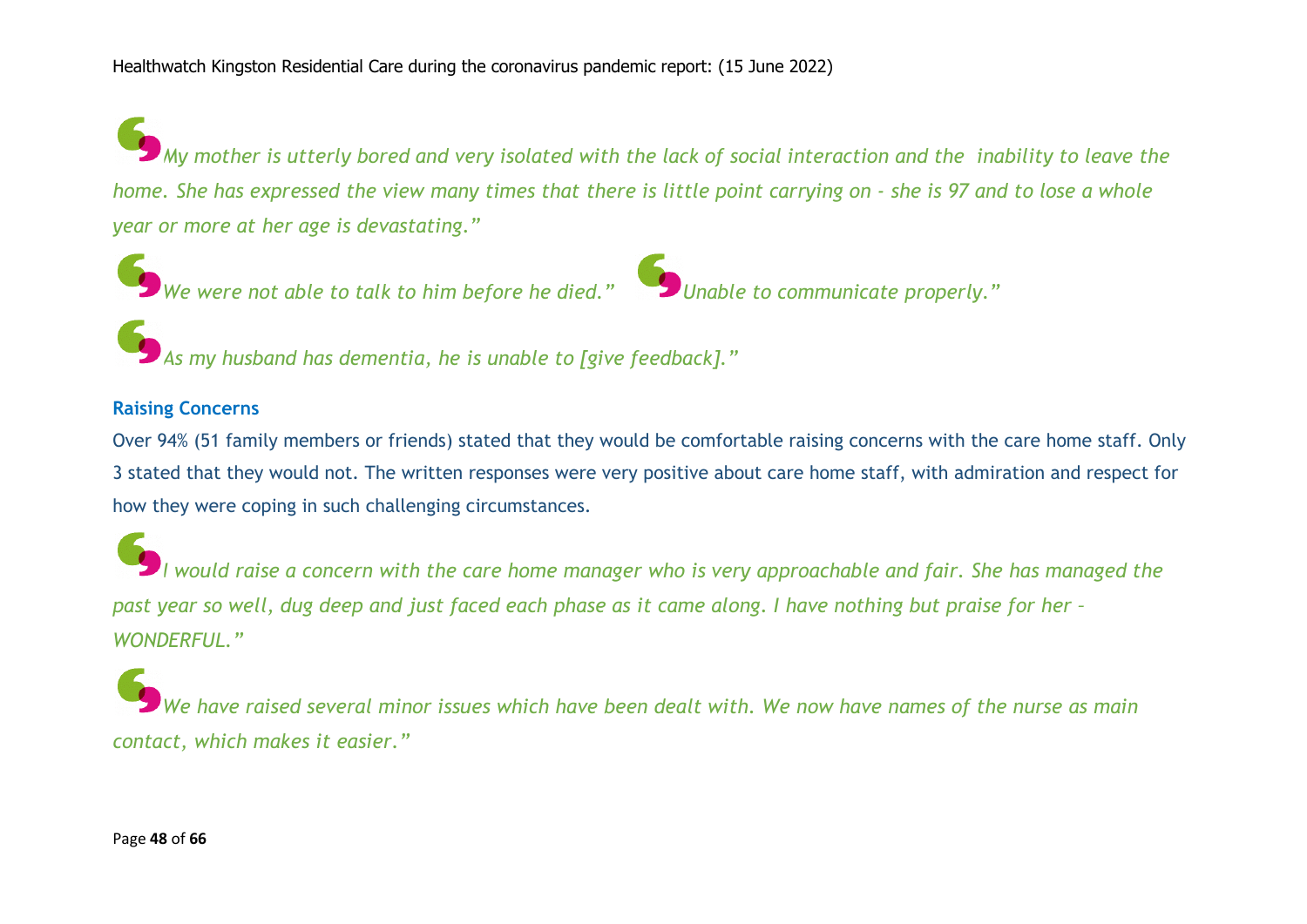The Manager is very accessible and very caring. She takes a personal interest in her residents and is always *happy to talk by phone."*

*The relevant person - nurse, activities manager, home manager. They are very open to communication and willing to try to change or improve situations when brought to their attention."*

*Would speak to care home manager, otherwise CCG [Clinical Commissioning Group] or district nurses."*

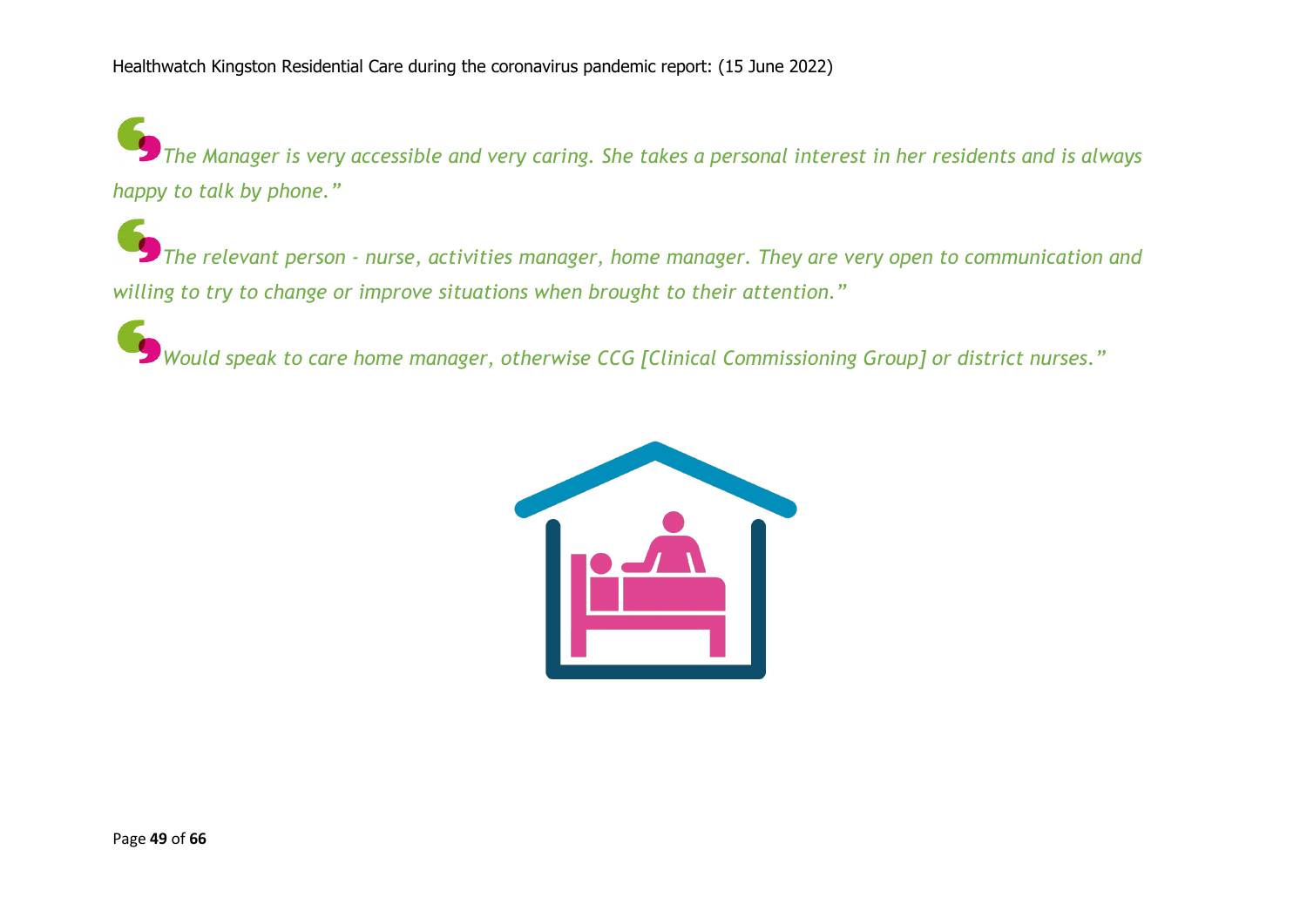rienced problems related to their dementia during the pandemic.

### **8a. What families and friend's shared about residential care for residents with dementia** 28% of people who responded to our family and friends' survey reported that their family and friends in residential care expe-

There was good feedback about the safety of residential care provided by staff and, even though frustrations were evident, many respondents understood the reasons why precautions were introduced. Where people felt it was not satisfactory, it was suggested this was because of a shortage of equipment, Covid-19 infection in the workforce and communication challenges with care provided outside of the home, particularly where residents had dementia and were unable to either understand what was happening or unable to share their experiences with their family and friends.

Some were of the view that care staff were not sufficiently skilled to manage care for people with dementia, with some lacking empathy due to a lack of understanding about how a person with dementia sees the world and what their limitations might be. Some responses related to a lack of imagination and resources to provide the best dementia friendly activities for their residents.

Respondents also highlighted a distinct deterioration in their loved ones during the pandemic and linked this to their inability to visit them in person, some noting that their family members no longer recognised them and others saying that arrangements put in place to help safe visual contact such as visits through windows etc. caused anxiety and confusion. Others had problems understanding the reasons for 'lockdown'.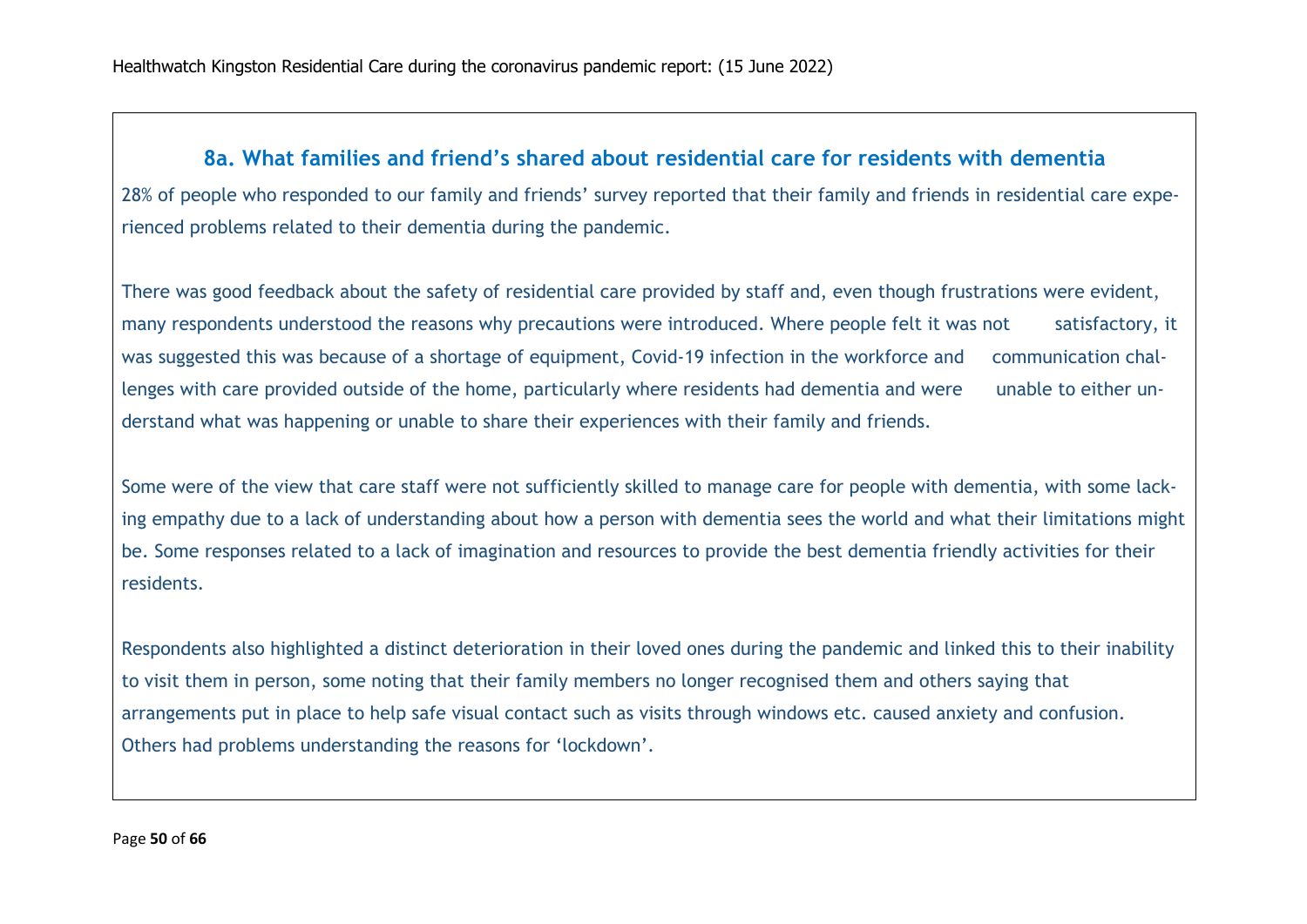There are examples of what people shared about residents with dementia and the impact of the pandemic on their care throughout this report, but this section provides additional examples.

Healthwatch Kingston acknowledges that not all of the following experiences mention 'dementia' directly; however, all were shared by families and friends of residents with dementia.

#### **Good feedback of residential care shared by families and friends about residents with dementia**

Mum is supported every day by the staff in the home. Emotional support would have been difficult under the *circumstances."*

I understand that as a precaution mum was isolated when there was a positive test result within the home."

 $\blacktriangleright$  The staff took care of all my mother's needs during the pandemic as they normally do. With advanced dementia *she requires emotional support all the time whether there is a pandemic or not."*

 $\bullet$  [He had a] severe urine infection due to the catheter. Always been an ongoing problem even when my husband was *at home. It was dealt with the greatest efficiency."*

*The home, in my opinion, is exceptional."*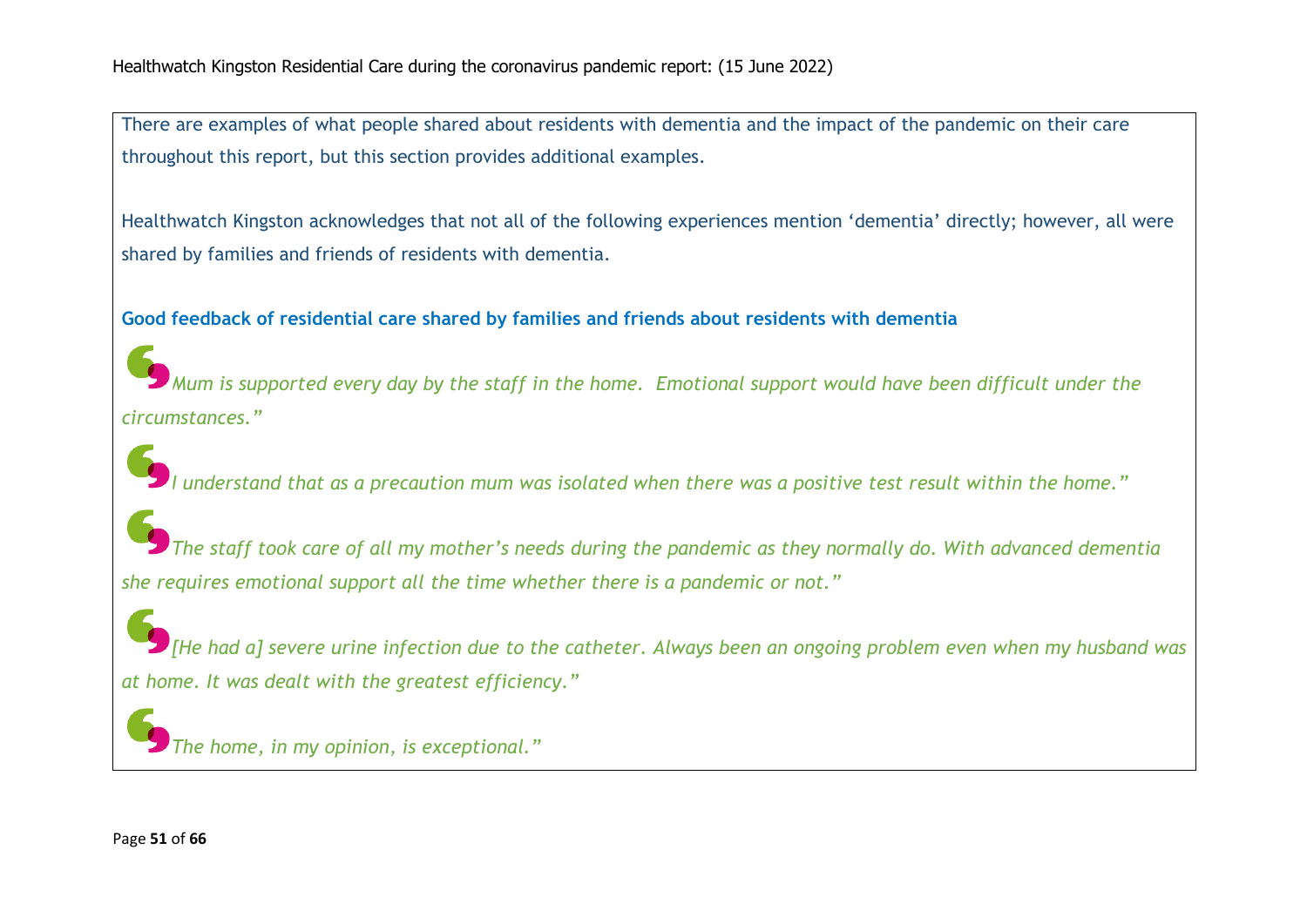The Manager is very accessible and very caring. They take a personal interest in their residents and is always *happy to talk by phone."*

.<br>Yes, we were fully informed via the Home Manager, who did a weekly newsletter and sent to us all and we had *monthly Zoom related group support since November 2020. Many updates via email to keep us informed."*

She has been beautifully looked after and has not deteriorated at all. Looks very healthy and has very good *humour. No weight loss and is very well fed. Now taking Vit D."*

She was very well so didn't need medical attention. My mother was given her Covid vaccination at the end of December by her GP. Otherwise did not need to see the GP. I took her to the Dentist three times [in the] summer 2020, *full PPE, in taxi, as she needed urgent dental attention, so her nutrition wasn't compromised."*

*Support in meaningful activities, books, music for dementia were provided."*

To keep her safe during the height of the pandemic, she was kept company at meal time and enjoyed music, DVD's and her own company. 'The Girls' were marvellous at looking after her the past year. Mum is very happy and so am I."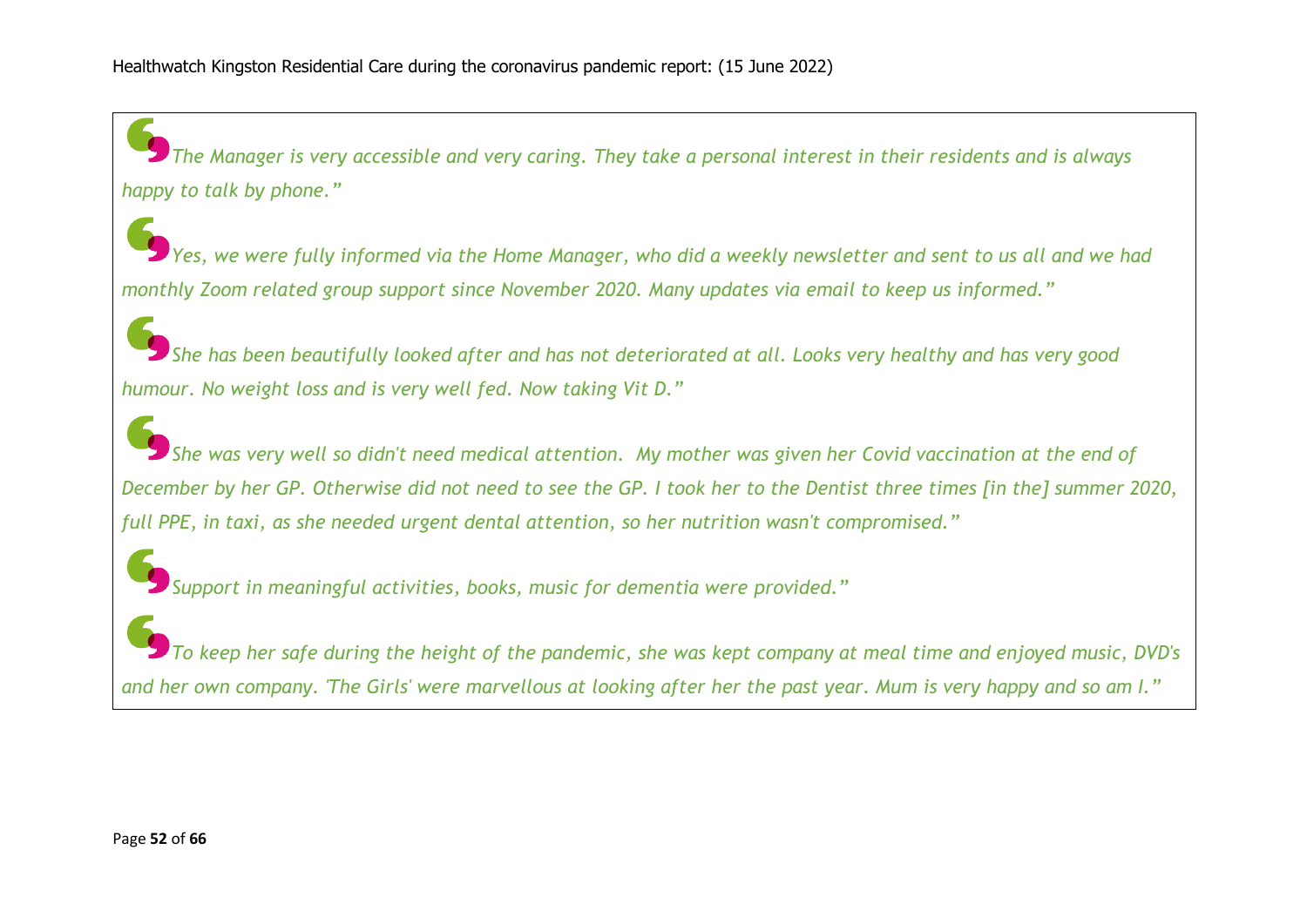The home did everything they could within guidelines. Access to the garden for family visits would have been preferable last summer as the year was very long in the world of dementia and old age without meaningful contact with close family. My father's health was considered very well as was entertainment wellbeing - all very good."

As positive as a situation like this can be. I have felt that Mum is beautifully cared for with compassion and great kindness. I have no criticism at all, everyone involved with Mum's care did their very best under the circumstances. As did the Manager who put her heart into making sure everyone was safe and us relatives were fully involved. She 'led' the situation very well indeed. Staff have respect and huge loyalty and the speaks huge volumes. I have no concerns about *my Mum's care in her setting at all."*

The care given by the staff has been exemplary. The staff really care about the residents and have done their best to care for them to the best of their ability. Due to continual staff infections, visiting has been sporadic to say the least as the home always seemed to be in outbreak status and as my mother has advanced dementia, visiting in a pod is *rather unproductive."*

**Less favourable feedback from families and friends about residents with dementia**

Would be nice if our two children could visit. More frequent visits (currently one visit for an hour once a week *for one person)."*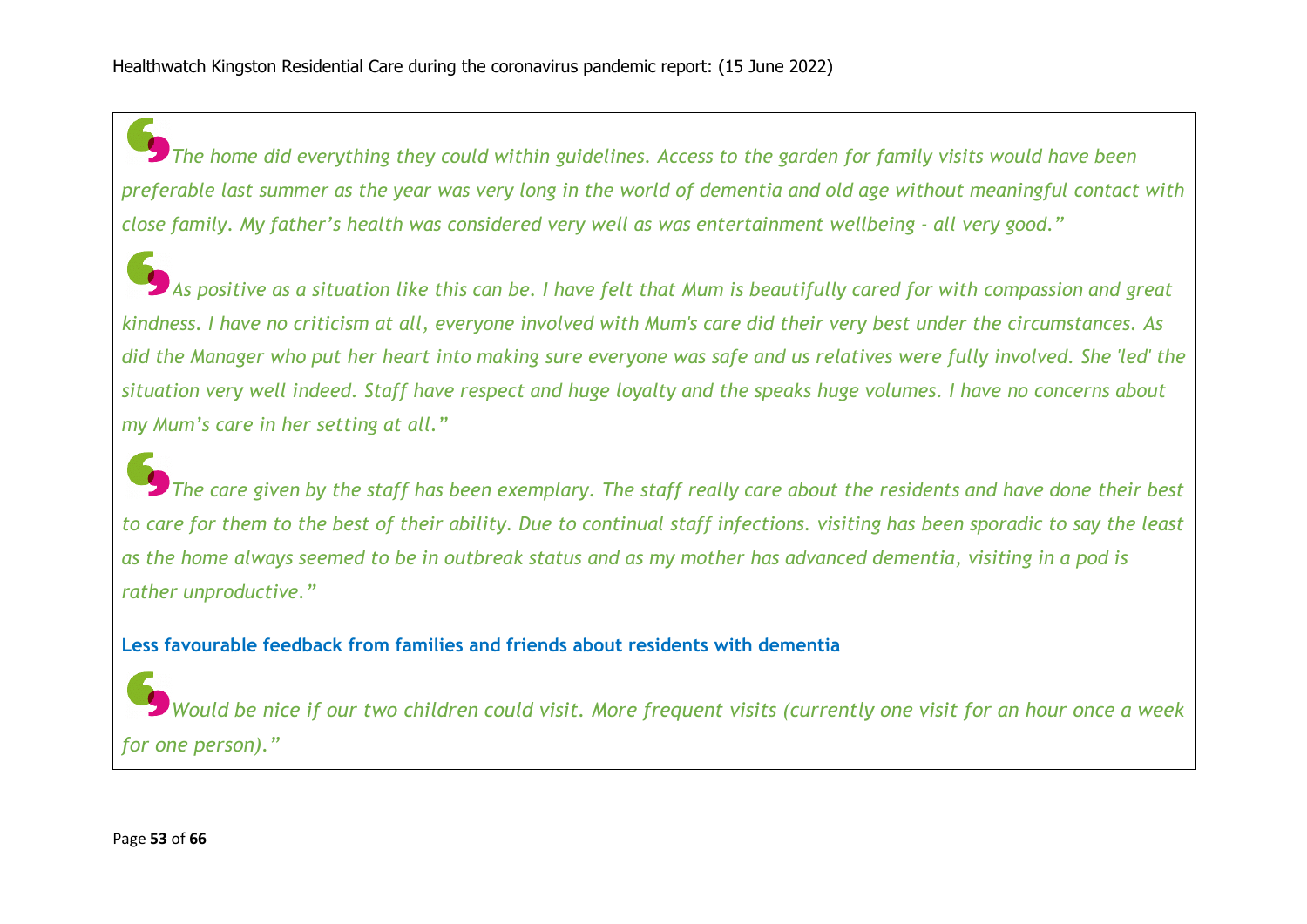The Manager encouraged us to maintain phone contact, although it hasn't always been possible to get through to the home and there have been a few times when staff said they were too busy to take the phone into my *mother."*

Insufficient staffing means there is little capacity for one to one activity and my mother is left in her room *24 hours a day."*

Additional support would have been helpful as my mother was increasingly agitated that I wasn't allowed to *visit and could not understand the reasons why."*

*Greater staffing to support mental stimulation. Remote monitoring to ensure that carers carry out personal* care with dignity - Mum has complained but it is difficult to know how much is misunderstanding / in her mind and *how much is reality."*

Mum has now had both doses [of the vaccine] but I have not been informed which vaccine was given. The *Home has not reported that she has suffered any adverse reactions."*

*Mum complains that she finds it hard to understand / communicate with staff wearing face masks, despite endless assurances that this is for her protection."*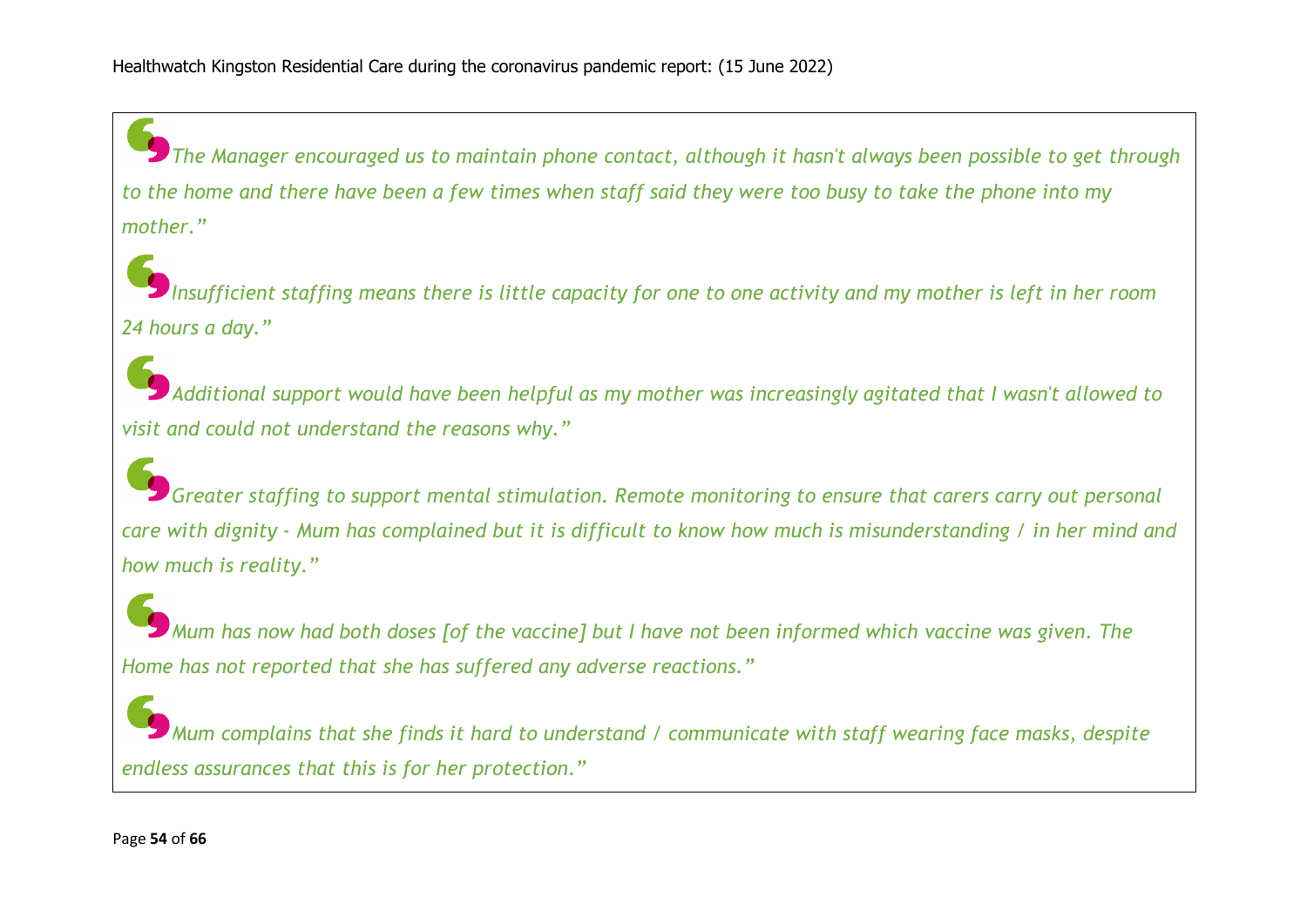Limited contact via FaceTime - It was fully available. Mum has dementia but enjoyed chats together. She has *no concept of time passed, thanks goodness!*

Restriction to room / floor / outside visits as a precaution when outbreak, restricted family visits due to *government and guidelines and infection control all understood. Dementia deterioration - familiarity with family members consequently, memory loss deterioration possibly effected."*

*Unable to verbalise due to dementia but generally happy and unaware (thankfully) however has lost memory of family."*

My mother has advanced dementia and is 98. She is unable to benefit from facetime or phone calls so in the *past year contact has been very limited and rather unsatisfactory. Not the home's fault."*

No visiting - my mother no longer knows me. Lack of entertainment in the home as no external people were allowed in. Staff did their best but a massive reduction in quality of life due to little singing or choir or visiting *musicians. Really important in dementia."*

When in the right mood I know the staff have encouraged participation but as I have not visited the floor *where my mother lives I honestly have no clue about this."*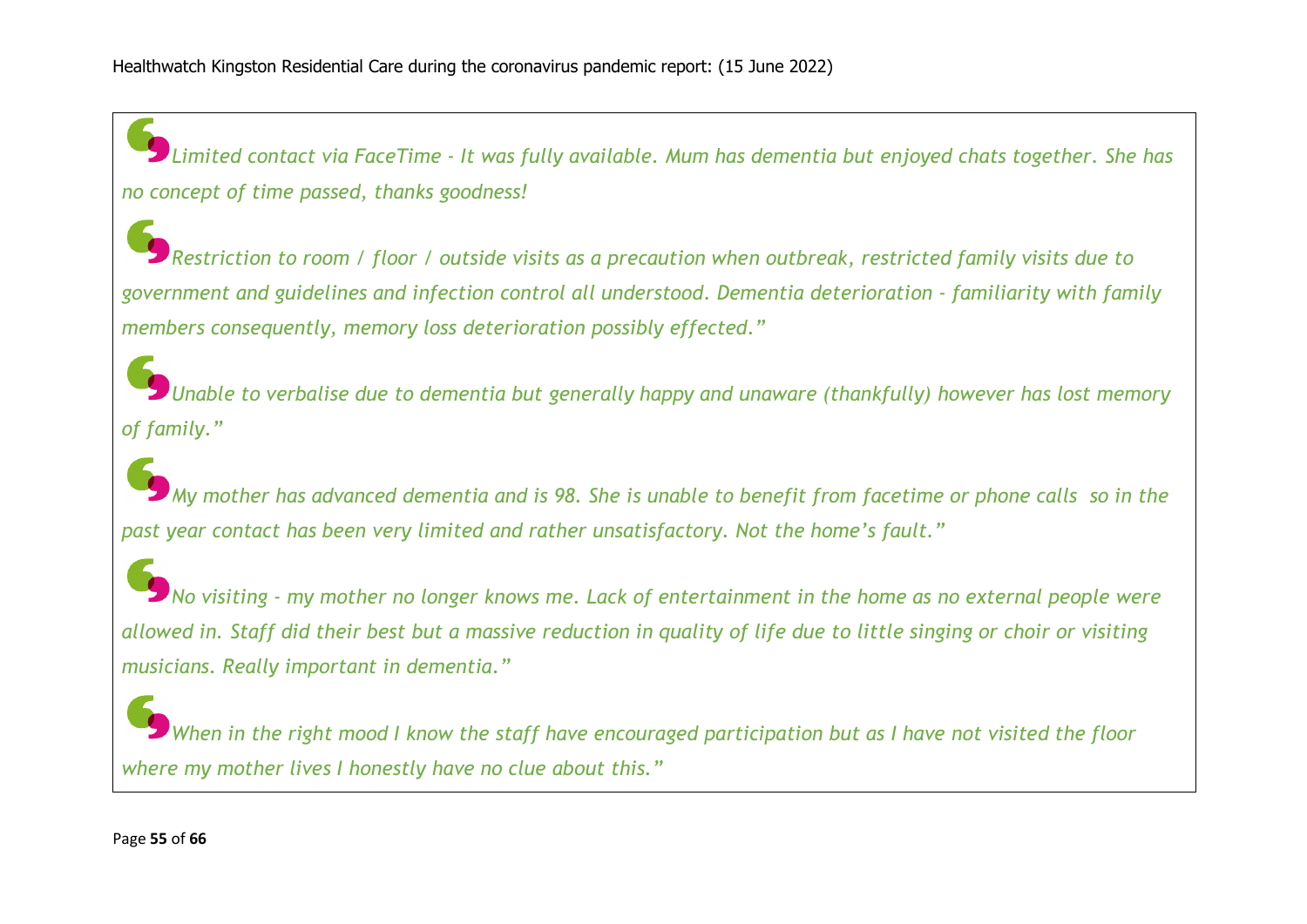*Most of them [residents] had no capacity, but they can go outside, and families visit like before. Only had [group] activities at Christmas. Otherwise, individual activities only."*

We haven't seen my Dad properly for a whole year. We had garden visits in the summer, but we cannot touch him or go near him, or take him out, or eat with him. This is changing a bit soon I know, but will probably still be too controlled, in my opinion. We could wheel my Dad round the garden, for example, without much chance of *infection. Dad hasn't had his nails cut much, or had a proper haircut."*

We could not visit for the majority of the year and my mum with Alzheimers could not cope with video calls. Kingston imposed restrictions on visits on top of the Government, stopping the home from providing even restricted visits on occasions. There was a Covid outbreak with deaths in December / January [2020], when residents were confined to their rooms for 28 days and there was no contact at all because the telephone did not reach upstairs."

The activities officer was also a carer, but no one would come into the home. I do not think there was enough *staff when shielding to supervise them in the garden."*

She wasn't given physical health support as she is there because of a mental illness. The staff did not get any emotional support even after the [resident] deaths. My mental and physical health has suffered due to neglect of *the care sector during the pandemic."*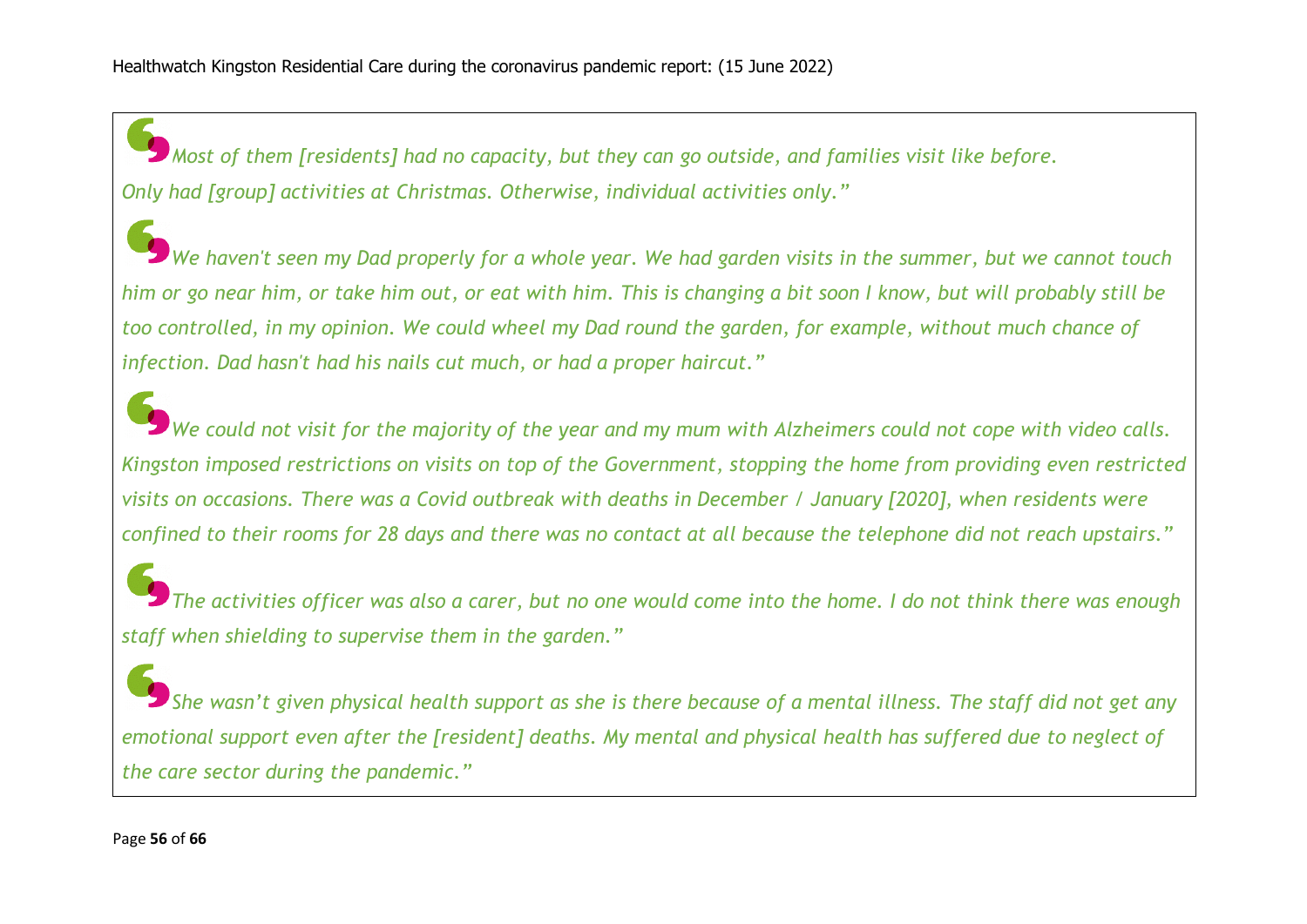They had to self-isolate in their room for 28 days on the orders of a taskforce that was sent in because there had been Covid deaths in December / January [2020]. The phone, let alone broadband, did not stretch to her room so I could not contact her in that time. Because I had no concerns before, and I could regularly speak to the staff I knew they would protect her, and she had her regular carers giving her personal care, I think. She has Alzheimers and does not like others washing her. However, you can imagine my anxiety level for the next 14 days as she had tested positive, and I heard that a taskforce sent agency staff in but did not confirm they had been vaccinated and *were tested beforehand."*

 $\overline{)}$  A carer is the hairdresser as well and does nails. However, there is no other personal care provided to the care home like massage, except for the NHS dentist and optician. I do not think they have an NHS podiatrist in *which mum needs even in normal times."*

We were not allowed to visit March to May due to national lockdown rules. Distanced outdoor visits June to September by 2 people max and wore our own facemasks as the care home had problems getting supplied by the NHS. They had set up disinfectant for our hands on entry. October visits restricted to outside window by Kingston Public Health even though we could still be in t-shirts, and nothing had changed. We couldn't hear each other speak, so useless. No more than our own face masks needed. November converted a room into the garden in half into a sealed pod with room for only 2 people for nearly a month. Still we had to wear facemasks inside and had 4 daytime half hour slots to book. National lockdown again in December to March. March 8<sup>th</sup>, pod resurrected but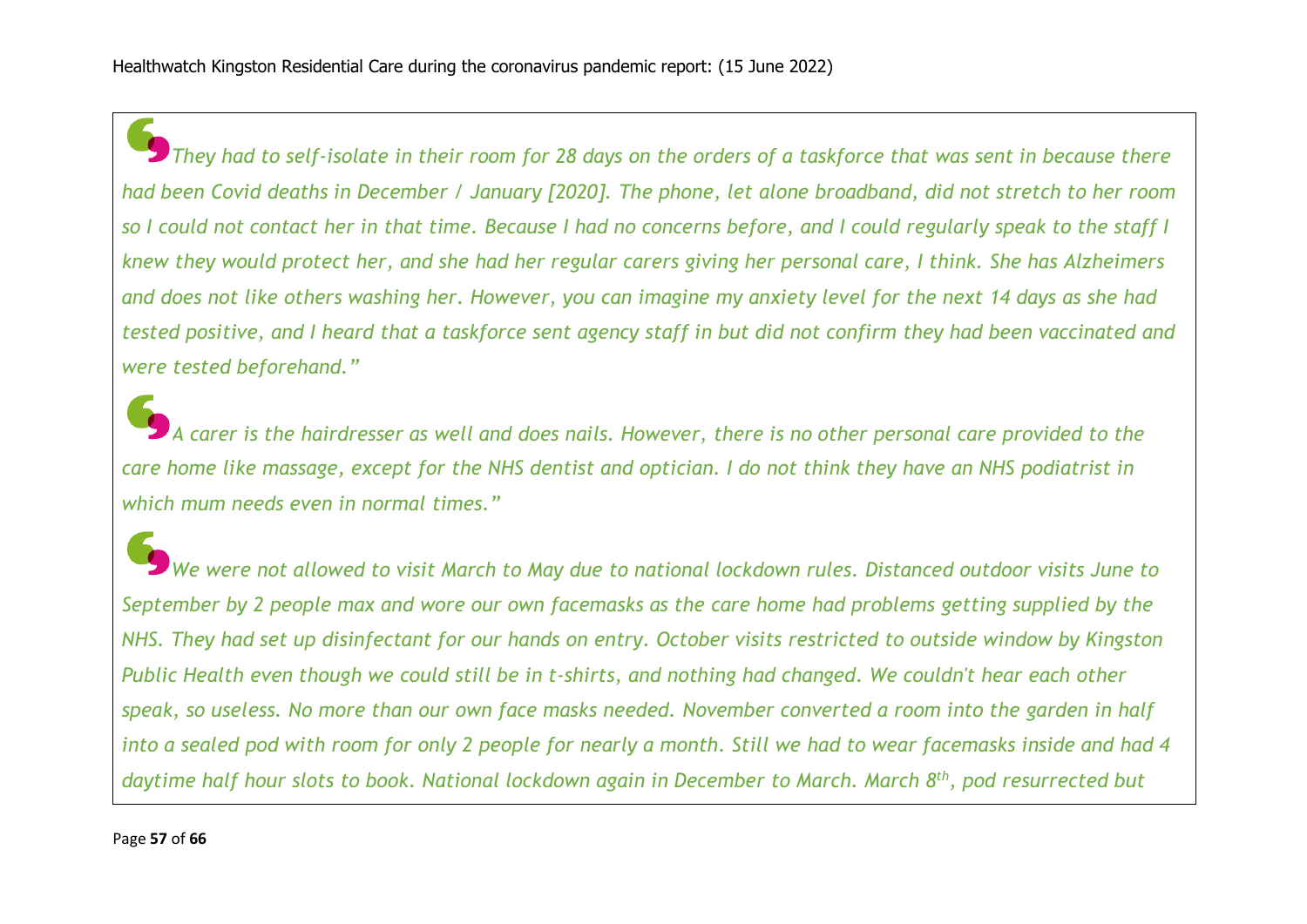have to wait half an hour outside for a covid test so even more restricted despite the care home residents, staff and myself being vaccinated. Is this Government rules? March 20<sup>th</sup> one same person allowed inside no details on *restrictions yet."*

We have been unable to get close to them for almost a vear now and as a result their mental abilities have deteriorated a lot and physical wellbeing with family members not able to see how they are feeling, and the health services were refused to residents in the more months of lockdown in the year. The care home has been good, but they have not had enough support from the Government or locally with money being diverted to the NHS and care homes not being given enough resources. I think if I were a relative of a prisoner I would be treated better by the *Government/NHS with contact and influence with my mum's welfare.*

Until September 2020, I was visiting weekly and was up to date but after that another friend was the named visitor and I relied on her for updates; little or no communication direct to me from the home but their main *priority was resident care and keeping safe, so I accepted the situation."*

Visits conducted through window or in outside garden area. Having to book visits in advance meant I lost contact with the staff that I had previously seen on my weekly Sunday afternoon visits. I think having to move from his usual spot to see a visitor became something of an unwelcome upheaval for him and I was not able to see him in *his normal context to be able to get a better picture."*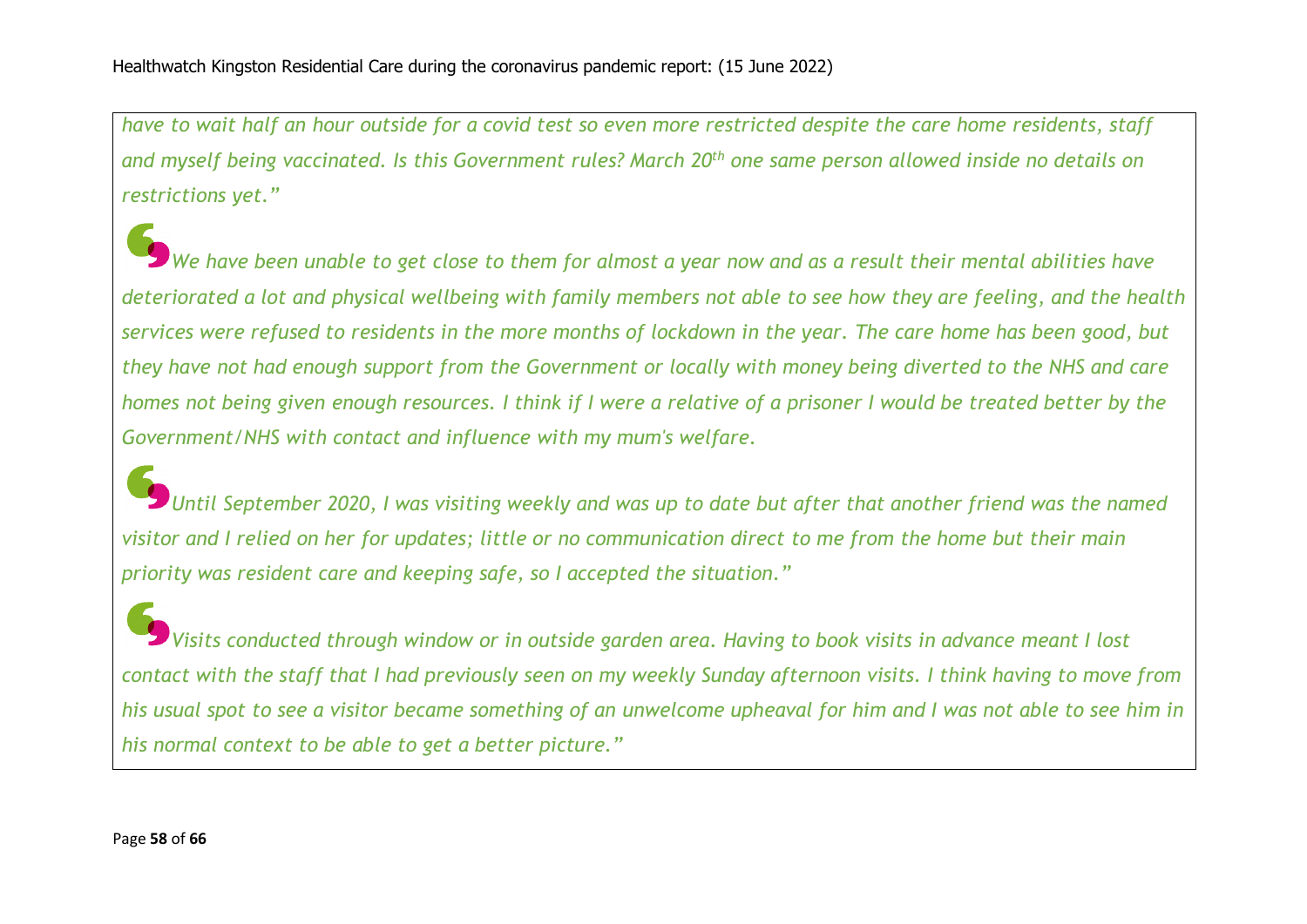*Not able to volunteer very much conversation even pre-Covid. Has indicated by his manner some displeasure* at being uprooted from his usual location for visiting purposes but this might reflect a deterioration in his *condition generally as much as Covid."*

 $\blacktriangleright$  Covid has reduced the stimulation available in the setting as mentioned previously but on the other hand he appeared to be deteriorating rapidly in May 2020 and to be on the point of palliative care but somehow the care he received got him through it and he was able to reach his 89<sup>th</sup> birthday and is still with us."

[Because of the lack of] face to face meetings and physical contact [and] as dementia is one of the main *problems my mother has, she has lost recognition of me.'*

My friend is not able to talk for very long and switches off; he has zero short term memory so unable to talk about what he has been doing. Visit has usually been about keeping in touch as no family able to visit. 10 minutes *probably long enough for both parties."*

*Skype is difficult with someone who is ill or has dementia and can't talk much."*

*My husband has dementia, phone calls and video calls weren't very successful."*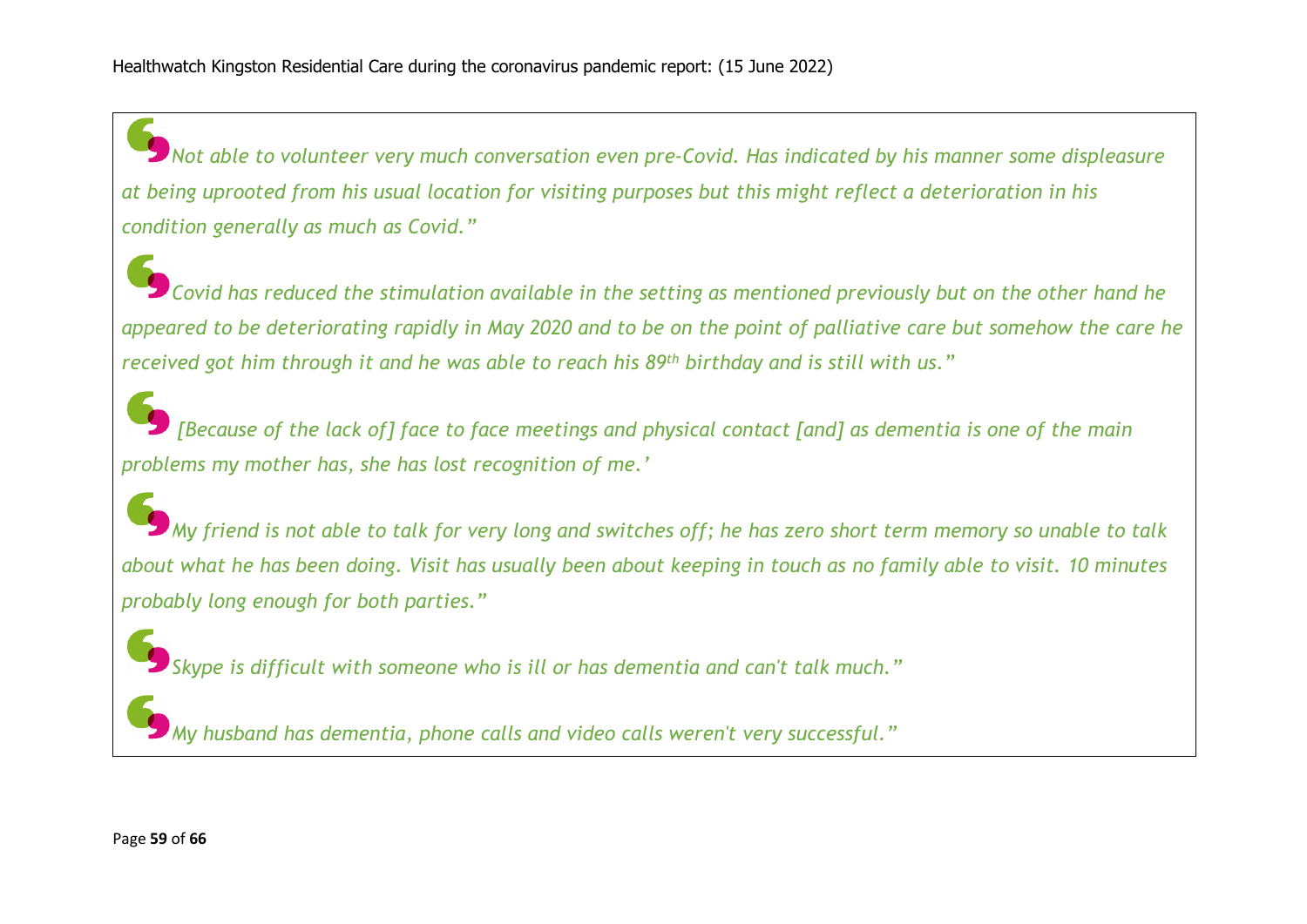My family member is frail with dementia. When allowed, I was able to conduct outside visits or window visits. Both options were emotionally difficult for all concerned. I was always able to garden visit when I asked."

### **9. Recommendations with commissioners' response**

Healthwatch Kingston invited a formal response from Adult Social Care at the Royal Borough of Kingston upon Thames. The following officers contributed to this feedback:

• **Samantha Morrison. Assistant Director - Adult Social Care, Health Commissioning and Transformation, Royal Borough of Kingston upon Thames**

#### **Healthwatch Kingston key recommendations for the future:**

**RECOMMENDATION 1** Commissioners and providers of residential care (care homes, supported living homes and extra care housing) need to ensure the provision of a safe and welcoming environment for residents, their families and friends, and for residential care staff and carers.

#### **RBK response:**

The Council will continue to work alongside providers to ensure a safe and welcoming environment through ongoing engagement in its forums and its Quality Assurance support to the sector as well as seeking feedback from service users.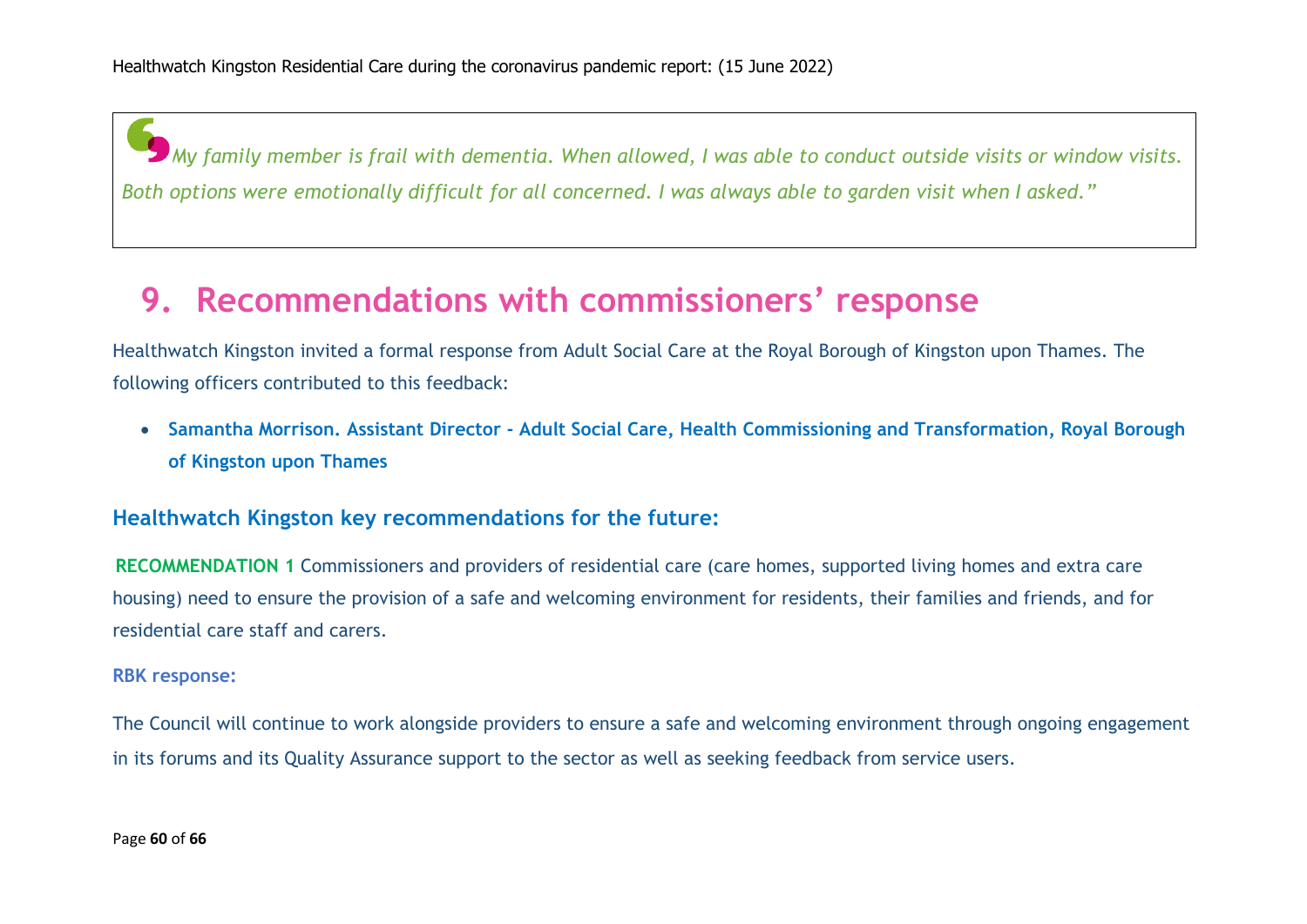**RECOMMENDATION 2** Commissioners should work with providers of residential care to undertake and publish a review of lessons learnt during the pandemic for the future planning and provision of residential care services.

#### **RBK response:**

The Council will look to work alongside care providers to undertake a lessons learned exercise and share findings across the sector to support continuous improvement.

**RECOMMENDATION 3** All health and care stakeholders must ensure excellent communication channels between residents, their families and friends, and residential care staff and carers to facilitate the exchange of accurate and relevant information.

#### **RBK response:**

The Council will continue to develop its forums and engagement mechanisms to support and learn from the sector to support strong engagement with families and residents. We will continue to do this in partnership with our health partners where appropriate to ensure joined up and consistent messaging. The care providers are also encouraged to work closely with the residents and their families using the services and share relevant information timely.

**RECOMMENDATION 4** Providers should maintain the use of social media channels and further develop the use of other technology to facilitate effective communications. Resources should be invested in staff training to make this possible.

**ACTION for Healthwatch Kingston:** Co-facilitate a workshop with RBK to engage providers on this recommendation.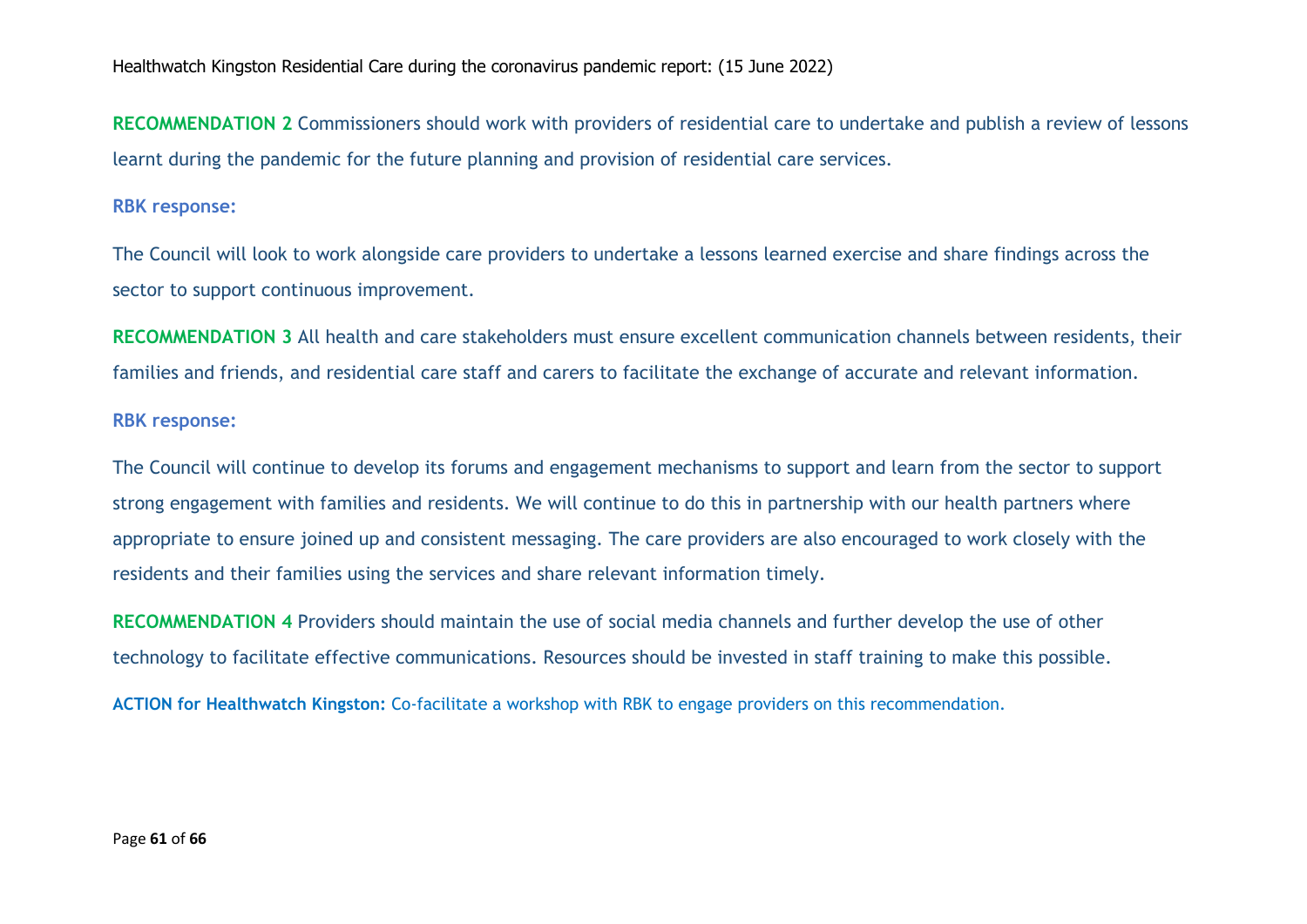**RECOMMENDATION 5** Commissioners and providers of residential care (care homes, supported living homes and extra care housing) should consider how to improve the transparency of decision-making on the arrangements being made in care homes and demonstrate how this is being informed by evidence and experience.

#### **RBK response:**

The planned care reviews of the RBK commissioned services by the Council's social work teams shall continue to assure that care provided, and decisions made are transparent are being informed by the users. The Quality Assurance visits to the services will also help the Council to understand that providers are maintaining transparency and involve users and staff on decision making on day-to-day operations.

**RECOMMENDATION 6** Providers of residential care (care homes, supported living homes and extra care housing) should continue to re-introduce activities that encourage social activity and participation in decision-making by residents, ensuring these activities suit the needs of individual residents.

#### **RBK response:**

The Council will continue to support and monitor how providers are recovering from COVID and understand how resident engagement and involvement is shaping activities and participation.

**RECOMMENDATION 7** Integrated Care System / Place leaders must ensure access to good medical care for all in residential care.

**ACTION for Healthwatch Kingston**: To share this recommendation with, and seek a response from SWL Integrated Care System and Kingston Place leaders.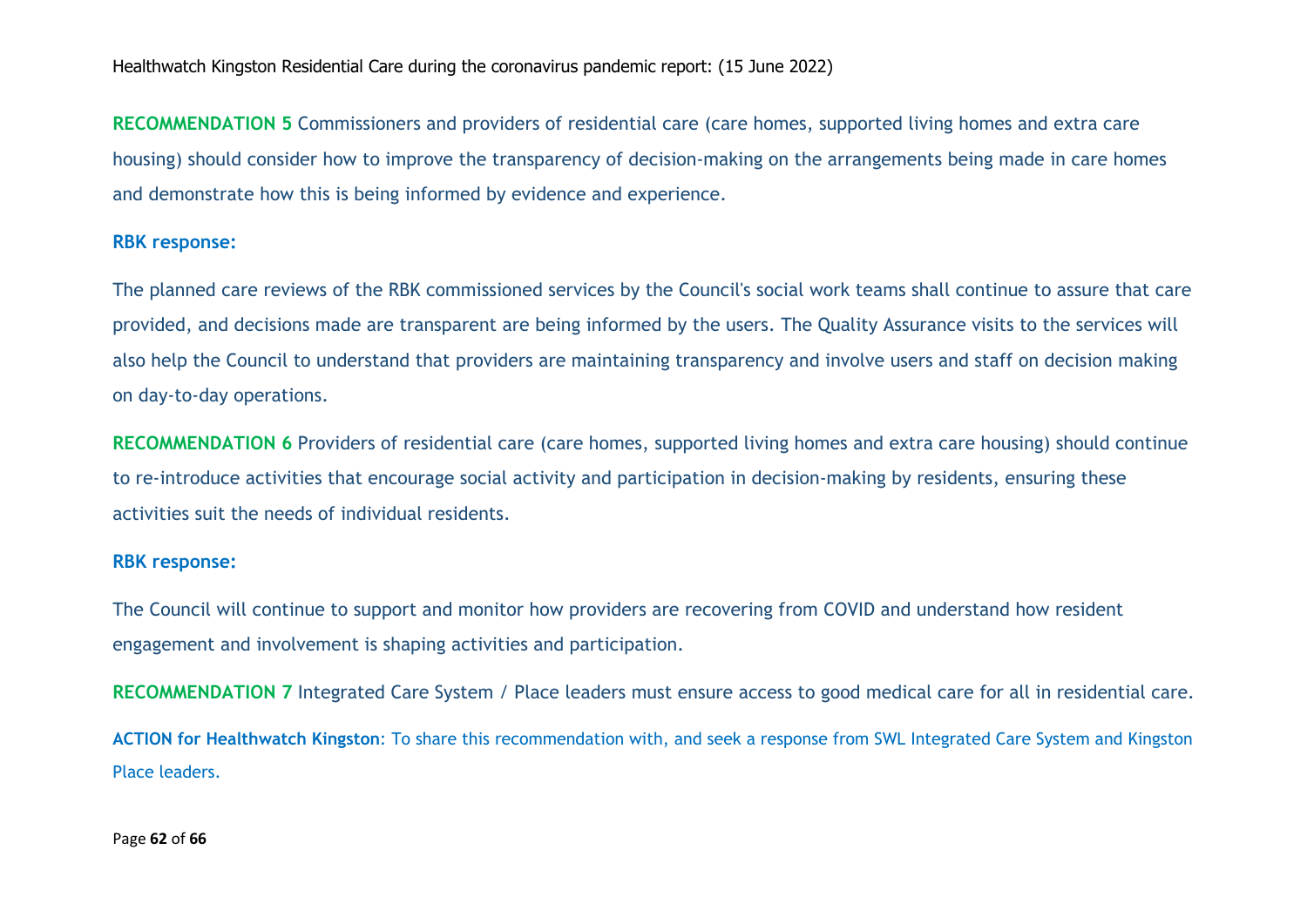### **10.Conclusion**

The findings of the two surveys, have illuminated the experience of those living in residential care and the experience of their family members and friends during the Covid-19 pandemic, describing some of the major challenges experienced and providing valuable insights for the future provision of residential care in the borough.

The hard work of the care home staff was widely acknowledged, and that recognition was made explicit in much of the data, both in the figures and the written responses. What was absolutely clear was that the loss of autonomy and independence was one of the more difficult challenges for residents to manage, with isolation from family and friends, loneliness, lack of activities, trips out, entertainment and lack of mobility causing major distress. Obviously, the rules and restrictions were responsible rather than the individual care homes, but the residents' experience within the homes were challenging to say the least. The ability to make their own decisions on how to participate in in social life and their choices on preferred activities was curbed dramatically as a result of the imposed restrictions. Families and friends often felt powerless to help as they were not allowed face to face access for much of the time in adherence with the rules and guidelines that were introduced to protect vulnerable residents.

Care home staff had to work hard to ensure the safety, physical and emotional wellbeing of their residents under extraordinarily challenging circumstances. The residents' responses, albeit through third party interpretation, indicated a fairly high general satisfaction with the care they received which is a massive achievement given the unprecedented challenges faced by care home staff.

*The social isolation resulting from Covid restriction has impacted my mother's mental health."*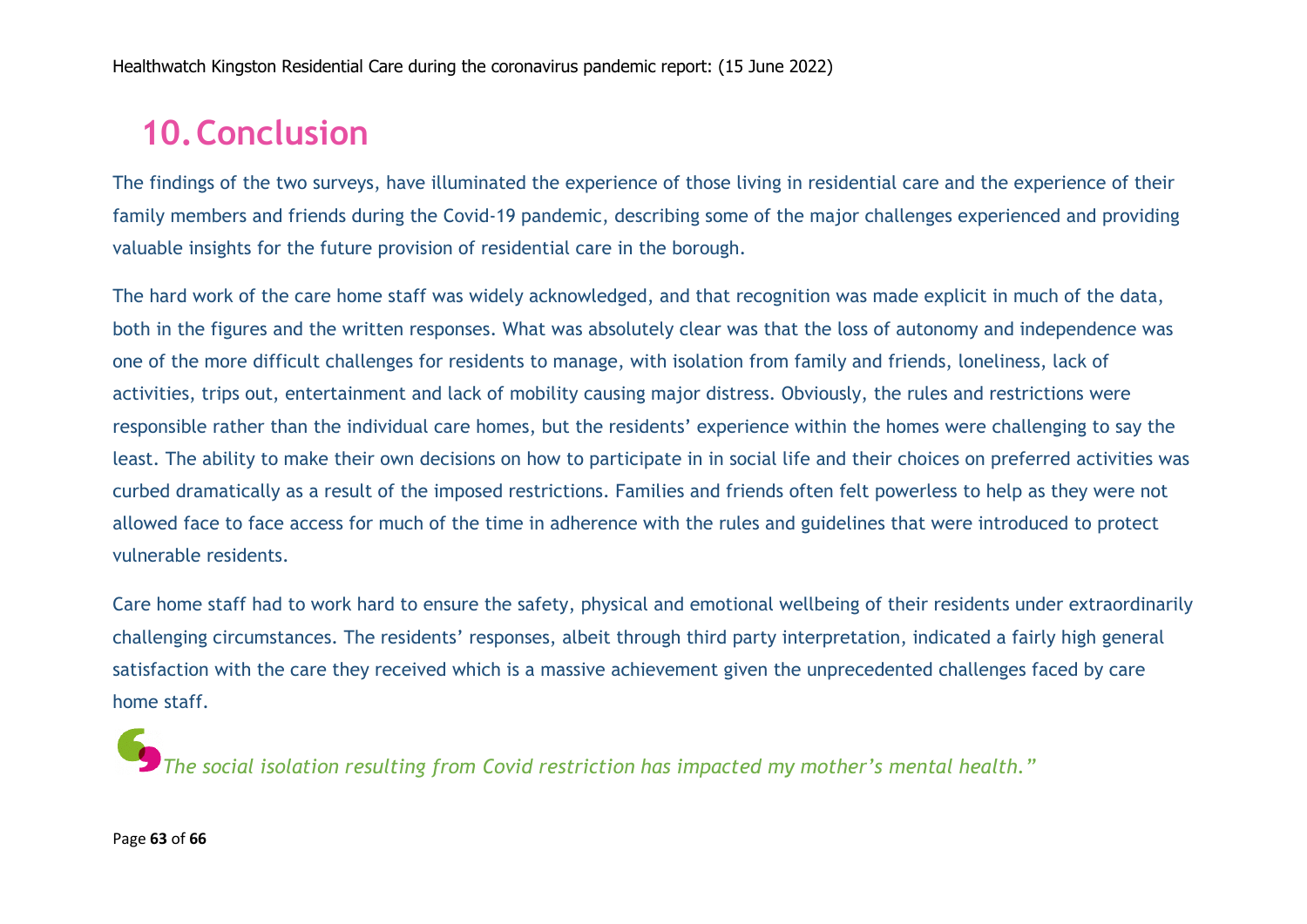I have found it alright really, it's been quiet and no noise. I am looking forward to the virus ending, the virus has gone on a long time. I am looking forward to seeing my girlfriend again, when its all over. This year my birthday will be much better, I'd like to have a barn dance to celebrate. During the virus, i have got to know nice new staff which *has been good. I hope it doesn't come back again!"*

Key ongoing concerns included:

- Fear of further lockdowns
- Fear of death
- Contact barriers (including masks and PPE)
- Anxiety watching the news
- Trying to stay connected to family and friends
- Confusion and distress.

Part of setting a new and improved agenda to deal with the continuing threat of Covid-19 in our care homes will be consideration of the experience described in these two surveys. Research at its best has a function above and beyond academic exploration and Covid-19 and its impact on our everyday lives does not end here. The work ahead to keep residents' safe poses more challenges as the ongoing threat continues and as budgets are squeezed. Considered thought must now be given as to how care homes can harness these lived experiences and manage their responsibilities to residents and their families and friends.

Developing and maintaining healthy alliances with families is paramount, ensuring clear routes of communication, accessible client centred services and most importantly, ensuring that the voices of residents are heard. They should be the top priority, and at the centre of everything that is done.

Please note: Surveys used in this community engagement can be viewed on our website.

#### Page **64** of **66**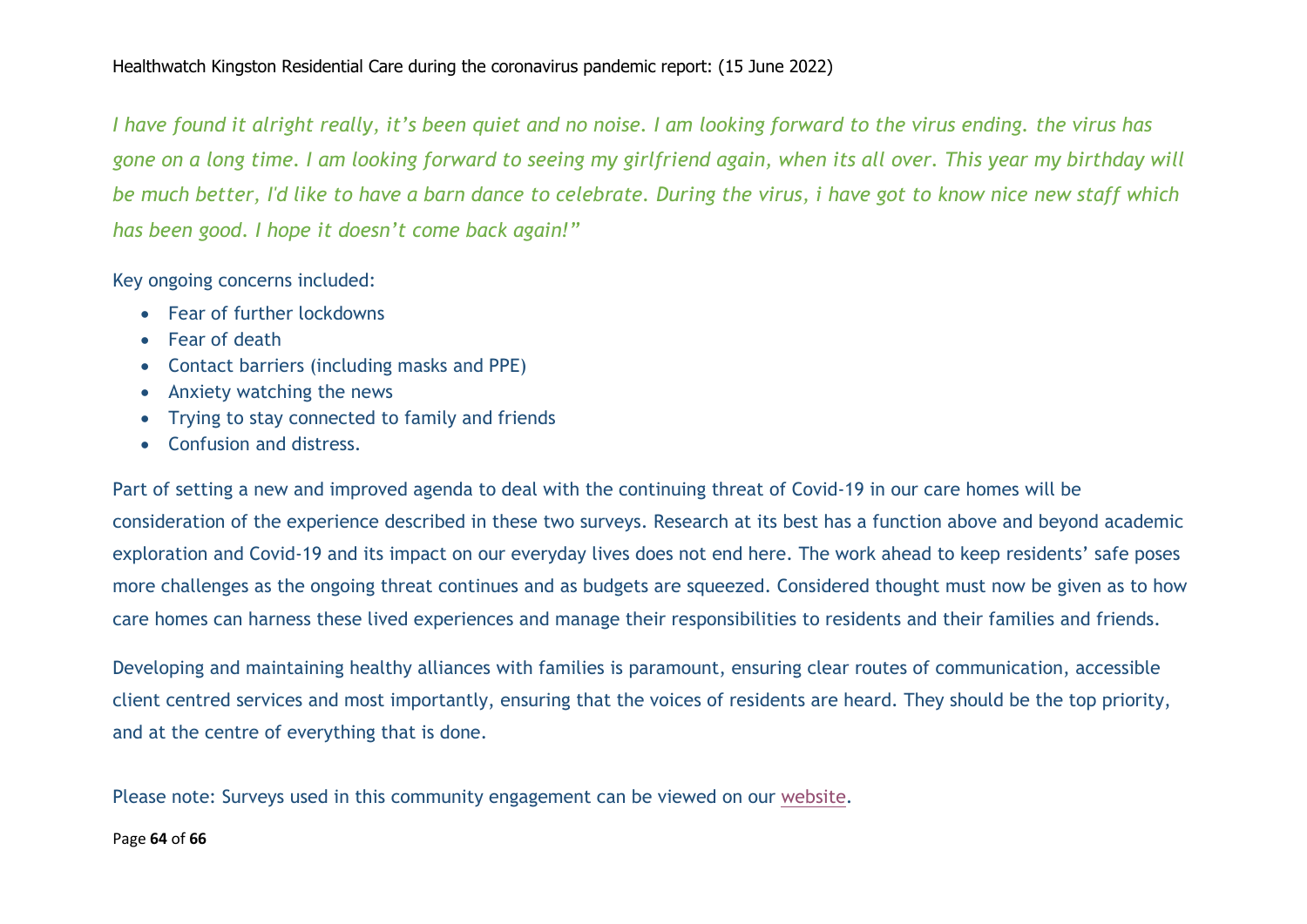Finally, a quote which succinctly sums up much of what families and friends in particular thought and experienced:

It was and continues to be very difficult for the Manager to "do the right thing" for residents and staff. Without doubt the government have given wrong and mixed message advice. They did not make purchasing PPE easy. Advice was confusing. The fact that the care home had no deaths until mid-December meant they were doing an excellent job. The difficulties arose when the Kent-variant caught the whole country by surprise and spread much quicker. Staff caught the virus, which in turn spread very quickly amongst the residents. The government allowing mosques, temples and churches to remain open, as well as few restrictions on the number of people allowed in large supermarkets would, in my opinion, have been how it got into this care home, as well as spreading all over the UK. *The "let's all celebrate Christmas" idea was the cause of many deaths."*

### **11.Thank you and next steps!**

Healthwatch Kingston would like to thank everyone who participated in these two surveys, particularly the residents of the care homes and other supported living residential facilities, and their friends and families who took the time to complete them.

We would also like to thank the staff within those homes for encouraging participation from their residents and in supporting their residents to answer the questions which have all added valuable insights for future commissioning, planning and delivery of this important service.

Page **65** of **66** Healthwatch in south west London have agreed to review local reports collectively and share insights to facilitate learning.